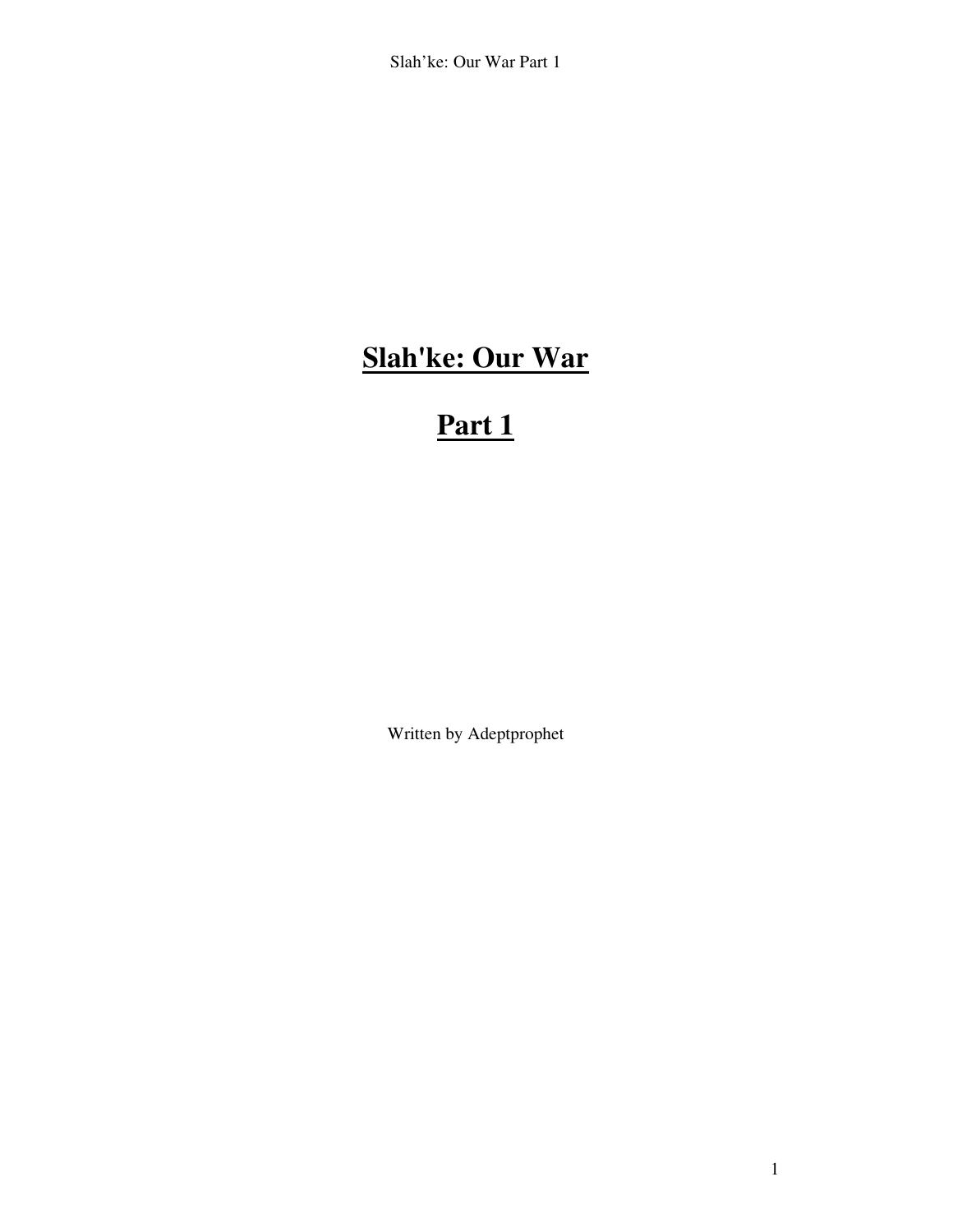# **Contents**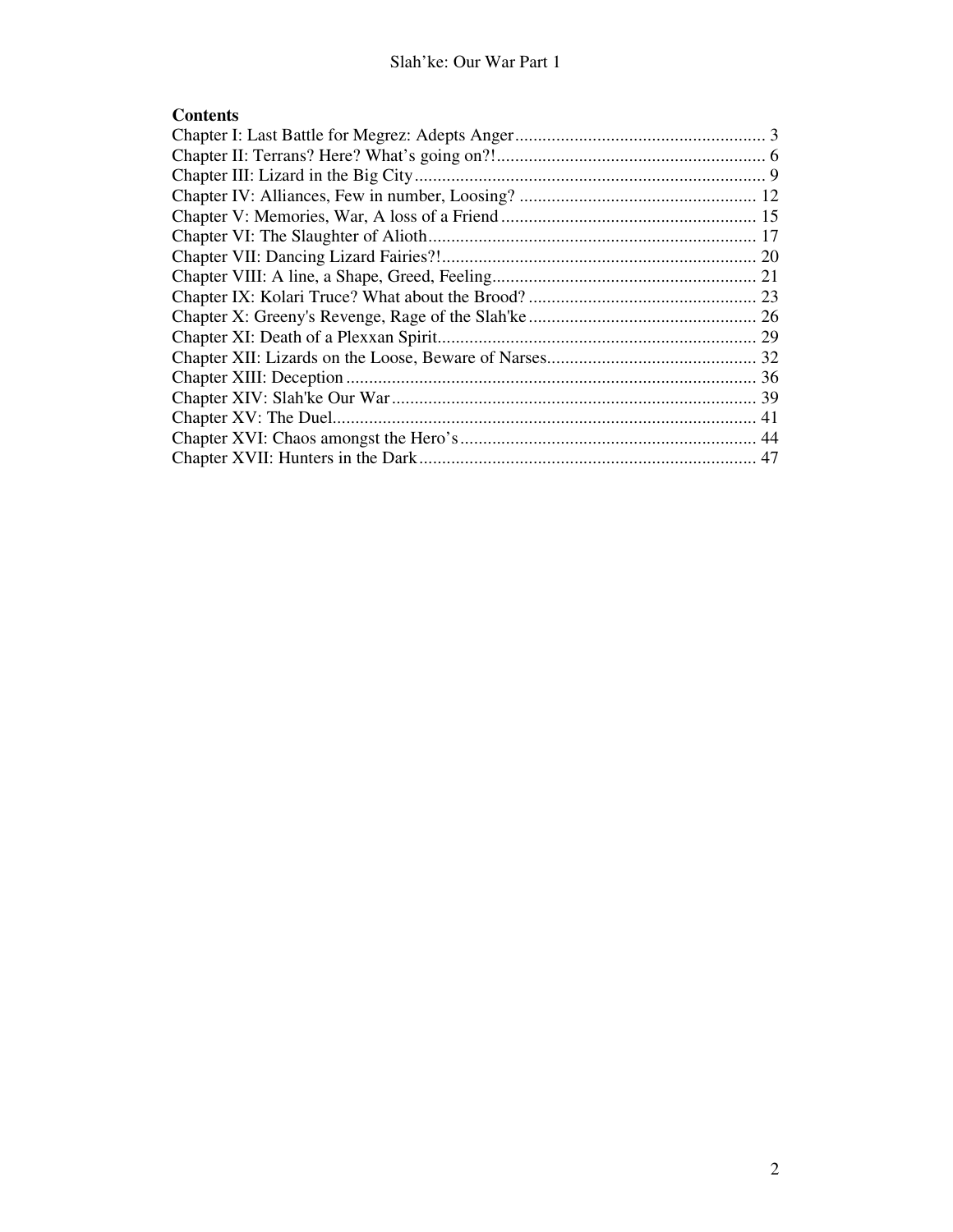# **Chapter I: Last Battle for Megrez: Adepts Anger**

Adept stood there in his ship The Clan, a faster version of the Zealot cruisers he favored. You could barely see the slits in his eyes as the man sized lizard tiresomely operated the ship; he was fighting for countless hours now, hoping, just hoping that reinforcements would arrive. But no one did... and now he was face to face with the Kolari scum, and godless brood, and disgusting Hive. Most of all John A. Howard, his tail whacked the deck out of rage, and he let out a primal roar over the comm to the other ships. John spoke in the high-pitched voice the Kolari had.

John calmly said "Give it up your going to loose."

Adept widened his eyes, filled with rage, as he roared his reply, shouting obscenities in the Slah'ke tongue.

"Come over here and fight me Kolari scum!"

Everyone was perfectly inclined to reply and charged the station he was protecting, which the Slah'ke have worked so hard to keep in this war.

Adept swore as he took heavy hits but refused to hyper out. And fought vigorously competing with the starbase for kills.

Ships multiplied like maggots in a garbage can but the Slah'ke still staid, trying to prove himself.

He had half a Zealot, and his engines were cut down when the fighting ceased, and it was a stand still.

Adept let out a sigh, of a victor...only a small one though, he was only delaying the inevitable. But be damned if he ever gave up!

He shouted insults at the Kolari John.

In the end the Union lost Megrez, Adept was going to go off and defend it more, when Machinehr gave the order to promptly ignore what went on in the system. Adept sighed. Knowing that he could not ignore the order from Machinehr, not that he'd fear the consequences but because Adept trusted Machinehr a lot for his wise judgments about fights.

Adept sat in his ship The Clan, observing the outside from the multiple view screens. He spoke slowly to himself in Slah'ke.

"Damnit... I hate it know it, but I think we're going to lose this war..."

Adept slammed his fist down onto something nearby denting it, and from the pain he screamed in rage.

Adept was tired... everyone was.

As Adept arrived in Saurion, he noticed a few ships arriving heavily damaged. A few moments later he heard the loud clamping system of the docking clamps latch onto his ship, and he strode to the loading ramp and got off, walking to report to SPQR.

He spoke softly in Slah'ke. "SPQR I have been told we are pulling out? How come?" SPQR looked at him with his dark red eyes, showing the seriousness of the matter. Even though they were friends they still needed to maintain a bearing of command. Adept spoke again. "It's that bad?"

SPQR replied this time, in a soft tone, the voice to any others not used to it, would be a bit frightened. "Well, we can't hold out in Megrez anymore. As you know especially from the last incursion, we were only making them pay for what war they've started." Adept nodded, his tail, curled around the area he was standing, Adept had quite a long tail compared to most other Slah'ke.

He turned and left SPQR so that He Church and Tomglomerate could speak to Machinehr about what to do next, since Megrez was lost. Fortunately Adept covered most of the evacuation ships as they hypered out from the Brood bombers.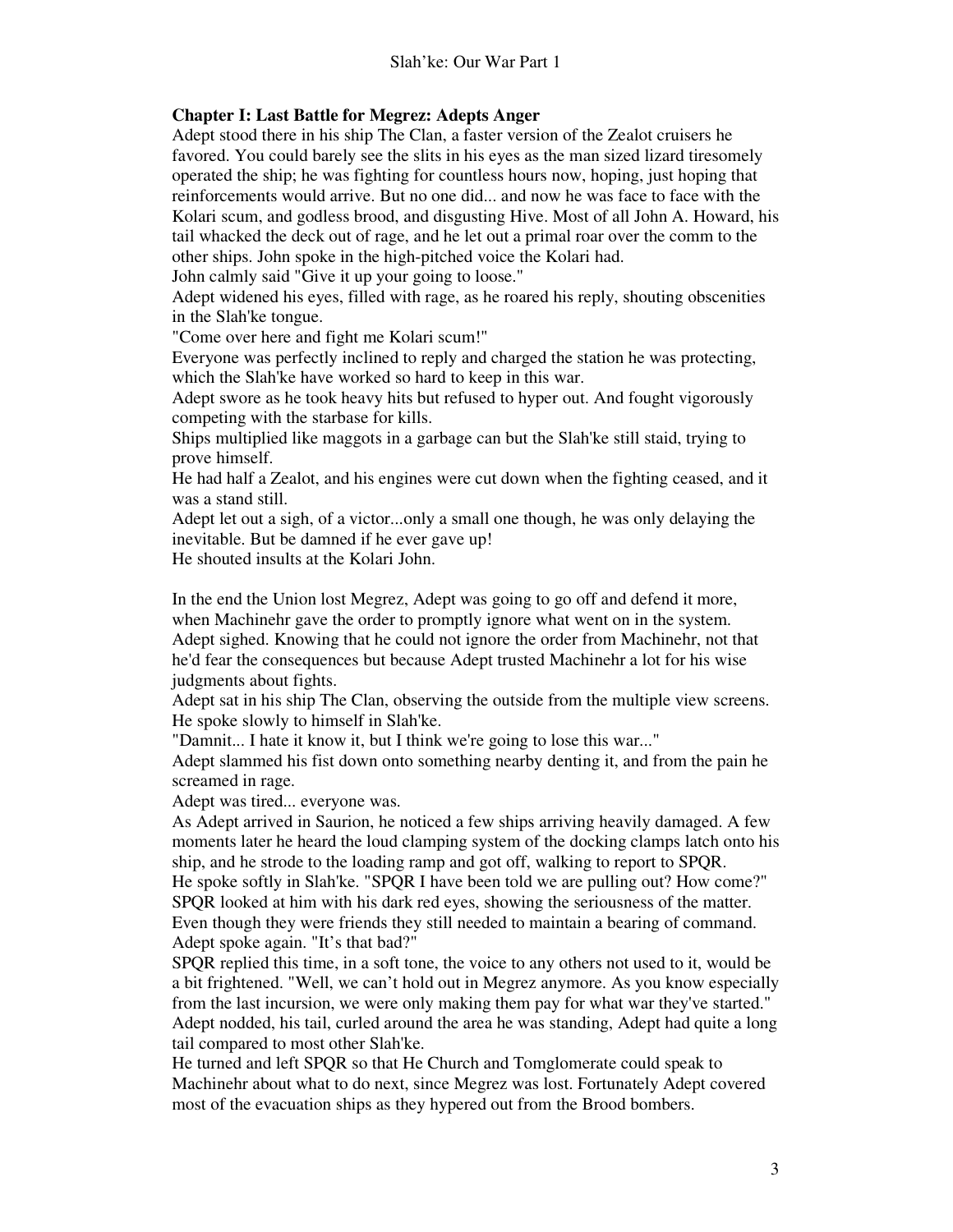Adept watched the star maps for Kolari movement to single out them so he can hunt them down and make them pay for this defeat. Adept felt he needed to do something about it...

Machinehr, Church, SPQR and Tomglomerate met up in a large auditorium, which used to be for the different leaders of the systems, now it's just those skilled warriors who use it.

Churchill a tall, Slah'ke with blue eyes, spoke in a serious tone.

"Losing Megrez was entirely inevitable for the time being. Now we must focus on our current systems that we still possess, such as Adhara, Canopus, our home system, Alioth, Eltanin, and Mizar."

Machinehr nodded. Along with the other Slah'ke Leaders. Machinehr, who was a very large Slah'ke, stronger than most.

"That remains to be seen. However, we do not have very much in the field of building anymore church. Our fleets are gone."

Tomglomerate frowned, he was a bit smaller than Machinehr, but his eyes were a dark blood red. He was an excellent marksman when it came to ship combat.

"That is very true Machinehr... we are extremely low on builders. But we must turn to our warriors. SPQR you know a few very capable warriors if I am not mistaken."

SPQR smiled, that was rarely seen in front of officials. "I know a few, especially the one who came back as ordered by you personally Machinehr."

Machinehr thought for a moment.

"You mean Adept?" apparently Mach hasn't heard the reports in from the Megrez system. SPQR nodded.

"He and a few others fought off a multi race attack force so that the civilians could evacuate the planets and make it safely here."

Mach smiled. "Ahhh... I see... hmm. SPQR what exactly are you suggesting?"

SPQR took a stance of bearing and a bit of mockery to the Terran politicians when they spoke in public.

"I think Adept might have a few ideas for counter attacks upon these filthy animals who slaughtered our people in Megrez."

Mach called in a lone warrior, your average Slah'ke.

"Go and find Adept, and bring him here."

The Slah'ke ran off, to find him. Moments later Adept had returned, he was still tired it was visible by his walk, and the way his eyes looked. He was a soldier exhausted to the breaking point.

"Overlord, you wanted me?"

The high council and Machinehr smiled and SPQR ask the question.

"How would you like to make a counter attack on the filth that killed our civilians?" Adept suddenly woke up and was back to full alert.

"I would be honored to fight once more in your name!"

Adept than laid down the plans.

"I think here in Alioth, which is were I'm guessing the Kolari will strike next, so I suggest we make fake reports and flow them through our general data streams, so the filthy spies can catch the information and relay it to the Faction leaders."

SPQR smiled, and spoke once more. "Machinehr, Tomglomerate, Church. I will be fighting along side Adept."

Mach slammed his tail down onto the floor making a cracking noise that echoed through the immense room.

"Now, now... I want to go and get my own piece of revenge." Tom spoke in his laid back tone. "I'll go too."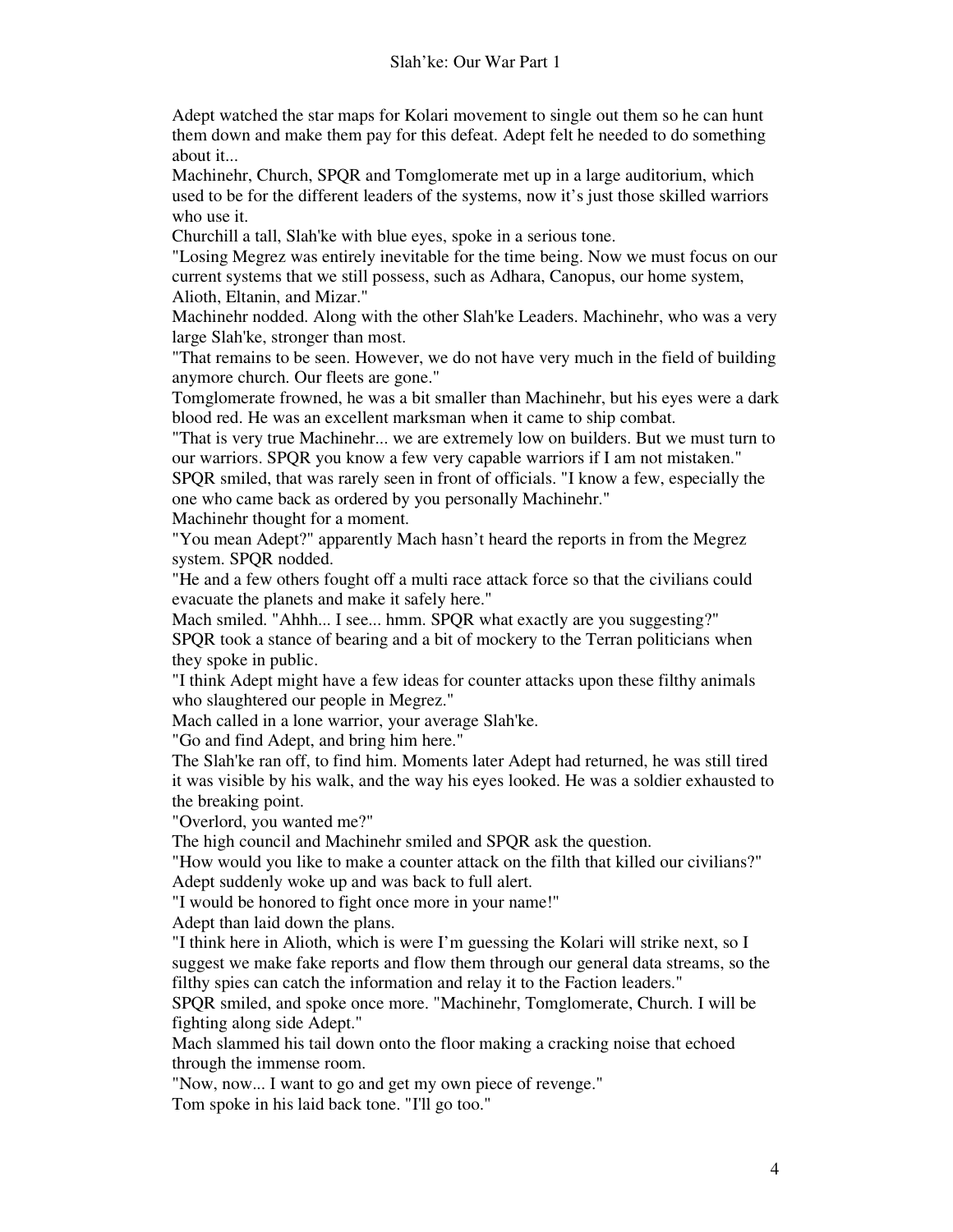Mach looked at Church, who looked a bit worried about Machs welfare in battle. Machinehr noticed that Church had become more and more worried about the members of the council especially Machinehr.

Machinehr then spoke to Church.

"Don't worry my good old friend. I'll return."

SPQR nodded, he felt the same way... no one knew what would happen or if they could recover if Mach was lost in battle.

"Yes... don't worry, I'll make sure Adept brings him back alive."

Adept, with his dark red eyes nodded, and Adept made off to ready his warship, Halo. When Adept got there, he was looking at the scars this ship had from the many arena battles he's been in, he never repainted it, only to show everyone that Halo is a battle tested ship, and will never die. Halo wasn't any ordinary Zealot either, it had advanced Delta Cannons and the most powerful Dual Gamma Cannon around, other than the deadly weapons it was like an ordinary Zealot.

Adept spoke to himself unaware that Terrans were walking by going to meet with Machinehr. Taveius the former Emperor was there, he looked at Halo for a moment and in his expertise he spotted the heavy fire power. And he spoke in his hardened voice to Adept.

"That Zealot... looks like a very heavy hitter."

Adept smiled and turned to face the former Emperor of the Terran Empire.

"It is, this Zealot is called Halo... It has the strongest Dual Gamma Cannon in the Union."

Taveius nodded noticing that large oversized cannon on it. Adept tilted his head at an angle in curiosity in why Taveius would be here.

"If you don't mind my asking... Human, what brings you to Saurion?"

Tavieus chuckled.

"Why the war does Slah'ke Warrior."

Adept pondered, *I wonder why they would come here... for the war?*

Taveius then left Adept to tend to his ship. Adept then proceeded to get into his Zealot and ran pre-checks on his systems before he took off.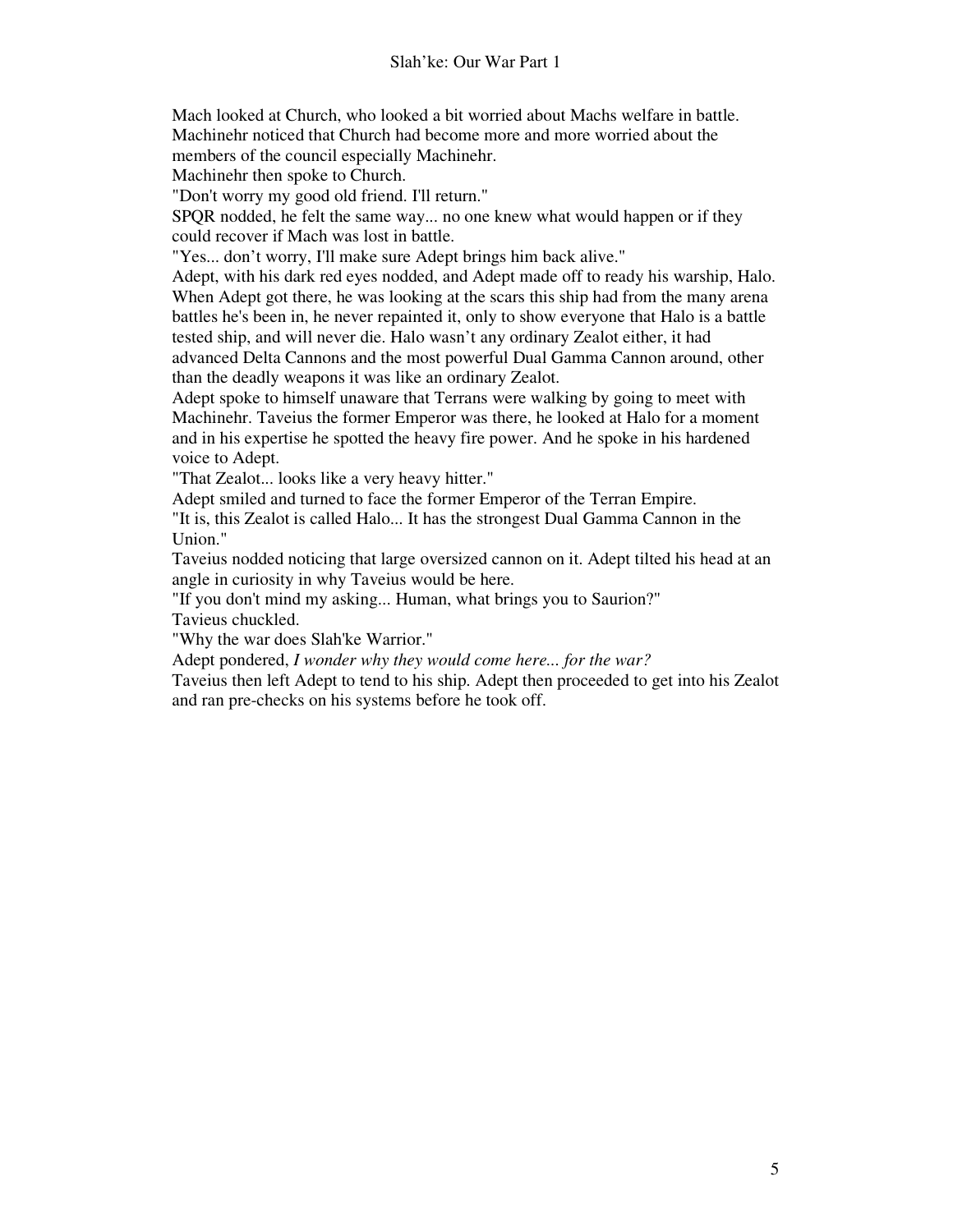# **Chapter II: Terrans? Here? What's going on?!**

Tavieus then met up with Prime Minister Narses, and several other Terran warriors sent to escort the officials through the immense starbase. Dennis spoke up in amazement at the areas of what seemed to be like jungle from Earth.

"Excuse me but, Prime Minister, why do we need to speak to Machinehr now? As you saw SPQR he said him and that warrior were prepping for a counter attack." Narses looked at Dennis for a bit, and spoke.

"Well as capable as the Slah'ke are in war... I'm afraid we are in the same position as they are. Of course they're not going to counter attack, because it would be completely reckless to do so against such large factions."

Dennis nodded. Phantom then spoke up

"Well, Minister Narses, as demonstrated before from our scouts in Megrez, you saw what that one Union cruiser, and several Inquisitors did to that attacking force."

Narses nodded slowly, "that I did notice... I'm wondering why it wasn't any of the Union council who did that... or...we're there."

Church came out of nowhere, as he usually did. Narses than looked at Church for about three seconds and knew where Mach was.

"So he's not available?" Narses simply said.

Church nodded and answered his question.

"He is here, but he is prepping for a counter attack along with SPQR, Tomglomerate and one other warrior. So I am now left in charge with everything that does not include the counter attack upon the filthy races we fight."

Narses was surprised. Well... everyone was. "You mean..."

'Yes." Church simply said.

Dennis thought for a moment, then noticed Tavieus wasn't speaking. Then when Dennis noticed, he spoke.

"The warrior with that armageddon of a Zealot?"

Church smiled.

"Off course."

Phantom spoke up getting things back to the subject they came here to actually discuss.

"Emperor Greeny has sent us to relay his request."

Church did something similar to the 'onebrow raise' that the Terrans do so often. He thought for a moment though: *It seems odd that Greeny wouldn't have come here in person, but... we got reports that they're getting hit by the Brood scourge led by* 

*Walt... Along with the Kolari...hmmm most troubling.* Church began to inquire what it as they wanted.

"Terran, what were his requests exactly?" Church was being unusually upfront with these dealings. Narses spoke first and explained everything

"Emperor Greeny wants to said aid, to help you out in this war, in exchange for your aid in ours."

Church thought about it for a moment, and decided his reply right here and now. "I'll inform Machinehr about your Emperors requests. However, you will have to wait on his decision so you leave at least one person from your... entourage here in the station."

Narses sighed. He knew it would end up like this anyways. "Very well."

Back in the Ship bays, Adept finished off his preflight checks on his ship and disconnected from the station, at that he noticed that Tomglomerate had his Scarab, SPQR in an Invincible, and Machinehr in a Zealot. Adept smiled and thought about it.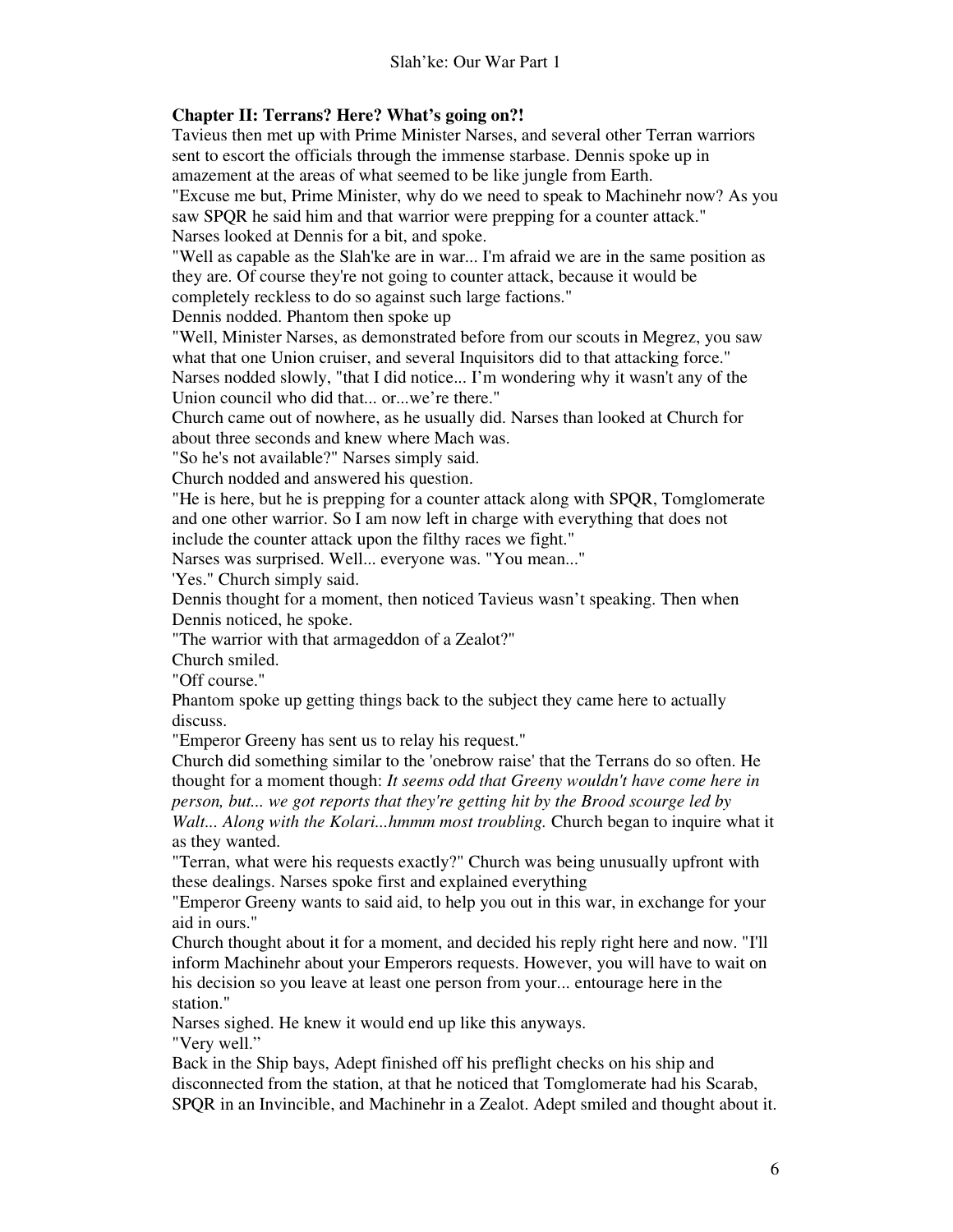*I'd never think I'd ever fight alongside the Overlord himself.* Mach appeared on his comm, and spoke to the three of them.

"The Terrans have offered to help us in exchange that we help them. What say you all?"

They all sent their replies of yes at the same time. At that note Adept noticed several Terran Invincibles arrive in Proxima, right outside of their starbase. Dennis' DestructionX, was the more noticeable one. Three others had accompanied them though, and in turn Mach had allowed them to connect into their communication systems to link up with the Slah'ke warriors.

"We are here by orders of the Terran Emperor Greeny." Dennis said that with sense of pride in himself that he was now promoted to captain and ordered to fight in the Emperors personal name. Mach then gave the order to hyper out of the system.

Moments later they had arrived in the Alioth system, right on que, the Nexus were caught off guard by the small counter attack, the Kolari brought mostly bombers and a few Cruisers. Adept smiled thinking that he'd now be able to release his joy on the enemy. The four Slah'ke, and three Terrans moved in a phalanx formation towards the enemy ships. Mach was the first to squeeze off shots, as he uttered a war cry, along with SPQR and Tom. Adept fired his Dual Gamma Cannon, the discharge created a flash, and the weapon created a hole where the Reactor was in one of the Mysterys. Smaller fighters came within range of the Delta cannons, the Union warriors promptly opened up wiping them out before they could do anything about it, then as the Terrans moved up past the Zealots they laid down covering fire on the few remaining mysteries. Adept had roared into the global comm as he fired his Dual gamma and delta cannons at one mystery ripping the ship apart in a violent series of explosions. SPQR fired his super laser at point blank sending the ship into another cruiser, just as the remaining Mystery was shot at by all the Union and Terrans at the same time. Tomglomerate cloaked a few moments later and moved behind the enemy bombers, and as Mach got into range, he fired off his 4 delta cannons, sending the bombers scattering for safety, Tom then uncloaked and unloaded his weapons on the scattered Kolari and brood.

The Slah'ke uttered primal roars of victory while the crews of the Terran Invincibles cheered for a much needed moral booster. Dennis was quite surprised at the effectiveness of a few Slah'ke. Adept smiled at the new victory. The 3 other Slah'ke all spoke to each other about what they felt while they watched the ships explode, collide and melt into pieces. The Terran Invincibles now knowing that their jobs finished left the system to return to Sol. Tomglomerate, and Machinehr left the system to return to Saurion to make future war plans, whereas SPQR and Adept stayed behind and assessed the damage on one of the planets.

This is what shocked them, as they landed on the planet they noticed that most of the major cities were burned down. Adept, was now tired again. SPQR got angry. The both were shocked at the destruction. It was a war though... Adept kneeled by a surviving child, and told the smaller Slah'ke to go inside Halo. Adept met up with SPQR. He found his friend staring off into a valley of burned down buildings, and craters from the photon bombs. Adept spoke in a low sad tone. "We tried our best didn't we?"

SPQR nodded slowly. "Yes... we did." They heard the sounds of hyperspace exits in the upper atmosphere. They both looked up to find, Brood Death-Helix's "We should go..." SPQR said with a sudden tone of urgency, as that being said they both ran off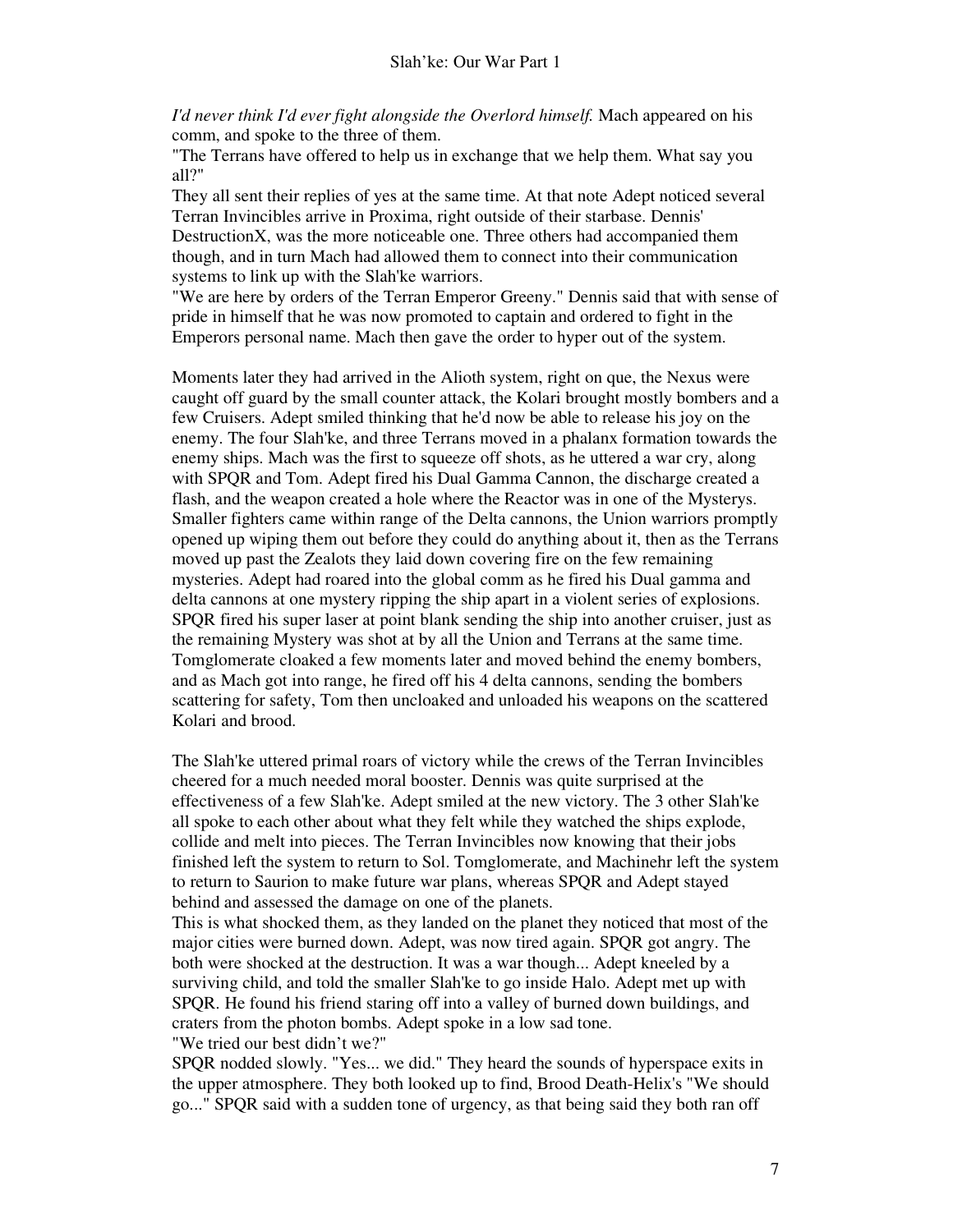into their ships hoping they weren't spotted. The two friends and their Zealots escaped just in time, avoiding the Death-Helix's. SPQR then contacted Adept through the private comm. "I think we should leave." Adept nodded solemnly. Then the strangest thing happened. The Death-Helix's began to blow up as they left at full speed breaking the planets atmosphere. SPQR then spoke answering Adepts question before it was even asked.

"Terran Cloakers... I'm guessing Speed Shot, and S117's cloaking fleet." Adept closed his eyes briefly as the two Zealots entered hyper. He went to look for the little Slah'ke he picked up on the planet. He found the kid in his private room in the Zealot, playing with a few old things he kept since he was a kid. Adept smiled and let the kid be. Adept then keyed SPQR's private comm. "Did you find any survivors?" SPQR looked solemn for a moment, t answered his question. "I see... well I found a young child... maybe his parents made it off..." SPQR smiled at the thought of that, it was always good to see children reunited with their families after being separated, and scared.

About ten minutes later they arrived at Saurion, docked and all. Civilian ships came by the dozens to Saurion from the Alioth system. Adept frowned. He turned to the kid who stood in front of the ramp, and as it lowered the kid began to walk off. Apparently his parents were there and untied almost five minutes after leaving Halo. Adept was thanked, and he left them to their own happiness, because he needed to find SPQR again. Several Terrans walked by him. "Terrans are everywhere these days..." he spoke in Slah'ke, Adept then not paying attention walked right into SPQR who also wasn't paying attention to where he was going. They both fell backwards and apologized to each other at the same time in Slah'ke.

"SPQR... what does Machinehr want me to do next? "SPQR inclined his head in a gesture of not knowing yet. He spoke "I need to ask him first Adept, please I know your eager to get back into fighting, but so am I." Adept nodded, and turned to go to his room in Saurion. "And Adept, get some rest. It seems we're going to accompany Machinehr to the Terran capitol." Adept nodded and left to go to get some much needed sleep.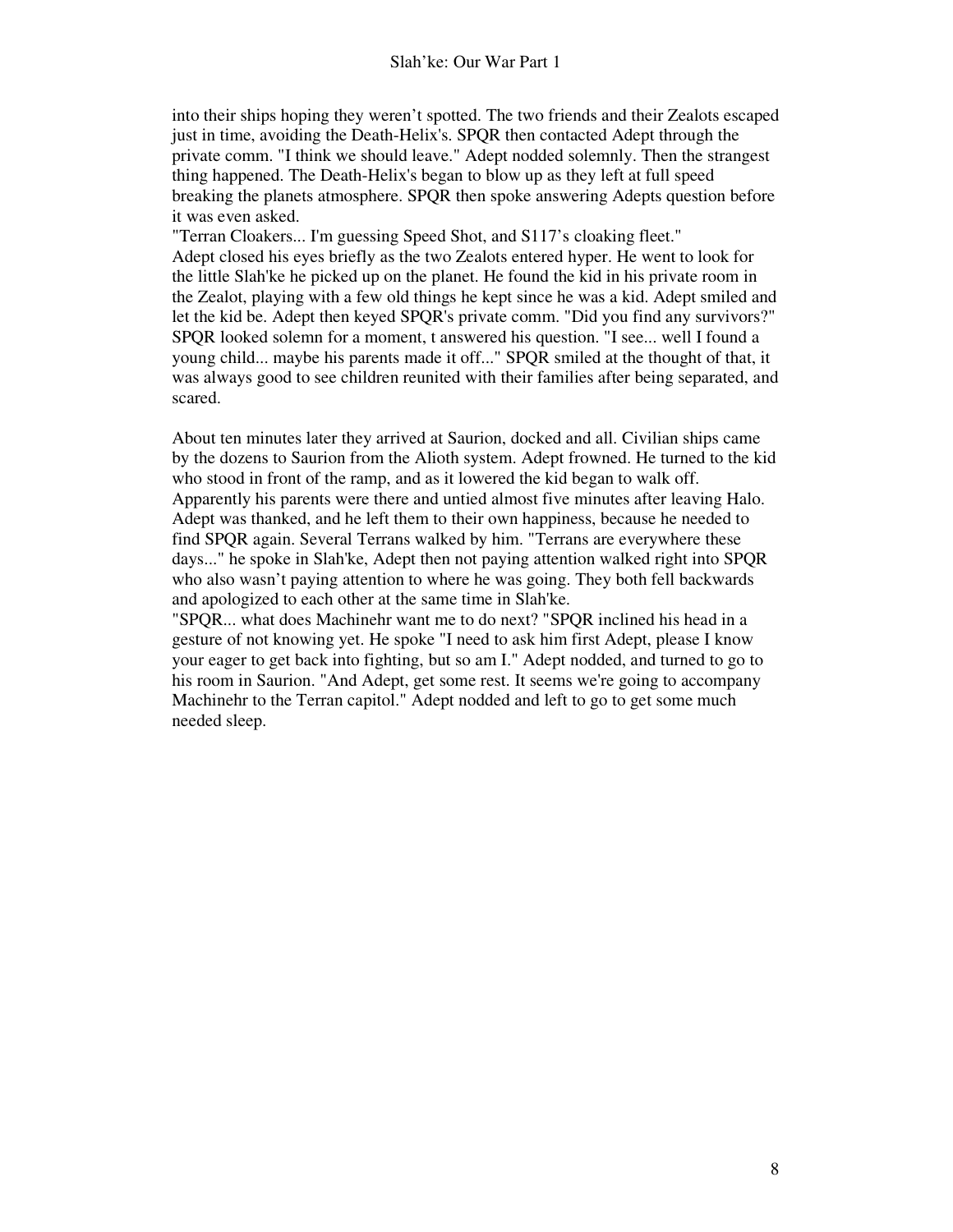# **Chapter III: Lizard in the Big City**

The next day Adept got up now fully recovered from the extreme sleep deprivation only to find SPQR standing right next to his bed. "Come on Adept, we gotta go." Adept did as he was told, he promptly got up, grabbed something to eat and drink and some close combat weapons, and left with SPQR. "So umm... where are we going again?" SPQR chuckled "to Sol, and the Imperial City to meet the Emperor and discuss some things, me and you are both Machinehr's guards and advisers. Well... me and Church are at least" Adept got onto his Zealot The Clan, and left Saurion and went right into Hyperspace with the three Slah'ke Leaders. Adept wondered how the Imperial city would look like. He always wondered about the Terrans, their government was so odd... Well to him at least. It would be awhile before they got there. So he might as well go back to sleep.

About two hours later they entered Sol, as Adept woke up too. they docked at Utopia as the Terran councilor who was our host told us to do, we all got off our ships and met with him. Machinehr noticed it was Narses and someone else. "Hello Narses." he said in the Terran language. Narses then noticed Adept and SPQR in Combat attire, but it was like an Honour Guard type armor too. Dennis the other Terran spoke up. "Why are these two so heavily armed?" Machinehr tilted his head staring at the Terran. "These are my body guards." he simply said, Machinehr tried not to laugh at the Terrans reaction to how rude Mach told him who they were. They all got on some ship that transported them down to the Imperia city. Adept curled his tail around the spot he was standing in. Dennis was a bit uneasy to have so many tall Lizards in the same room as him. Narses however seemed unafraid. A few minutes later they arrived at the Imperial Palace. Adept took note in the plethora of complex designs on the walls and the ceilings inside the massive structure. Mach spoke in the Slah'ke language. "These Terrans where always big show offs." Adept and SPQR laughed. Where as Church kept his eyes searching for possible assassins who would try and kill their beloved leader.

Greeny was surprised when the four Slah'ke arrived still speaking in Slah'ke they ended the conversation quickly just as Greeny approached them. The something moved in the background... he couldn't quite place it. But Greeny still walked towards Machinehr and began to talk about relations between the Terran and Slah'ke empires. Adept now his eyes narrowed at the thing... genus. He then ran forward as all the Terran guards reacted, and the Genus swiftly turned around weapon pulled to shoot him. Adept slash some Genus in half. Adept turned around and grunted a confirmation on the kill.

When the power went out, and the Genus ambush began.

SPQR leapt about 7 feet onto another Genus, then Church pulled out his weapon. Mach had spotted something in the shadows approaching the Emperor, but Dennis and a security team had gunned it down immediately. Adept was spotted climbing up a wall and into a crevice hearing a disturbing scream and a roar later a battered body was thrown into the natural light smashing right at Machinehr's feet. The four Slah'ke speaking to each other in their language fought hand to hand against the Genus ambushers. Then several armed Terrans tried to gun down Machinehr, only to get their arms ripped off by Church. Adept leapt off of the side of a wall to save the Emperor the trouble of killing the Genus in mid air, they collided and smashed to the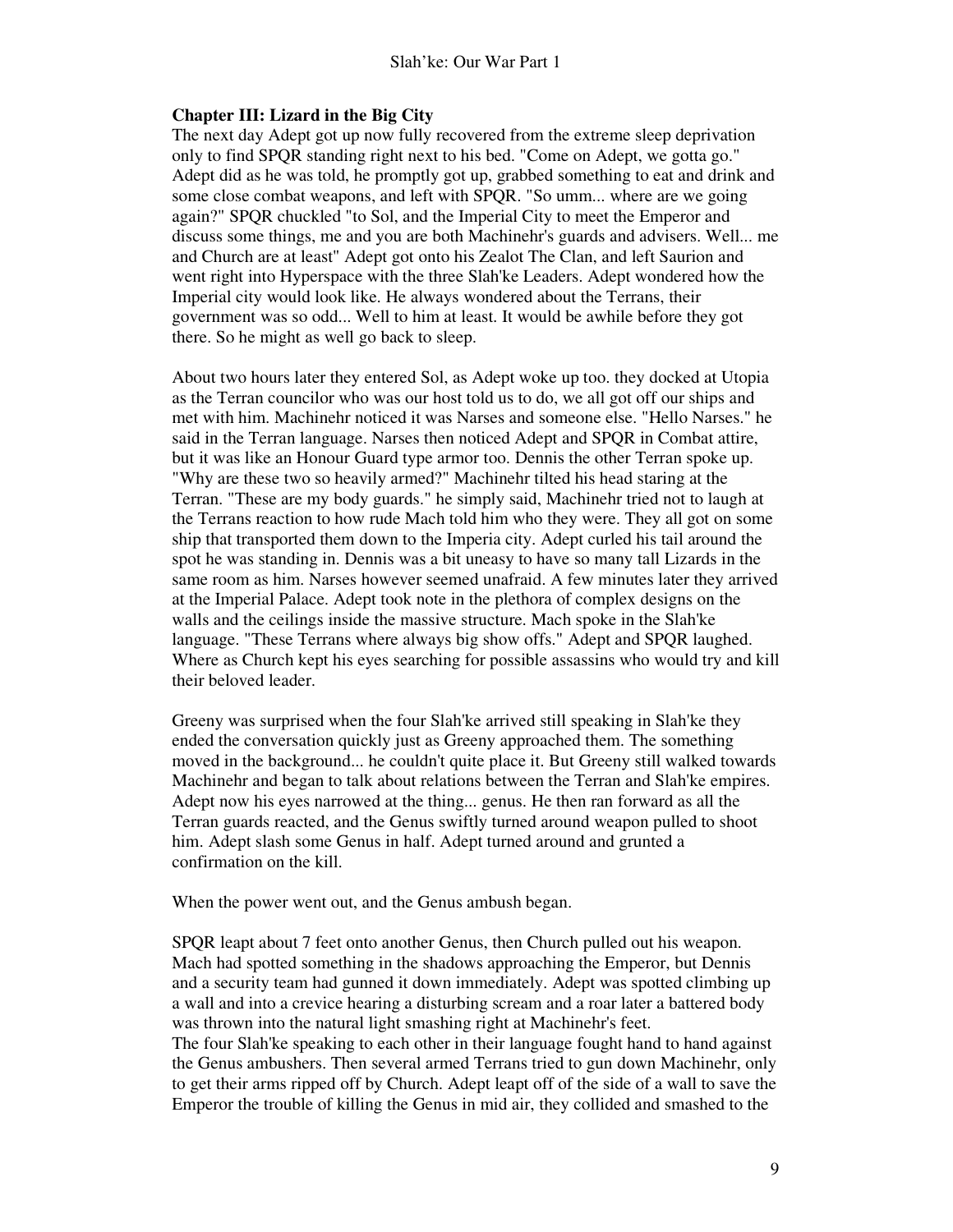ground. Dennis Had told the Emperor that they needed to leave for his safety. With the Terran Emperor gone, the Slah'ke could be more destructive. SPQR beat a Genus to death with a rolled up rug, as Mach swung his sword cutting a Genus in half. Adept impaled a Genus fighter with his tail lifting the thing off of the ground making a sis kabob out of its friends with his long tail and sword, adept spun flinging the bodies all over the place. The lights promptly turned back on, after about an hour of fighting, which was when the Emperor returned. SPQR muttered something about it. The Terrans did suffer casualties, but come to think of it why had the Genus gone through all the trouble? Machinehr muttered

"seems out of place... hmmm odd..."

Church was kneeling next to a dieing Genus, Church was angry you could tell by how tight his grip was on the things neck, Church's fingers cracked in a loud audible way. "Tell me why you attack filth."

The Genus spat in its language multiple insults on the Slah'ke race as a whole. Which only made Church tighten his grip even further, threatening to end its life faster, instead, he loosened it. He roared in the Genus's face then the information spilled out, apparently they were pirates hired by the Nexus. This was most disturbing in sign of news on how low the Nexus would stoop. A few moments later Mach noticed three people walking through the Hallways, StarRaider, Duckman and Prmens. All Federation officials. Adept tilted his head showing confusion that SPQR noticed so he kindly went over to speak with Adept to clear his thoughts.

StarRaider had a very kind voice, welcoming. "Emperor Greeny! Overlord Machinehr! It is so enlightening that we have received the honors of meeting you both again! But I wish it was on better terms that we met."

Commodore S117 appeared out of nowhere delivering news to Greeny. "Well it seems that one of my esteemed warriors has delivered news that a planet from Alioth has been lost to the Nexus."

Adept narrowed his eyes. Greeny looked at Adept, then noticed SPQR tensed up for a moment at the mention of Alioth. Greeny thought to himself: *So it seems they are close friends of each other... I see threat they are also angry at the loss of civilian life at such a level... The Slah'ke have been hit hard haven't they... Including after Megrez... those few hero's that held the bombers off until the civilians could get away... I really do feel sorry for these guys.*

"I see you SPQR and your fellow warrior have witnessed planet side first hand?" SPQR nodded, where as Adept looked like he didn't even hear me. Adept then nodded showing sorrow in the remembering of the burned and cratered surface. He had seen the planet an awful lot in the past years. But now that it was gone... Adept spoke in Terran, which surprised Church.

"Yes. We witnessed it, but we stopped the bombing we arrived when it was in progress, we killed those who were on site." his accent was hard to understand Prmens spoke in a kind and caring tone.

"I see that the Nexus have plagued you too? We have seen multiple battles in the very proximity of our own home world; unfortunately we lost of our best."

This was out of place for Prmens as StarRaider turned to the General and almost scolded Prmens for talking out of turn, but StarRaiders expression softened up, after all Prmens was still young, and inexperienced when it came to political dealings, Prmens was here to take his mind off of the Federations recent victim to the war, he was known as the spirit of the Federation. He was a dear friend of Prmens, of all the Federation. Duckman moved away to speak to Machinehr, and Greeny about what the Federation had to offer, because these three races were suffering the same destruction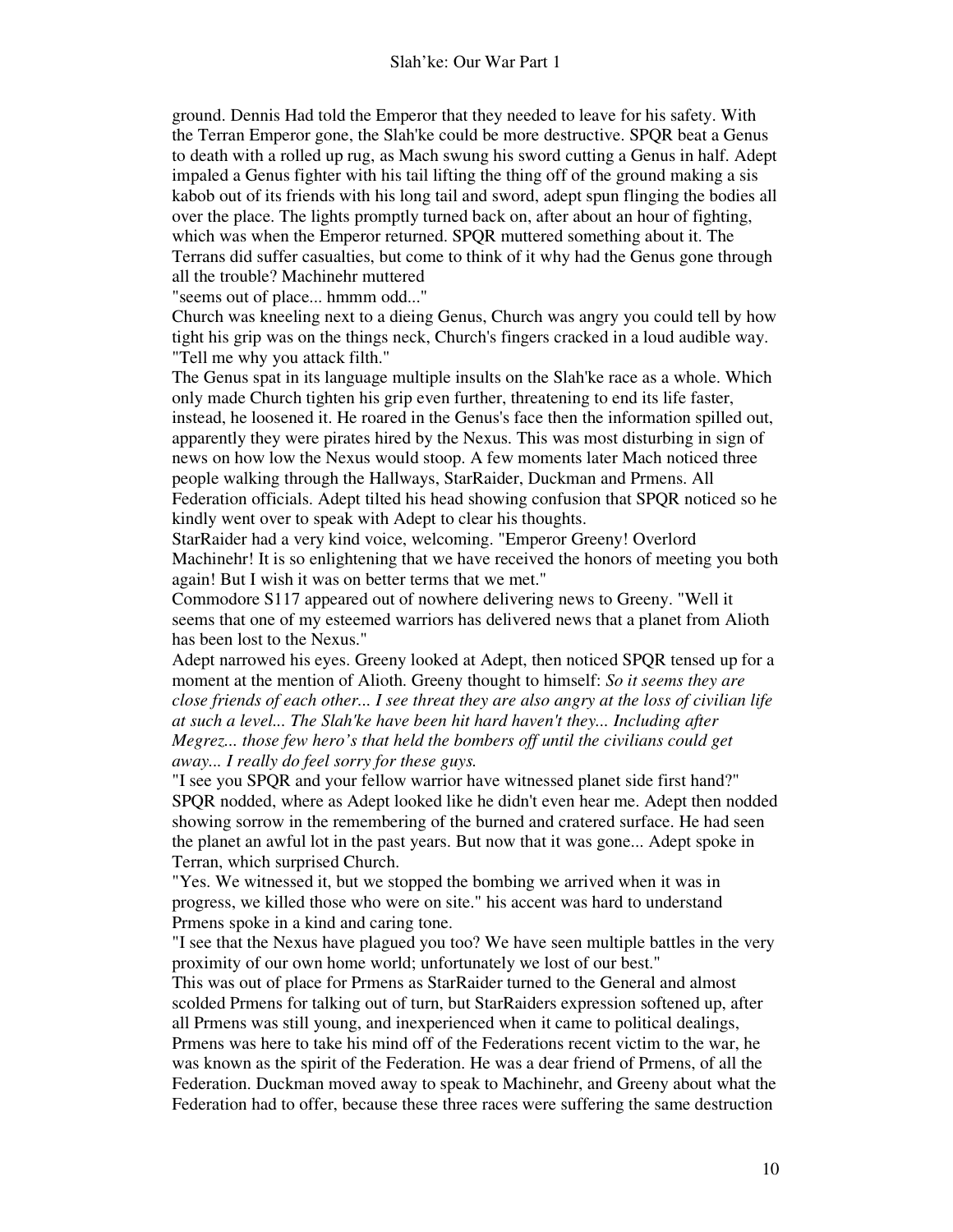as the Terrans and the Slah'ke were.

Machinehr spoke first "Greeny, Duckman I know this has been a trying time for all of us, but I need to inform you that we Slah'ke" he paused and sighed he didn't like admitting stuff like this. "We are losing. and the costs of our warriors have been too severe, now we are only hanging onto hope that the Kolari and the Genus will back down and leave us be. To be honest that Slah'ke over there speaking to your cohorts, is named Adept, he is the one responsible for the evacuation of Megrez, you both probably have seen the recordings of the Zealot and several Inquisitors standing against the bombers, on the last planet we held in Megrez. This war is trying for all the Slah'ke." Greeny nodded in sympathy for Machinehr. Duckman spoke then. "Our own hone system has come under siege just a few weeks ago we suffered attacks led by their leader, marc, and their other members of the council. He have lost countless millions in these attacks upon Castor, and several other systems countless billions. We also just lost one of our best pilots to the Federation only just recently so that we could be here now." Greeny nodded, Machinehr bowed in respect of the Pilot who gave his or her life. Greeny spoke. "The Terran military forces have suffered staggering defeats in this war, but we are trying to hold strong our moral is in the buckets to be honest, I want to have the three of our empires survive this. If we lose, all of us loose." Machinehr nodded. as did Duckman. Machinehr spoke again. "I understand the position of all of us are in now. The Slah'ke are willing enough to join forces with the Terran Empire and the Federation." With that said, Greeny smiled, being told a long delayed good news. Duckman was surprised that Machinehr would make a choice like this so quickly. Church came out of nowhere, Greeny and Duckman looked at each other as the two spoke in Slah'ke "Machinehr, Alioth is lost." Machinehr's eyes grew sorrowful. Church spoke again.

"However, we were able to evacuate most of the civilians because of Tomglomerate, and JAKE" Machinehr smiled, that's what he cared about so long as his people weren't killed he was happy. Machinehr nodded. "Very well Church, inform that Tomglomerate, and JAKE are to be commended for such achievements in the evacuation of the planet."

Machinehr then said in the Human language what had happened. "We just lost Alioth. I suggest you make your choices fast Plexxan" he made a polite bow, and signaled for the rest it was time to leave. Adept said goodbye to Prmens, and StarRaider. And followed Machinehr, Church and SPQR.

They boarded the ship they arrived on, and shortly arrived at Utopia where Narses had kept their ships under watch. Greeny had just given his speech about the new alliance with the Slah'ke to the entire empire. SPQR, Mach and Church got into their ships, going back to Proxima. Where as Adept stood next to his ship The Clan for a bit, thinking about the discussion with Prmens he had. He smiled, and noticed Narses standing there. "Excuse me Terran." Narses turned around to face the Slah'ke "Yes?" Adept responded with a kind tone "Your Imperial city is beautiful. Its buildings remind me of my home, Fight for the things that are most beautiful to you and good things will come" Adept then left Narses with that as he leapt onto the side of his ship climbing to a hatch over the bridge of his cruiser, and went inside securing the hatch and left Sol, to return home to Proxima.

Narses smiled at the comment then resumed watching the Emperor give the speech on a TV like screen. "I think... we are going to have a good turn of events.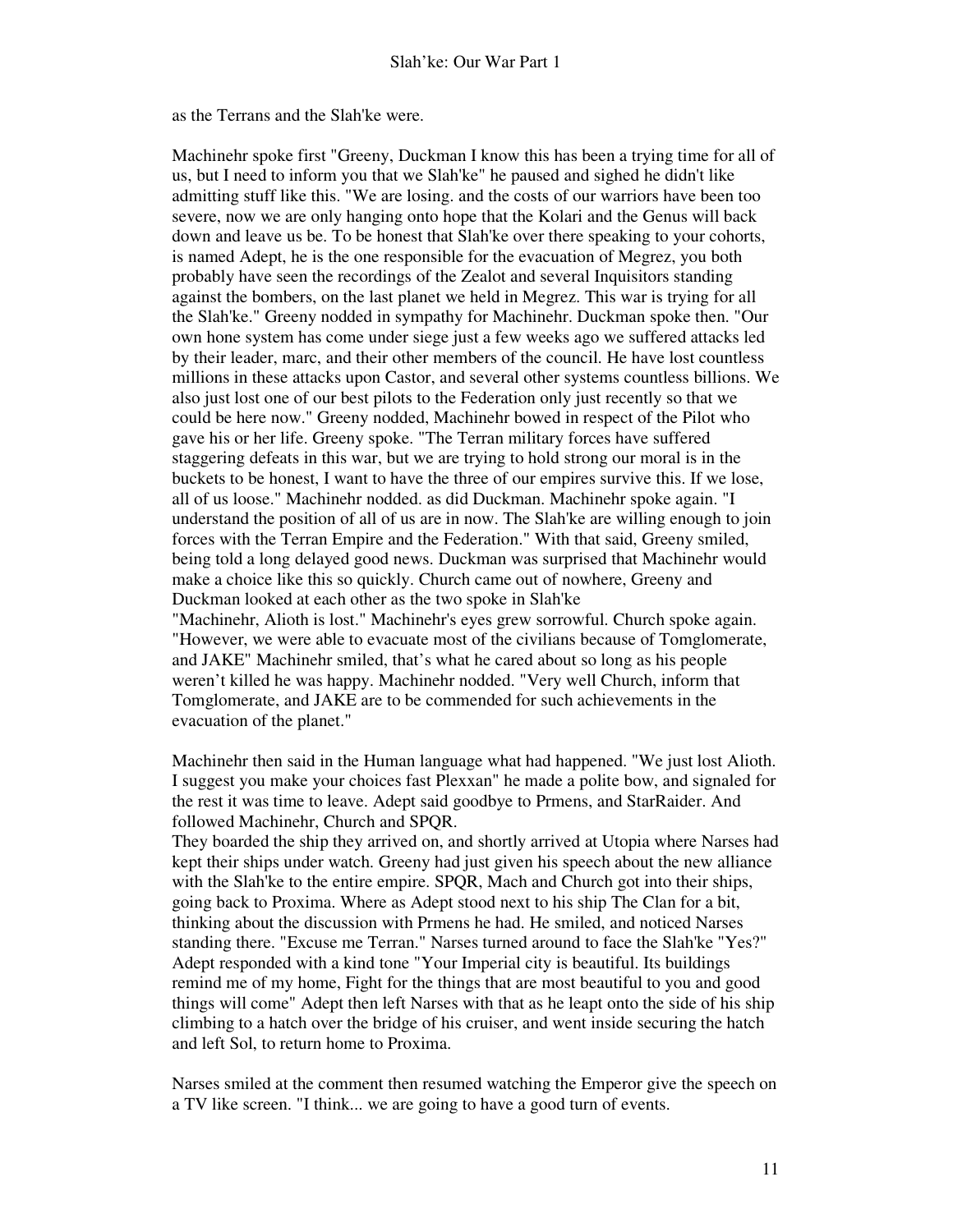#### **Chapter IV: Alliances, Few in number, Loosing?**

Machinehr stood looking out at Proxima I, he was thinking about the war with the Hive, Genus and Kolari. He sighed his shoulders slumped as he turned to see a large room, with countless designs showing greatness. He really didn't like having things better than the other Slah'ke. Church then entered the room in his quiet manner, "Hello Mach." this scared Machinehr quite a bit. "Will you stop doing that?!" Church made an apologetic gesture, and clearly sarcastic, which earned a small smile from Machinehr. "What is it you bring for me today Church?" Church smiled, which meant this was damn good news. We had broken a Hive transmission earlier today and discovered that they plan to attack Böotes in several hours." Machinehr, tilted his head in wonder. "Send Adept, SPQR, and have Tomglomerate keep watching the com chatter." Church bowed and went off to SPQR's room.

SPQR was awakened by Church, apparently this was something important that needed to be done. Church spoke. "SPQR I need you to take Adept and yourself to Böotes, bring your warships though." SPQR nodded and was off before Church could leave the room. SPQR was wandering through the halls of the station looking for Adept, which he found exactly where he thought he would, tending to his many Zealots, the one he was tending to was Sorrow, named in honor of Megrez, another modified Zealot of his. SPQR spoke in a loud and clear voice "Adept, ready one of your warships, and get going to Böotes, we got work to do there." Adept was surprised and fell off of the wing of sorrow. "Ow!..." SPQR winced at the fall, but couldn't keep his soft laughter in. Adept got back up and spoke in a clear and loud voice "Alright I'll meet you There Old friend!" SPQR nodded and ran off to his hangar which coincidental enough was the next one over. SPQR got his Invincible out. Seeing that Adept had Halo out. Adept sent a message to SPQR as they left "So I take it someone's gonna attack there?""

SPQR smiled and simple said "Yes Adept, we get to blow stuff up today" SPQR could hear the excitement in Adepts voice; after all they had been cooped up waiting for an attack for some time.

Machinehr watched the Invincible and the Zealot leave Proxima, Machinehr sighed. Wondering about several things. *What if we do lose this?* He pushed that thought away though, they weren't going to lose, Machinehr would not let that happen. Just then Tomglomerate had entered the room. "The Terrans are requesting help." Tom said in a plain and simple tone. Machinehr, turned to him and told him this "Then tell them that Help is on the way." Tomglomerate smiled and left the Overlords room, running back to the communications room.

Narses, S117, PhantomGODdess, Aragon, Dennis, Taveius, Duckman, and Prmens were battling it out against the Kolari, and Genus. The Terran and Federation fleets were immense, along with the Genus and Kolari fleets, it was a show of light seeing lasers torpedoes, and distortions fire back and fourth. Narses had been harassing the Insidious bombers, already claiming his sixteenth kill of the Battle he was speaking to everyone involved in the fleet.

"Phantom take your fleet and have attempted to separate the Kolari and Genus ships." "Alright Narses."

"This is S117, I'm moving up with my cloaker fleet, I'll continue my hit and run tactics on trying to take out the Rifts we got supporting the main Kolari fleet." "Very well S117 Narses out."

Prmens and Aragon had combined their forces so they could give supporting fire in a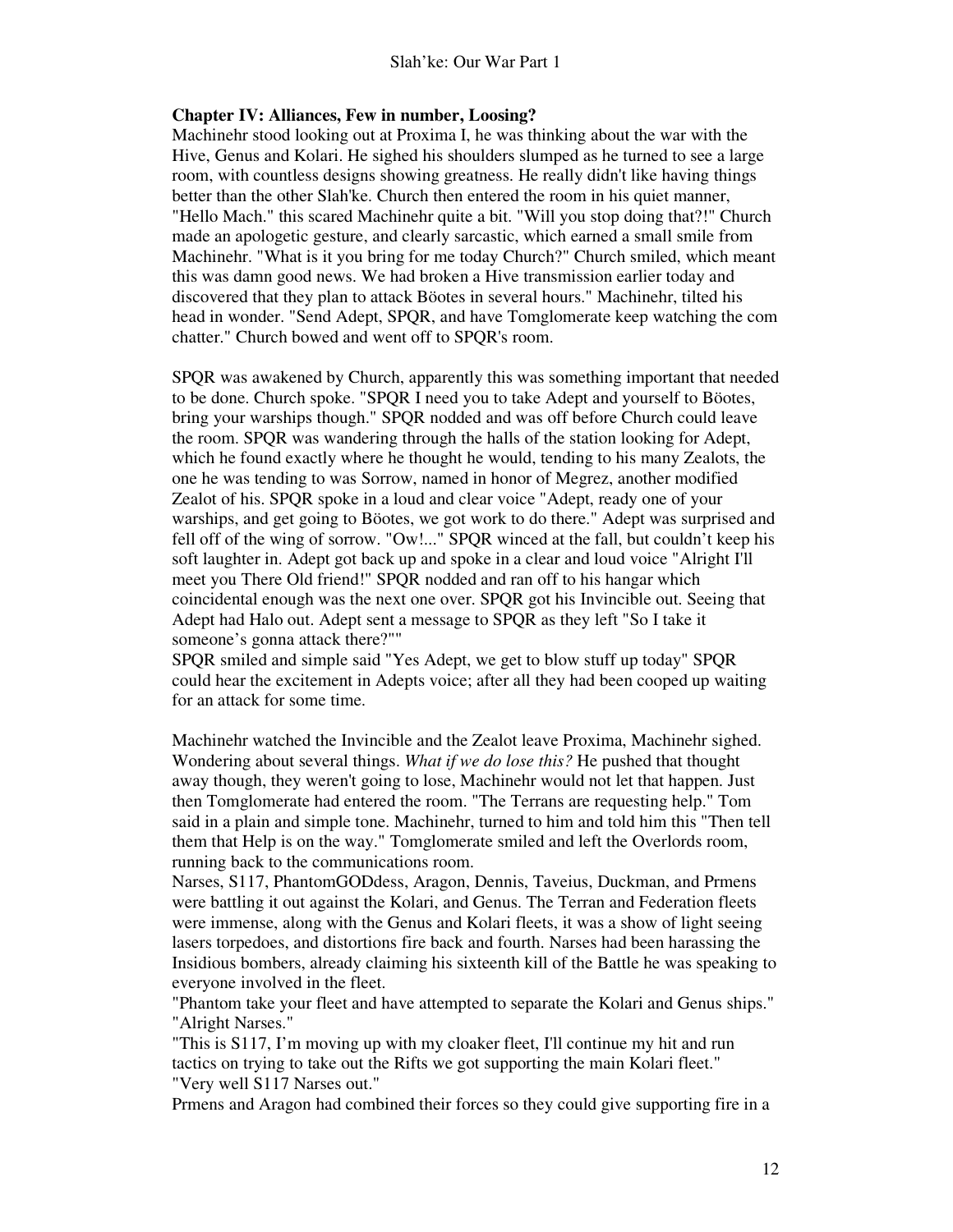more effective manner. Prmens had six Liberators out of his twenty original Liberators, where as Aragon had most of his 50 Dominators remaining. Dennis had led a fighter wing to keep the Genus cloak fighters off the Invincibles, and Paladins backs. Duckman led the main assault force for the Feds. Dennis then yelled into the com. "Two additional contacts!"

Phantom read them too. "Odd... only two ships?"

Narses noticed one was a Zealot carrying Union colours. "This is all the support we get?" The Invincible fired its weapons. "When did we make Invincibles that fired Dual Gamma shots?!"

SPQR and Adept had exited Hyperspace behind the two enemy fleets they were still conversing with each other. "Adept, which do you want?" Adept smiled at the question already bloodthirsty "I'll take the Genus." and Halo sped off, towards the enemy fleet of Genus Insidious bombers were going to get hit first. SPQR laughed in an evil manner, also hungry for kills. They both fired off their weapons at the same time. Adept had spotted four Insidious bombers and chose them for his kills. He fired off his four Delta Cannons at the four different ships, then fired His dual Gamma cannon at one of the Insidious bombers, but missed hitting a cloaked fighter, removing the entire thing from existence.

Most of the feds were surprised at the sheer firepower these two ships had, Duckman than mentioned that they were Slah'ke ships. Prmens could recognize Slah'ke ships anywhere only because of the ridiculous amount of firepower that they could pump out. Narses, Phantom, and Dennis then noticed the Zealot that fired its Dual gamma Cannon a second time, the shot went straight through and collided into a Death-Helix, sending it into another Insidious, the two ships seemed to be dancing up until they both blew up. The Terrans and Plexxans fought twice as hard now, pushing forward at the Kolari and Genus forces back towards the Union Zealot and Invincible. The two ships seemed like every time they fired they were getting better and better. Narses ordered for them to stop.

Prmens spoke up "Why are we stopping, we should kill that last Helix!" Narses then swiftly answered angrily at Prmens ignorance "So they can tell about their defeat!" PhantomGODess nodded in agreement and spoke up "Narses is right Prmens. It would be a heavy hit on some of their moral." Narses spoke too soon though, as the Death-Helix the Union duo fired at it with all of their weapons. The ship jerked downwards from the hits, then the Dual Gamma hits went straight through the hull, tearing two large holes in the ship, it slowly rotated until the Slah'ke duo fired again ripping the rest apart.

Everyone was shocked at the ferocity of the two, and the brutality they had committed was rather unneeded. SPQR spoke to the fleet commanders. "We are your reinforcements. Is this the trouble you were having?" Narses scratched the back of his head, and stood there on his Invincible. "Um, yes... I think we're done." Prmens was amazed at the power these Slah'ke ships had. Duckman then said "Prmens, these Slah'ke are famous for their brutality, and fighting ability, and not to forget the sheer firepower of their ships." Prmens began to wonder on how did they loose so much against the factions they just slaughtered. Dennis then spoke to Narses. "Sir, are there anymore contacts?" Narses sent his reply message "No captain, head back to Sol for debrief." Dennis and his wingmen did so. Phantom hypered out for debrief in Sol, soon followed by Narses and Taveius. Then SPQR got the message that Adhara was under attack by the Hive. The Two Union ships kicked it into overdrive and screamed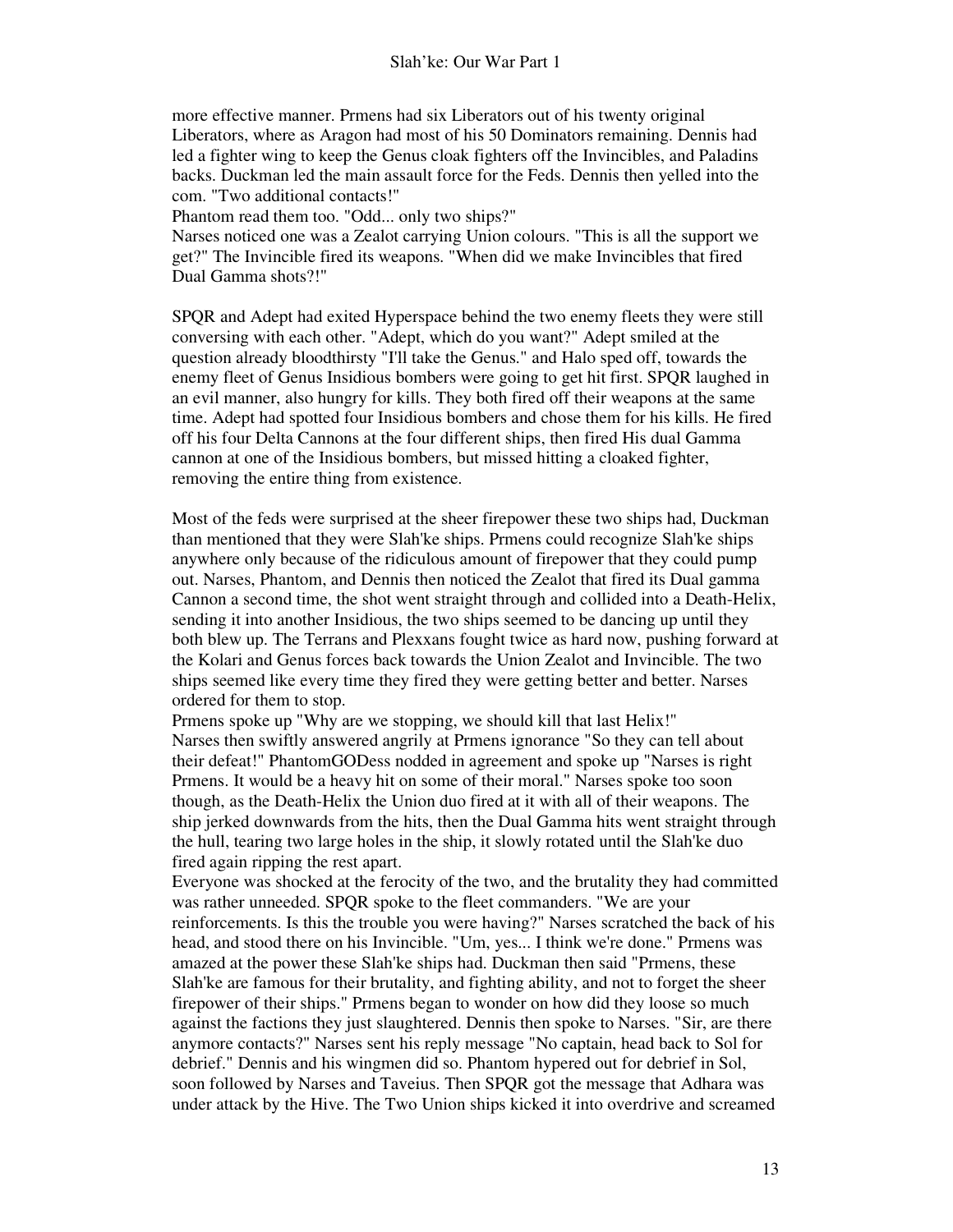into hyperspace right past the Plexxan ships. A few moments later the Plexxan ships hypered out to Sol for debrief.

SPQR, and Adept got a message from Machinehr while they were in hyper. "Listen you two don't over do it, I still need you two alive and well so we can spread the hurt everywhere." SPQR nodded. Adept was silent, remembering the deaths in Alioth. That's all he was focused on right now was obliterating who ever attacked Adhara. SPQR was quiet for most of the time, until they got to Adhara. "I Think we're to late." Adept looked down. "Damnit." SPQR heard it "Adept listen we tried to get here on ti- " he didn't finish off the message because seven scarabs came out of nowhere.

Dennis sat at the debriefing. Listening to Narses, the Supreme Commander in the War. "Alright it seems things are starting to turn around for us." Dennis nodded, as did everyone else. "However, that doesn't mean we should be too confident in ourselves. After all that's what got us here." There wasn't any denying of that fact. "Thanks to our efforts and the assistance of the Slah'ke we are winning this war now, we have the offensive on the Genus, Kolari and Hive." Phantom spoke up, "Narses, we haven't even seen a Hive ship in about a week don't you think the Hive would have shown up at that attack?" Narses thought for a second. "That's true. Alright our next move is on Sirius, we need to take that back, we'll do it through mass attack tomorrow though so we'll have the newer batch of Invincibles ready for our military, and hopefully the Slah'ke can show up." Everyone knew when Narses dismissed them, so with that said everyone left Narses to be alone in the conference room on a Terran military base on Earth. "So... Machinehr... this is the Slah'ke war?" In Adhara the two fought hard trying to stay alive, both of their engines where disabled, and the Hive had the audacity to do it in the Slah'ke' own system. SPQR swore in their language saying curses of all kinds where as Adept said many things that even the most mature person would faint and die from the amount of curses. The Hive uncloaked again only to get hammered by SPQR's main Dual Gamma Cannon battery, cutting the ship in half a portion tried to fire but the Invincible shot its weapons off before it could. Where as Adept fired off his Delta Cannons hammering any who dared uncloak, however one Scarab got hit with the Dual gamma and was completely destroyed. Adept and SPQR were on the verge of death, their hull losing armor by the second. One more hit and Adept would be dead. SPQR spotted the scarab that was about to fire at Adept and he swung his ship around taking the hit in the secondary reactor. Then the rest of the cloakers uncloaked, moments later ten Union Scarabs uncloaked and finished off the five remaining Scarabs. Adept shouted praise "By the tides of war! Thanks for the save Church!" Church smiled at the praise, and spoke. "Listen guys, we're Slah'ke, and we help each other out because we're all brothers in this." SPQR Nodded and said something which anyone rarely heard "Yes Church Thank you very much for saving our tails." with that said they all left for Proxima, docking when they arrived, the Two warriors now exhausted from the ride there, back, to Böotes, the fighting in Böotes, and the fight in Adhara. Adept went to sleep where as SPQR met up with Machinehr.

Adept made it to his room without passing out, and made it to the bed, and then he passed out, and there on his bed he dreamed of when his parents were still alive.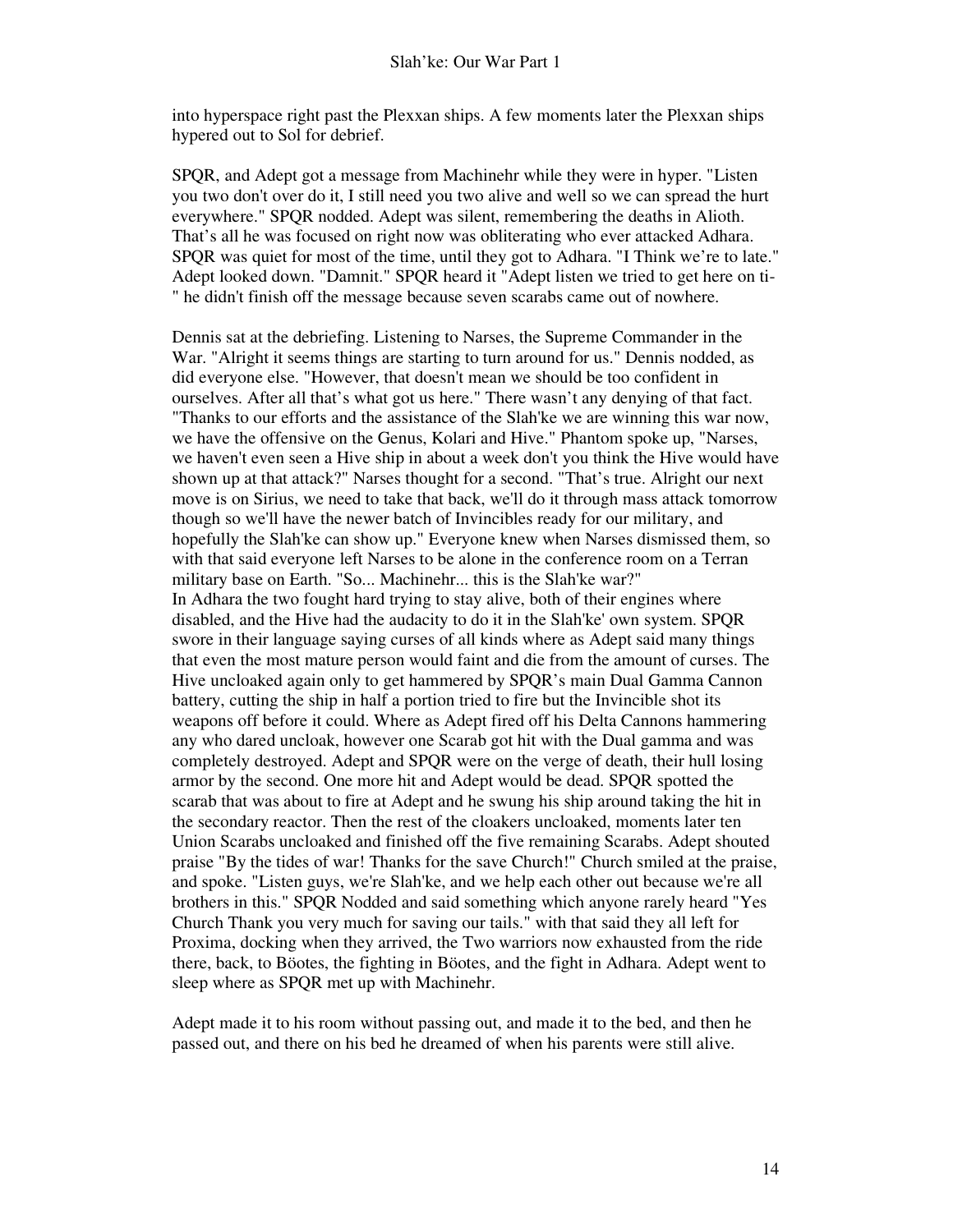#### **Chapter V: Memories, War, A loss of a Friend**

Adept stood there, in his room, looking at a planet while he eat something. He was just thinking about this war, well for him it happened kind of fast its hard to remember that you've been fighting the same factions for ten long years:

He was patrolling the Alioth Megrez route, when he got to Megrez, he found a couple Terrans battling it out with the Brood, then the Nexus came out from no where. They hammered Adepts ship until it was at 10% hull integrity where a Slah'ke councilor dropped from hyper and eliminated the nexus, unfortunately the ship Adept was using had been falling apart and ripped in half, exploding a few moments later. But before it exploded a Slah'ke by the name of SPQR boarded the ship and ripped adept from the command chair breaking the straps, and ran back to where he boarded from and beamed back to his ship saving Adepts life. Adept woke up a week later, and was informed about what happened by SPQR, Adept had praised SPQR for saving him from the burning wreckage. After that day SPQR and Adept became close friends, in the past ten years they fought a losing war against the Kolari, and Brood. Not many other people in the other races knew that this war had been raging for so long.

Adept broke the trance he was in remembering ten years ago when he had first met SPQR. He smiled, and felt good for a moment, but even though the victories they've had. They have been few and far between. Sometimes further than Adept had liked, First Pollux, then Megrez. It took the Genus and Kolari five years to take Megrez from the Union, only because of the Hive were they able to threaten the final planet so. Adept grew angry at the hate the Kolari and Genus had for the Slah'ke. He spoke with anger. "I will make sure they regret what they've done to us." Machinehr was behind Adept and spoke in a soft, sympathetic tone. "I agree. This war has claimed many close friends of mine, and for what? All because these races wanted planets." Machinehr spat at the idea. "I only prefer that they fight with ships instead of bombing our planets." Adept nodded. What Machinehr said was what every Slah'ke ever born agreed with, the thrill of battle this was a War the Slah'ke could not miss, and even if armageddon came the Slah'ke would fight the bringers of death till the last child. Machinehr then spoke again "Adept go to the amphitheater to meet up with the rest." Adept nodded, his long tail dragging on the floor. Machinehr, then left to go get Tomglomerate out of his Hangar, where he usually spent time modifying his Scarab. Machinehr was correct at going there, Tom was crawling on his Scarab fixing some shield hard points on it, Machinehr also noticed that Tom was swapping the weapons for Slah'ke weapons. He smiled and called out to Tomglomerate and told him to come with him to the Amphitheater for the meeting. They both were walking down the Hall to see SPQR a bit sad, Mach had heard what happened, but he didn't think it would have affected him that much.

Adept noticed that there were an alarming amount of warriors that weren't there. So, we start feeling the wars effect after all. He noticed SPQR walking slowly, Adept frowned, he knew what had happened, A Genus ambush occurred and one of SPQR's friends was killed in the process. SPQR had told Adept. Adept felt like he had lost his parents again, a few moments later Adept got up, and made a respectful gesture to SPQR as he walked past Adept, and sat down next to him. Church was sitting a few feet way from SPQR, speaking to Tomglomerate about his recent combat building surveys. as that occurred Machinehr got up into the middle stage, and spoke in a clear loud and commanding voice. "This has been a terribly costly war... But I do know one thing, these Godless fools, have no place In our systems, for they could not take on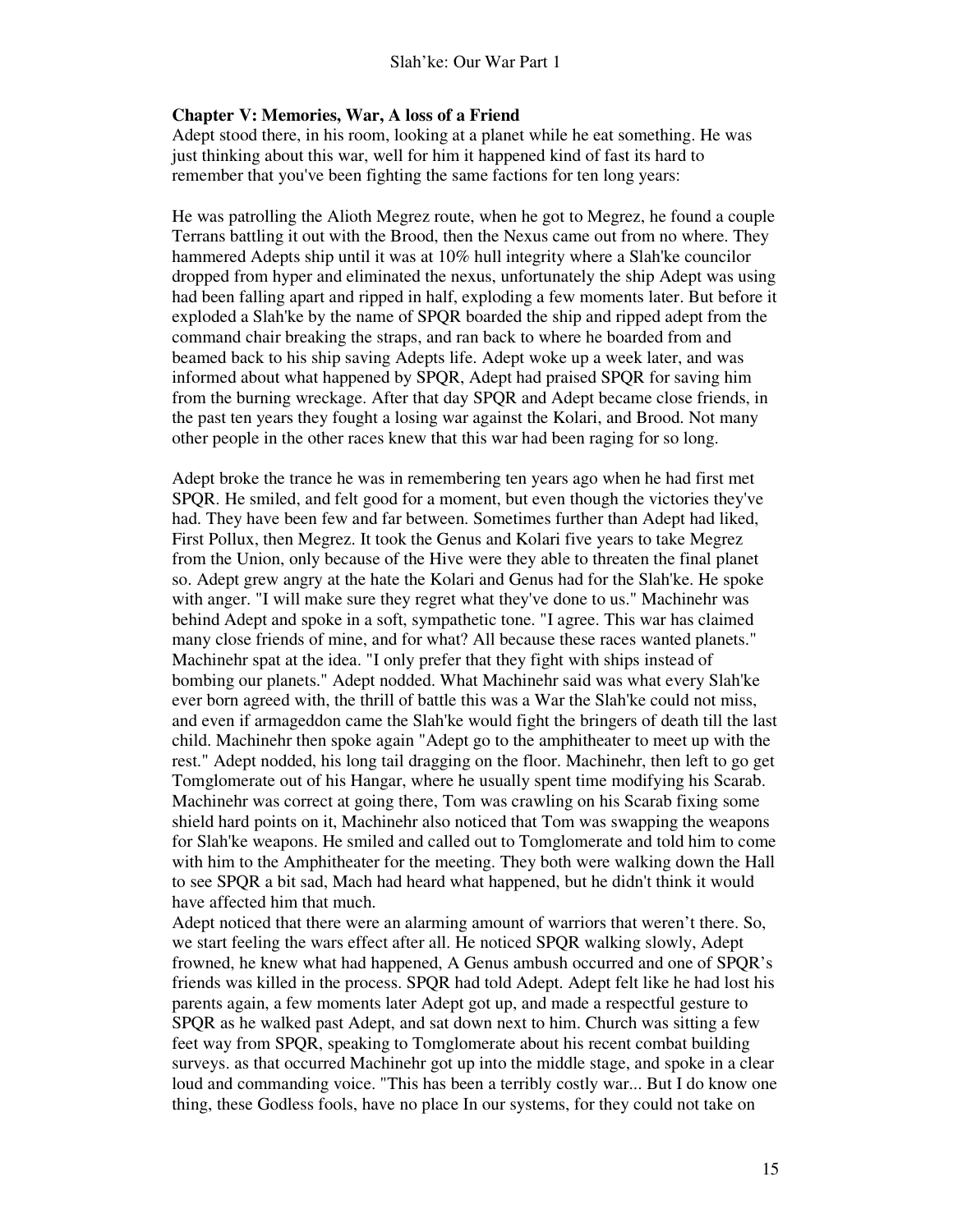Proxima, nor could they Canopus, or Adhara!" Now with the necessary moral booster out of the way he got to business. "We are going to strike at Alioth, and wipe out any Genus or Kolari opposition, the next system after that is Eltanin, and then we will burn their starbases down to the atmosphere in Megrez, Alioth, and Eltanin! We are not going to take any planets, why? Because we do not need them. We only need targets to shoot at." He stepped down hearing every Slah'ke in the room, unfortunately, only a small number, roar in favor of Machinehr's idea. SPQR had been excited about shooting things as was Adept, after all it was the favorite activity of the Slah'ke, they'd all be willing to stay up for days just so they could shoot the targets out there to be claimed.

There was a Terran diplomat a couple meters away from the theater, just as the roaring started, it shook the very ground he stood on making Dennis a bit nervous to be near a bunch of screaming two meter tall Lizards excited because they get to kill things now. Dennis had entered the Amphitheater to find Machinehr, the roaring in here was deafening and they both left to speak where they both could hear each other. SPQR left to tend to his Invincible, as did Adept to his Zealot. Adept on his way to the Hangar noticed a Terran female in an Admirals uniform. He tilted his head in curiosity trying to figure out where he has seen this same person, to him she looked strangely familiar to Adept. He walked up and spoke to her, his accent was still a bit hard to understand though. "Excuse me Terran, but who are you?" She found it quite amusing that this warrior was a bit clueless to who she was, *He must be new...*"I am Admiral Phantom, and you are?" The Slah'ke spoke once more in his heavy accent "I am Adept." She smiled. *so this is one of the few elite Slah'ke I keep hearing about.* The Slah'ke spoke once more "I must go and tend to my ship." She chuckled as she watched the long tailed Slah'ke run to his hangar.

After Machinehr met with the Diplomat the Terrans left, they did notice that Proxima had a considerable amount of powerful ships undocking, along with Halo, SPQR I, Tomglomerate's Scarab, Machinehr's MechWarrior, Crossblade's Zealot, JAKE's Star Point, even Church's Rift was undocking. This worried the Terran council woman who was there, after all the Slah'ke don't go anywhere with that much firepower unless they mean to wipe something from the face of existence, which they haven't done since they lost Pollux. Mach had told them this "We are heading out to obliterate multiple systems, take the empty planets if you wish." Machinehr meant business this time around it seemed. Then the Terran diplomatic ship had its hyper drive charged and ready to go just as the Slah'ke ships left the system as one.

The Slah'ke fleet entered Alioth space, freaking out several Genus transports, the Slah'ke ships then assumed a formation in a cluster to maximize their firepower, and life of fire. 16 Kolari mysteries, in response to the Slah'ke ships engaged the group of angry Lizards. Adept and SPQR let out primal roars through the com, creating a scary effect with the overpowered ships. SPQR, Church, JAKE, and Tomglomerate were the first to engage the Kolari enemies. Adept engaged two captured Terran Invincibles, already ripping the Invincible apart with its Delta cannons as the Dual Gamma Cannon was being fired at the enemy's wing mate.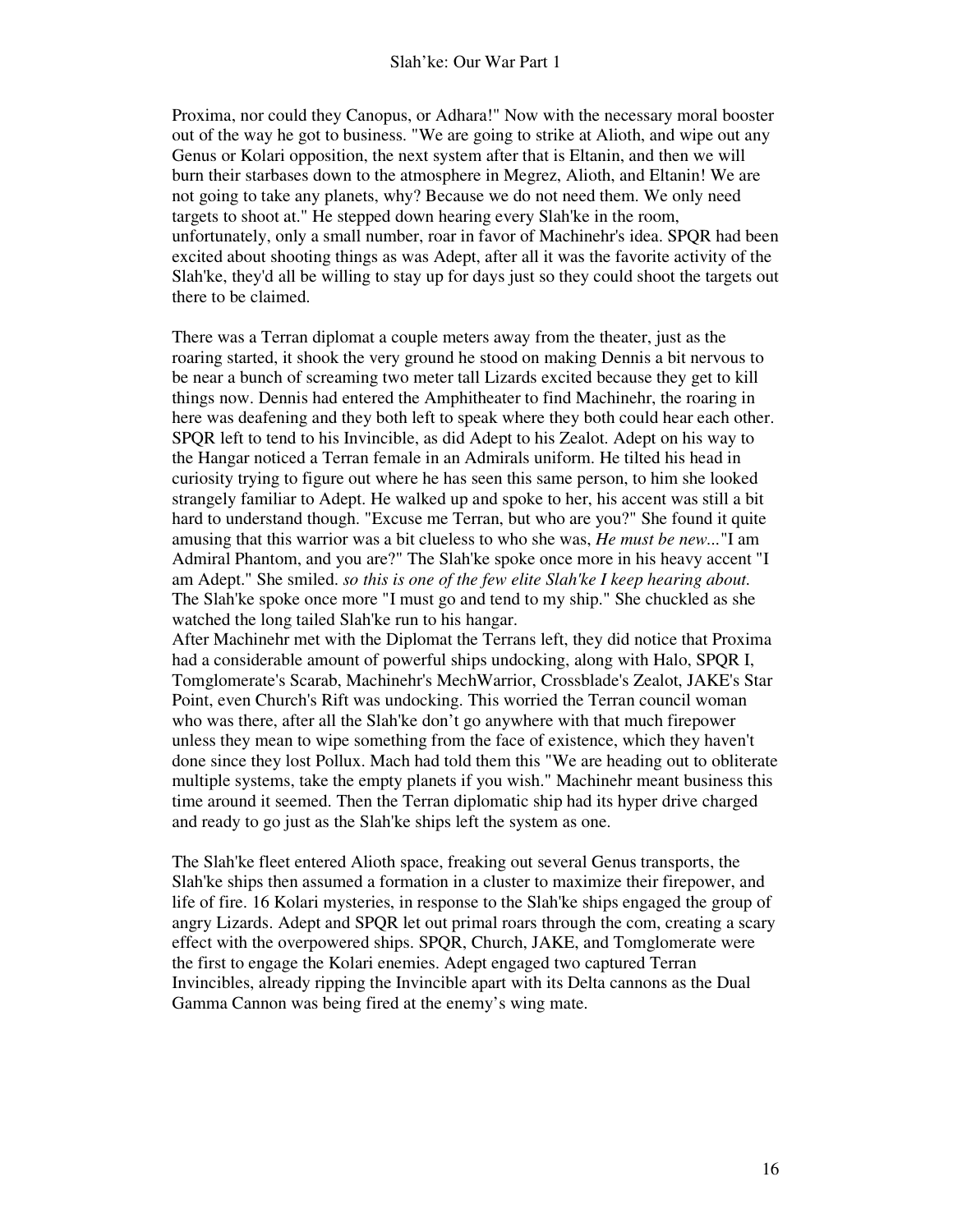#### **Chapter VI: The Slaughter of Alioth**

Nexus chatter surged through the Terran wire taps on their network feeding information to Emperor Greeny who was in his war room in the Imperial palace on Earth. Greeny stared at one bit of Kolari chatter that sparked the surge. He read it just as it was being translated. "Alioth under heavy siege, Slah'ke mass attack on the Alioth system, requesting help from any available patrols." Greeny called his right hand man into the room. Speed Shot. Greeny order him to take this to Narses immediately and prepare his war fleet. Greeny then sent a message to the Federation President Duckman.

In Alioth the Slah'ke ships just leveled several planets in no time, they lost one ship unfortunately JAKE had died amongst the fighting. Three annihilator shots smashed into his Star Point enabling Machinehr to wipe out the last shield so the Slah'ke could level the buildings below on the planet. It was a matter of moments before SPQR and Adept had finished off the Kolari response squadrons, along with a long hard battle with a starbase. Adept had lost a Delta Cannon in the process and a modest amount of armor, as for SPQR didn't lose anything. The two watched the now destroyed starbase slowly fall into the Planets atmosphere, colliding with shield, after shield, later beaching it, the Starbases reactor went critical and vaporized a large city as the fragments collided into buildings of other cities. Machinehr noticed the duo watching the Cities go up in flames, and ordered them to form on the last remaining planet, along with the rest of the Slah'ke fleet. as Adept and SPQR formed up to commence orbital bombardment, Greeny's war fleet along with the Federation Freedom Fighters fleet exited hyperspace to see the scattered wreckage of what the Union ships caused.

Prmens, the ranking Plexxan, sent a message to Greeny asking why they came here. Greeny responded on the fleet com they established "Why for the planets these Slah'ke have so kindly leveled." Prmens nodded. "Will the Federation receive any planets or asteroids in this system?" Narses replied for Greeny "Yes Prmens, the Federation will receive planets in this system." Prmens stayed silent as he sat in his Invincible FF God of War, watching the Union form up to rain death down on a planet.

The Union ships formed a cluster as before, and they all targeted the planet. Halo, and SPQR fired first their shots already overwhelming a shield that was on the planet, surprisingly, the rest of the shots rained past where a shield should have blocked it and hit their marks. The Union ships now in sync with each other fired another salvo destroying many civilian buildings and military installations. The planet didn't even have a chance to defend itself.

Dennis and his builder group arrived on planet to find large craters from the Dual Gamma Cannon' shots that hit the buildings. They began terraforming the planet as ordered by Narses. PhantomGODess was there helping Dennis out with the lowly job. "So... we see the ferocity of the Slah'ke now?" Dennis only grunted a reply acknowledging it. Then he spoke. "Admiral, why is it that the Slah'ke don't want to have these planets?" All she could manage was a shrug "I don't know." The Slah'ke ships now in a relaxed formation were spotted flying over the planet. "They're so strange aren't they Admiral?" She nodded. "Yes, they are, they confuse me every now and then on why they fight. Narses likes to talk with them about some things. Just remember this, don't get into a bar fight with one." Dennis got confused at the statement "Ma'am?" She laughed. "Ok, just trust me on this, I've seen what happens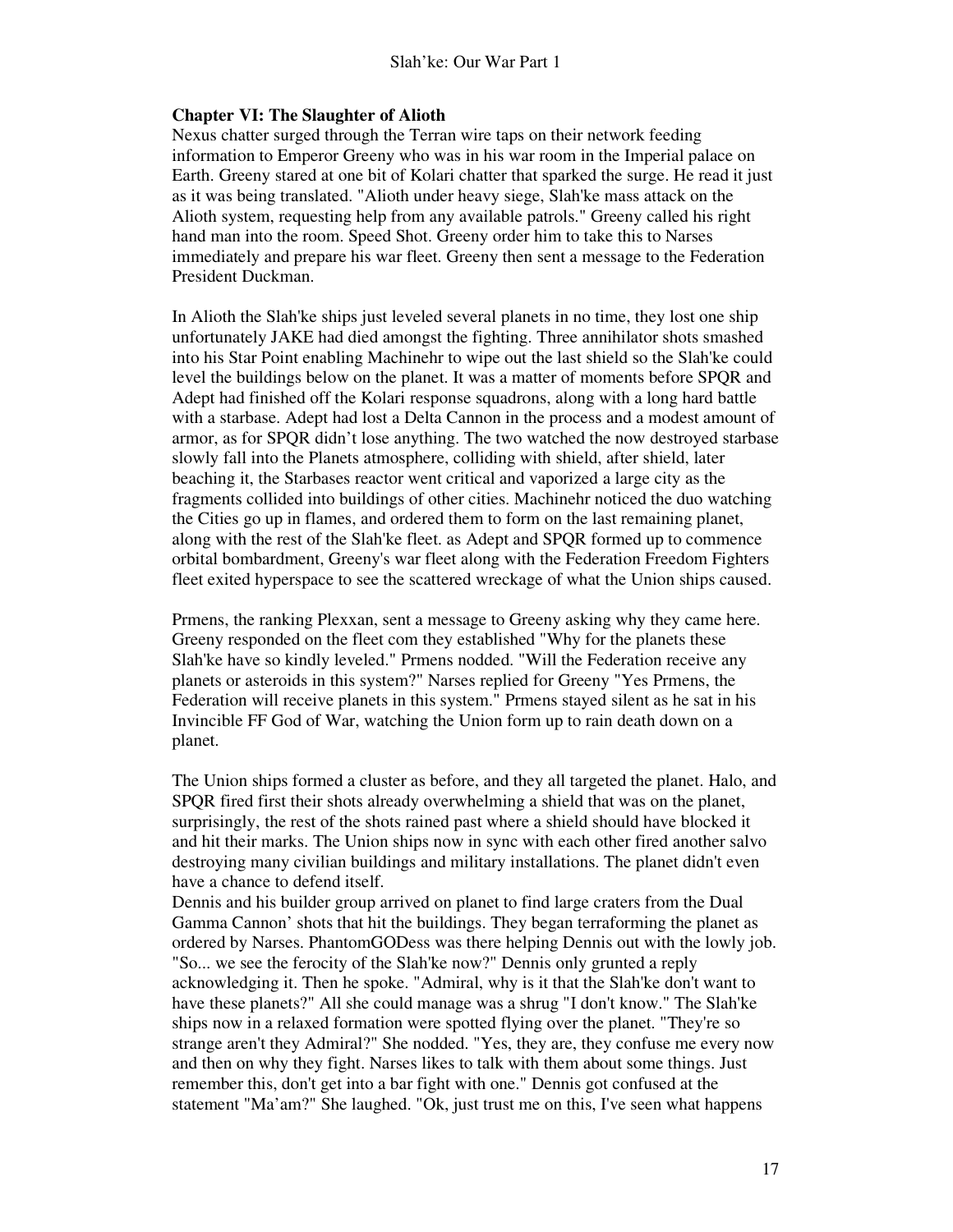when Slah'ke fight hand to hand against a human... the lizards literally tear us apart..." she frowned remembering a friend of hers being killed by a Slah'ke. Dennis got worried that she faded off like that "Admiral? Admiral!" she came to "Oh? What? I'm sorry Dennis, I was just having a bad memory." He sighed "I thought you were fired upon or something..." Phantom laughed again. "Dennis you need to lighten up." he nodded in agreement. A Slah'ke ship passed in close proximity to PhantomGODess' ship. Thankfully the Slah'ke was a very adept pilot, the Zealot had landed a hundred meters away.

Dennis and Phantom watched as the loading ramp lowered, and a Slah'ke warrior got out, walked several feet and stared at a valley.

Adept stood there thinking that this was once a busy city of Slah'ke people, now it was still rubble, the Kolari didn't even bother to clean it up... Adept narrowed his eyes, and let out a roar of anger, which was audible inside Dennis's and Phantoms ships. Adept fell to his knees screaming in anger, and sorrow. He stayed there on his knees what seemed an eternity for him. His tail smashed the ground, making a small crack. Adept roared in sorrow again. he fell back onto his but looking at the darkened sky. He said "Akagh" meaning rain in his language. Ironically it began to rain, Adept felt the rain on his smooth scales of his arms, his tail, his head. It was as if the clouds were crying for him. He couldn't stand the Kolari anymore. He pulled out a weapon and fired it off into the distance. Adept had now decided to leave his home, he left the place where he found the child, and where his parents died. This was a past left forgotten. He slowly got back up, and walked towards Halo, the loading ramp closed and Adept was gone, he left for Proxima. Where as Phantom and Dennis were left clueless to what they witnessed.

Adept sat in the separate room he had in his Zealot, looking at an item that was his fathers, his father was the one who taught him how to fight properly, and shoot properly. A Terran took that life from him. Adept had killed the man who killed his father. The item was a sword his dad had made for himself when he was a child, instead of that, Adept bought a cruiser and made it his. Something that would mean the same as his Dads sword meant to his dad. Adept sat cross-legged and thought for a moment on this war. He loved it in all aspects except when civilians died... Slah'ke civilians. He was upset at the Kolari, not giving so much as a warning to the inhabitants but setting the planet ablaze with their hate. But be damned if he ever gave in. After all what good is a fight if you give up? Because you wouldn't have been fighting in the first place if you would have given up. Adept noticed that they were in Proxima now, and so he docked with the station moments later, and met up with SPQR to have a conversation about the Slaughter.

Moments Later Adept met up with SPQR They bowed to each other and SPQR spoke first. "Adept I understand what happened upon that planet but you must know, that the Slah'ke don't need people who refuse orders." Adept narrowed his eyes. "SPQR since when have I ever refused an order?" SPQR nodded in agreement. "That remains to be true, but I worry that you might be softened by these unfortunate events affecting the Union as a whole." Adept sighed and spoke in a soft tone "I know that it's been trying for the both of us old friend but trust me, I will not, I won't let Machinehr, you, Church, or Tomglomerate down I will stand my ground and gladly kill all who dare make war with us." SPQR smiled a toothy grin and added. "Not only do that but make them sure they regretted ever deciding to actually declare war on us. We maybe small but we're deadly." Adept nodded, and responded to the statement. "But every now and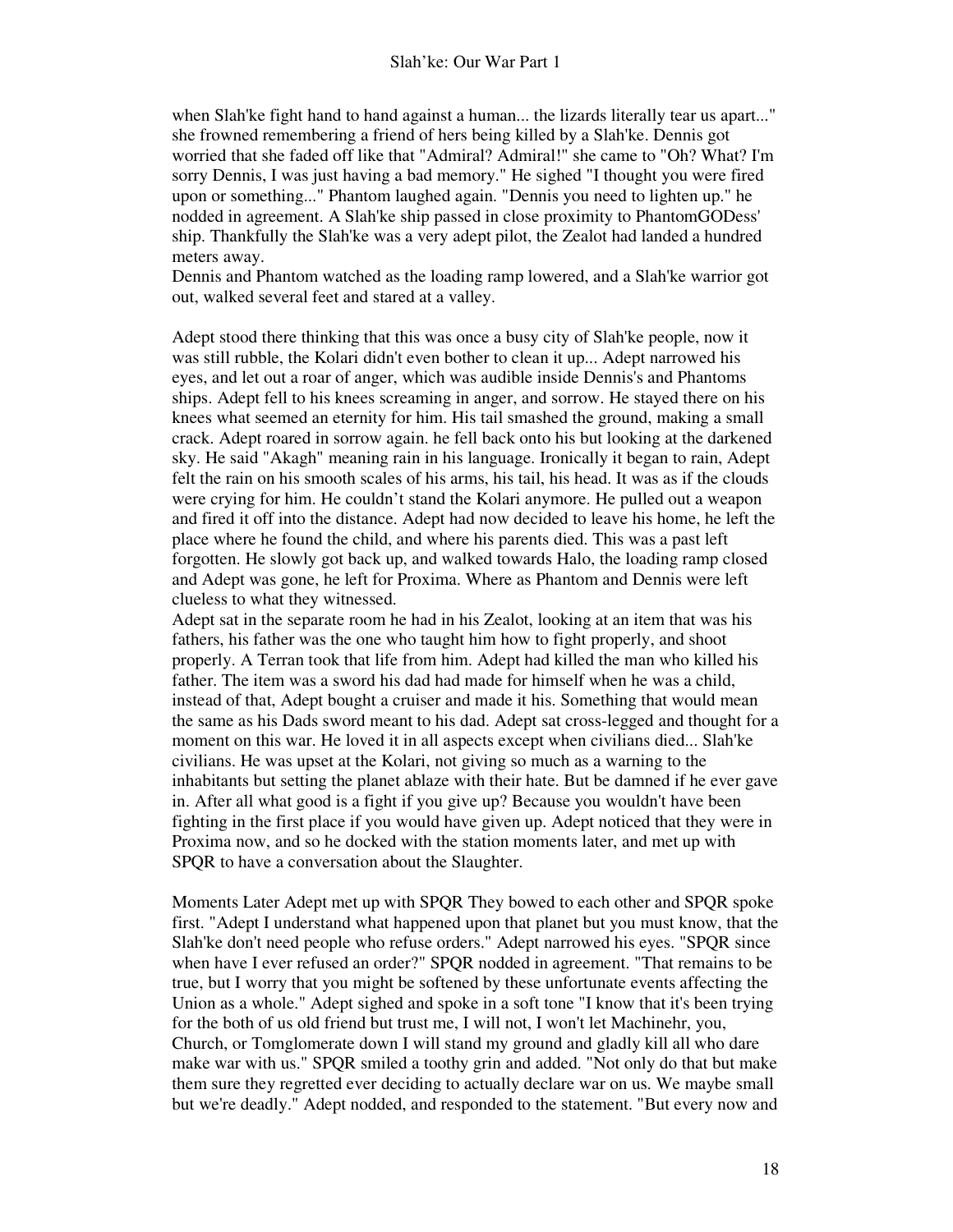then we must take a break from our war, and give respect to those who have fallen alongside us, and those who have fallen against us." SPQR then spoke the next phrase

"That is the Warriors promise to be ever respectful to your enemy as you would to your Ally, and no mercy nor respect to those who slaughter the innocent ruthlessly." Adept roared in appreciation to the saying. "Brings back memories from the old days doesn't it?" SPQR nodded, and Machinehr walked into the area. "I heard you two speaking of the Warriors way." They both smiled toothy grins "Yes Overlord, Adept and I have been. We thought that the slaughter of Alioth was well needed for us both since our spirits were so down" Machinehr nodded slowly. "That's why we did it in the first place SPQR" Adept was caught by surprise by the response Machinehr made. "But it is sad, that we lost JAKE." Machinehr nodded in agreement. "That was an unfortunate occurrence but we razed their planets in salute to JAKE's legacy as a Slah'ke warrior!"

Adept Machinehr, and SPQR spoke to each other till dawn hit Proxima one once more, and the trio of Slah'ke warriors left each other to go and grab some rest before tomorrow's dawn so that they could prepare for the assault on Eltanin. Adept smiled. That attack will be a bloody one, and he looked forward to its promises.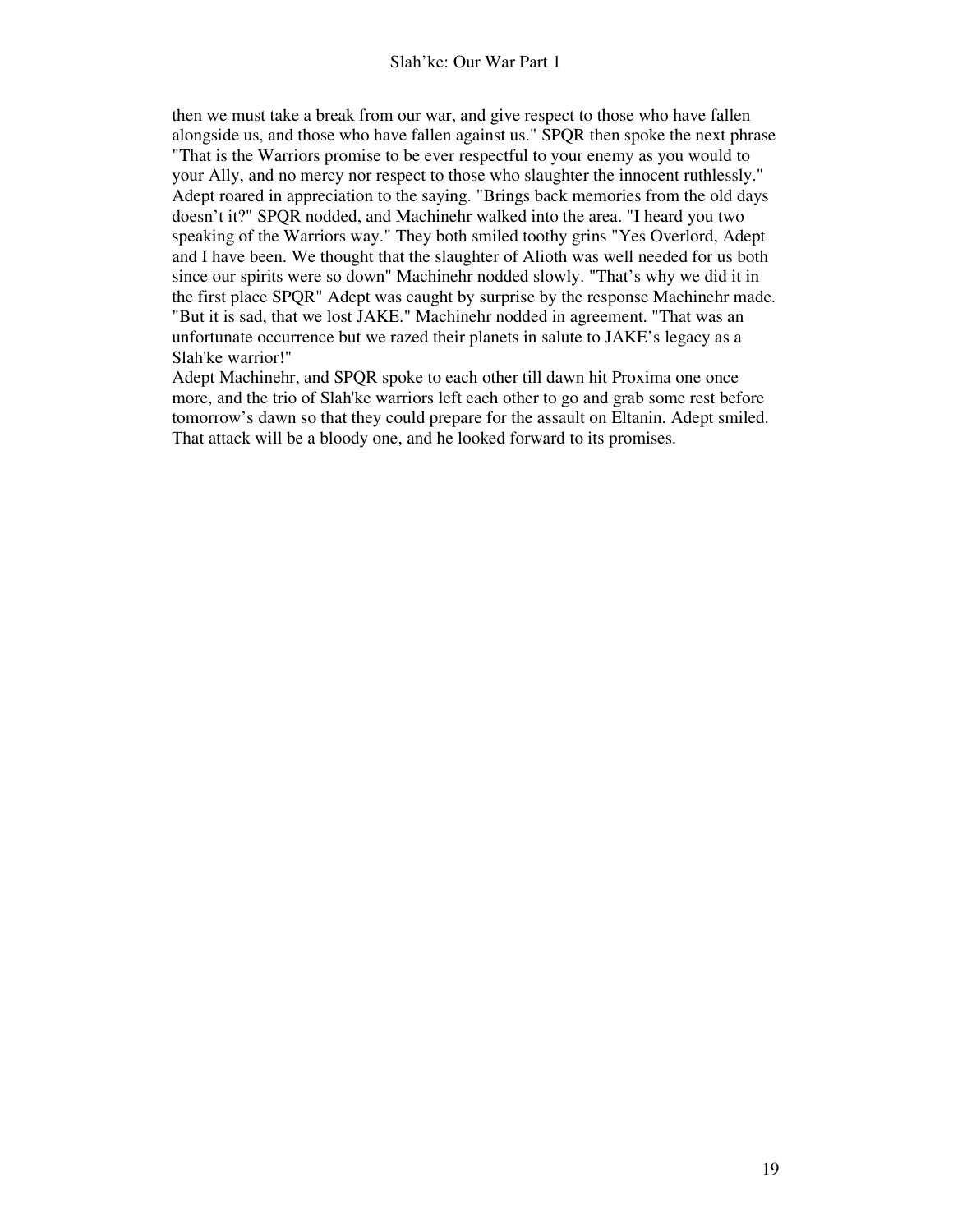#### **Chapter VII: Dancing Lizard Fairies?!**

Prior to the attack and Adept waking up for the attack on Eltanin he had such a strange little dream, in fact it was the strangest one he's had in a long time:

Adept woke up on a cloud and he looked out side, and found the most peculiar thing a Slah'ke has ever seen, for outside on this cloud, he saw 10 small little dancing Lizard Fairies, they danced in a circle in what looked like the color purple, none of this made sense to this Lizard in distress, but Still Adept could not regret watching these little dancing lizard fairies, Adept was more freaked out to realize that he was standing upside down, now this lizard confused by this illusion. So he wondered at why there were dancing lizard fairies, Adept then fell, to this certain place, and so on the floor he found even more lizard fairies, now this in turn scared Adept that there were dancing lizard fairies all over the joint, he looked about and saw without a doubt, these lizard fairies were dancing about singing about how they were fairies! Adept then screamed running away only to find that there were more dancing lizard fairies. Adept got so angry his head flew off and into yonder and all he could do was ponder that the fact he was still intact and hearing those stupid damn cursed singing lizard fairies, so without further hesitation he got his Ka'Mak sword and started slashing this stupid annoying lizard fairies. So then in the end he felt so relieved that there were no more dancing lizard fairies, but unfortunately to this address I must detest that there were now Lizard fairies. Adept screamed out, not with a doubt cursing these little lizard fairies. So now obscured that he could not be cured of these damn little singing cursed lizard fairies, he sat in doubt wondering if he could get out, this little bout with these damn little lizard fairies. Then they found him only in astounding him that there were even more of these lizard fairies! So Adept found himself waking up to a freaked out SPQR.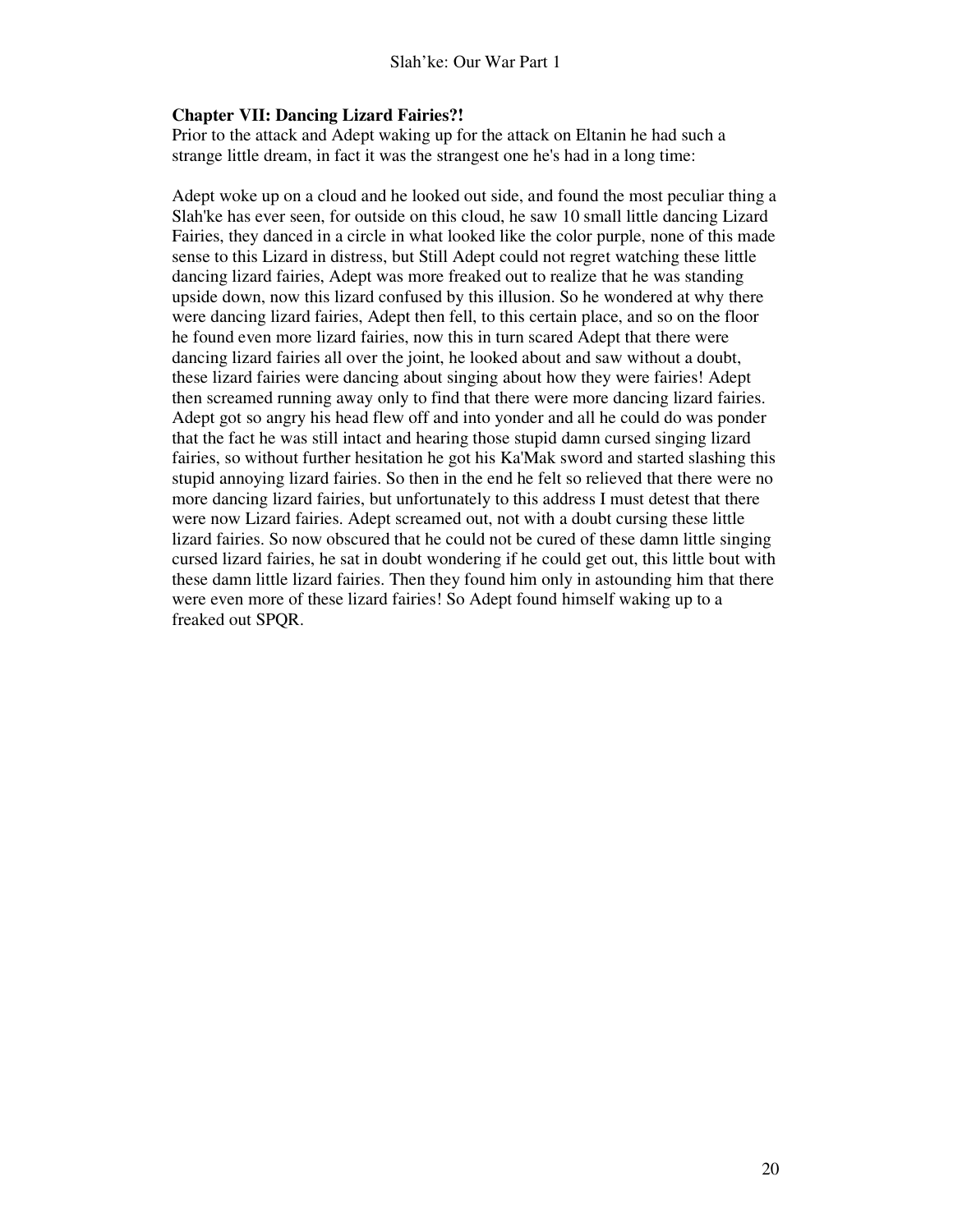#### **Chapter VIII: A line, a Shape, Greed, Feeling**

SPQR told Adept about his dream apparent Adept talked in his sleep. Unfortunately Adept could remember it, it was the scariest dream he's ever had in his life, apparently it scared SPQR too. SPQR left Adept to make preflight checks. Adept had been able to buy the final upgrade with the money that came through the last Battle, Church was apparently going over to meet with the Terrans during the Battle, and so was Adept. Adept wasn't too happy to be going without SPQR, and under the circumstances that he was also going when everyone else was going to Eltanin to purge the filth that rested there. Adept received the message as he prepped Sorrow, a Zealot with advanced Delta Cannons, Adept received a message from Church giving him the appropriate departure time, and info on bringing a close combat weapon. Adept smiled and looked at his claws he had sharpened earlier this week. Adept leapt up onto the side of Sorrow you could hear the taping of Adepts claws on the ships armor, as he reached the bridge topside hatch of the ship. Adept kindly popped it open and climbed in, rushing to get into the command center of his Zealot. Adept then ran preflight checks and lightning speed hands and tail included he pressed a sequence of buttons unlocking the weapons and allowing the Engines to power up as the docking clamps let go of his modified Zealot. Church had taken a different type of Zealot, it was a tri winged one instead of the usual double. The wings signified that he was a diplomat. Adept kindly moved to an escorting formation with Church and they both went into hyperspace in unison.

On Utopia, the base orbiting the Terran home world, Narses was unfortunately tasked to prepare everything for Church's arrival to Sol reports that left Proxima said that they would be arriving with in the hour. Narses began scream his head off giving orders like a mad man so things would get done, frantic in making sure it was excellent he even helped out. People were surprised to see the famed War Minister running around making sure everything was in readiness for Churches arrival. Then Greeny gave Narses some more orders to make his job even more trying. He then stopped and thought for a moment and figured out what to do. He walked over to a nearby consol, and pushed a button. Then he sat down and read the News for today.

Moments later two Slah'ke ships entered Terran space and appeared with a flash of light outside of Utopia and began proper docking procedures, as this happened Narses sighed loudly for the inconvenience of the arrival. Narses then got up again straightening out his uniform for an appropriate appearance, and met Church in the Ambassadorial Hangar.

Narses noticed that Duckman was walking with Phantom, being directed to a landing shuttle. Narses shook his head. 'Those shuttles are always so damn small." Church over heard this, and looked directly at Narses, and made a suggestion. "Then why don't we take a Zealot ride down to the Imperial Palace?" Narses was a bit surprised and spat out the coffee he brought with him. "I apologize for that Building Minister Church, and...guard. But I think that would be against diplomatic protocol." Adept nodded in agreement with the Terran and spoke in Slah'ke "I do agree with the Terran on this, although it would be fun to land one down there I must say that it would be a bad publicity stunt." Church then responded in Slah'ke "True, that is extremely true." Church then spoke in Terran "Yes that is true Narses very well. Let us go on the little shuttle" That made Narses chuckle, and he led the two down to the Shuttle bay in the Station. The three kindly boarded it as Church looked a bit upset that they had to ride the dinky human ship. They both spoke in Slah'ke which annoyed Narses because half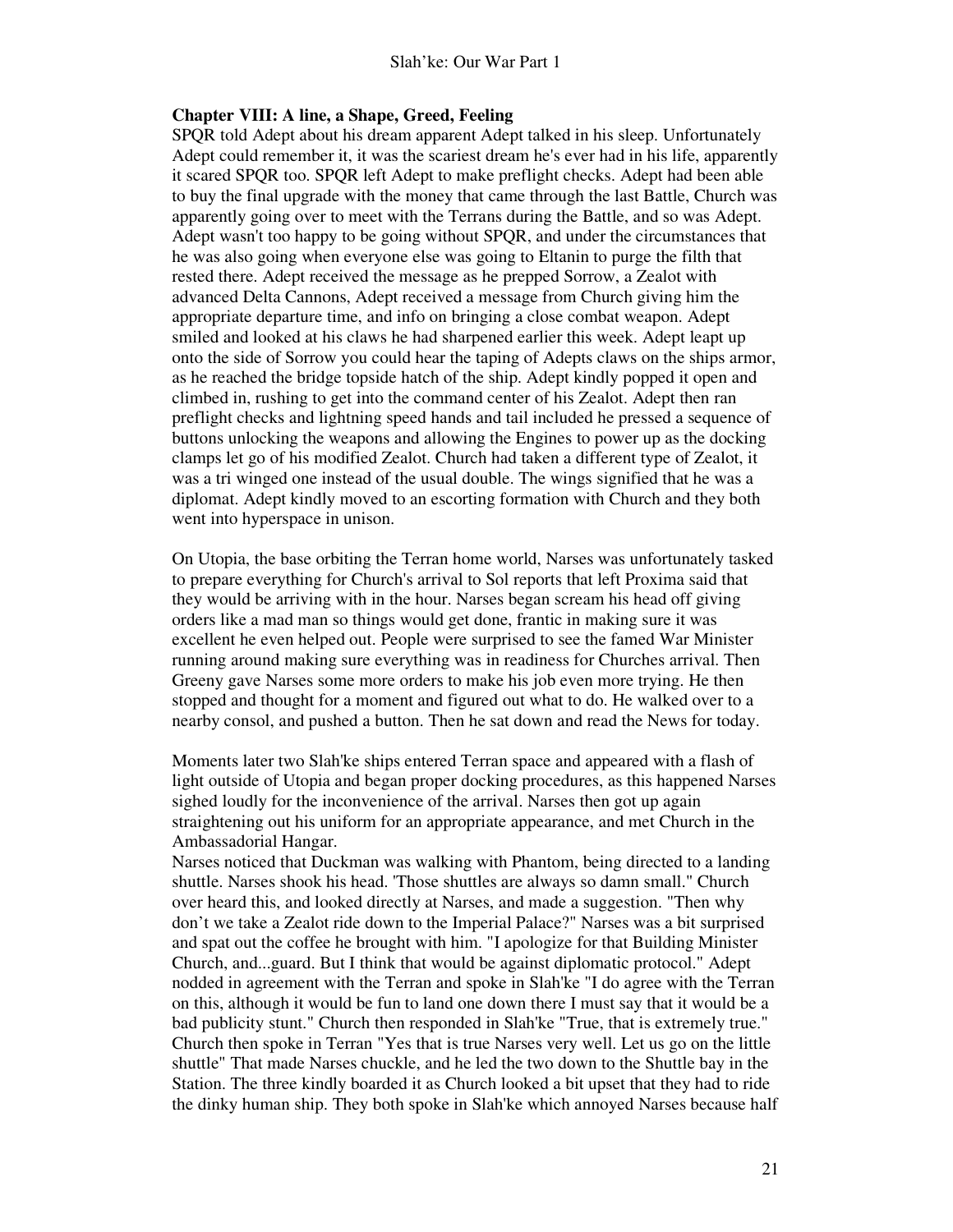the time they spoke so fast you couldn't understand what they even said. "Adept, please, don't do anything they would find threatening." Adept tilted his head and responded in a stressed tone "I've never ticked any Terrans off before though... nor do I recall offending any Terrans." Church nodded just as a small thump flung adept right into Narses tail and all. Adept jumped off of Narses and apologized repeatedly for the mistake. Narses kept saying forget it. A few minutes later they arrived and this time Church flew into Narses. Narses swore, and Church apologized to Narses. Narses told him to forget it. "So... we're back here again... let's hope we don't get attacked again..." Church nodded, it was clear Narses understood what Adept had said and spoke in the Empires behalf. "We'll try our best to keep that from happening again." The two Slah'ke smiled their toothy grins, spooking out journalists standing nearby recording the two Slah'ke.

A few minutes Later Narses saw Phantom speaking with Prmens who accompanied Duckman to meet the Emperor. Narses caught a few things what the two Slah'ke said, such as "Potted plant" "hole" "flower" and "rain". Fortunately Narses really didn't want to know what the two were conversing about. Adept and Church were greeted by the Feds and the two Slah'ke bowed in show of respect.

Greeny then Entered the chamber where everyone was at, and Adept took a step back, bowing to show Greeny respect. Church then nodded at Adept and focused on Greeny and Duckman on why they were called away from duty on the front lines for.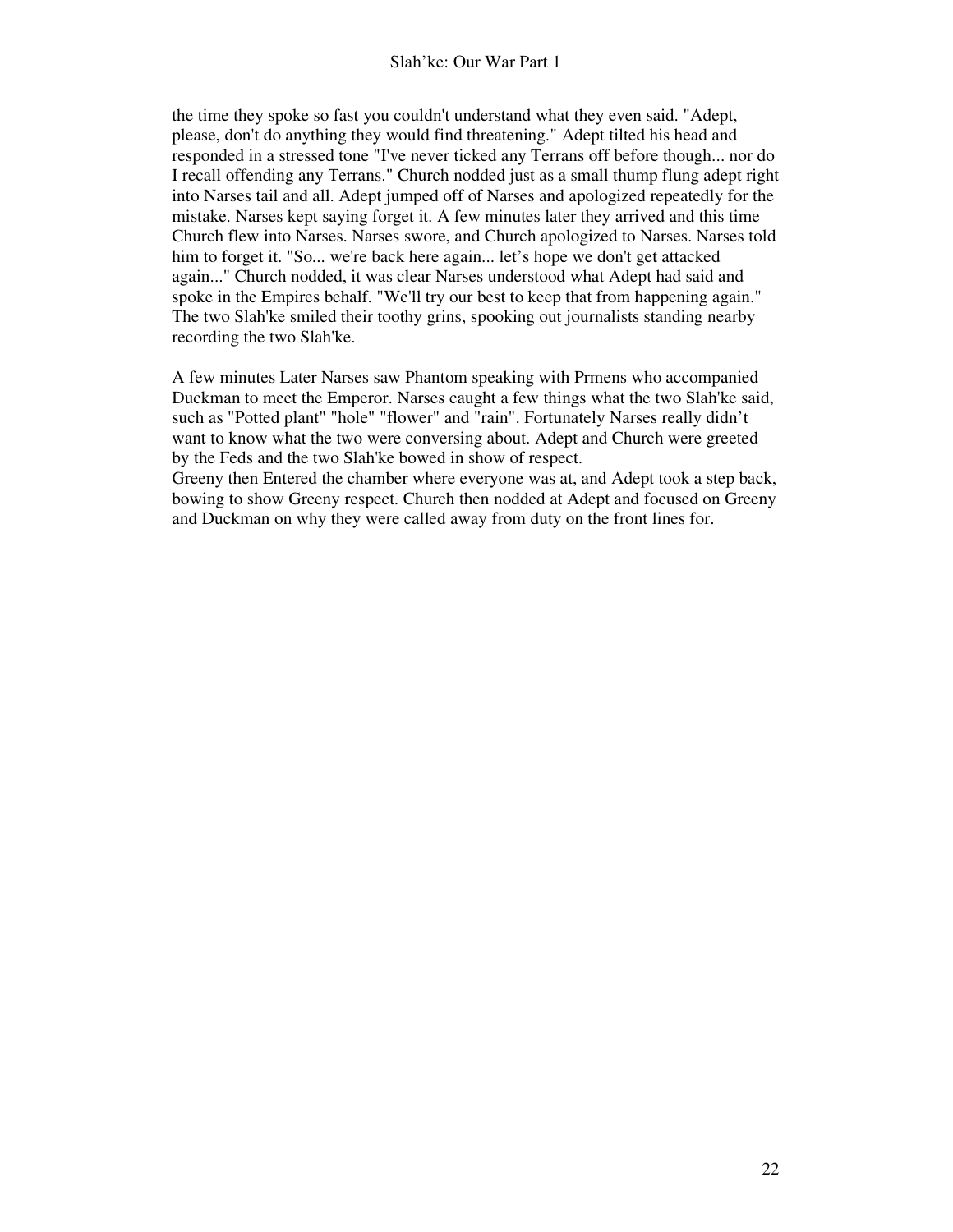#### **Chapter IX: Kolari Truce? What about the Brood?**

John A. Howard stood in the bridge of his custom mystery wondering at the response the Terrans will give him as the diplomatic message arrived in Utopia to S117s station along with Speed Shots comm, both taken by surprise of the effectiveness of Kolari communication equipment they both rushed off into G-66 interceptors, racing the meet up with the Emperor. they both spotted each other and landed at the same exact time oddly enough, jumping out of the cockpit they both rushed to see the Emperor, not noticing each other, S117 ran into the main entrance, as Speed Shot went into the secret off to the side only he knew about incase the Emperor was ever in any trouble.

Church spoke first, to Greeny in a smooth Slah'ke accent only mastered through time. "It is to my wonder on why you have brought me and Adept from our posts in Proxima, and Canopus to have such a gathering during our assault on Eltanin to make the foolish animals pay for what they have committed against us Slah'ke" Greeny had just come from the Alioth system on a survey in what the Slah'ke had accomplished in such a short time. "I have brought us all here to speak about the Kolari, they have attacked Böotes and wiped out a planet in the process, fortunately the Federation was able to respond." Greeny was a bit annoyed at the Union not showing up. Church spoke in an aggravated tone, but forced himself to relax it. "We are trying not to lose this War Emperor, we are suffering casualties every day, you know this out of all the races, we are the ones who are being hit the hardest, you only deal with either the brood, or Kolari where as we face combined attacks on Proxima, Canopus, Mizar, and Kochab. You know this Emperor. We are trying our best to stay together, and support you."

Greeny nodded in sympathy to the Slah'ke Duckman stared at his feet for some reason, still a bit unnerved by the losses the Slah'ke have suffered recently, and what happened to StarRaider... That evil Kolari John he thought. Duckman then spoke up. "I understand Church that you have suffered considerable losses, however StarRaider has had several attempts on his life, and our main War Commander is now in a hospital. In the Castor system, under intensive care." Adept shook his head: *Humans are so fragile.* At that exact moment S117 and Speed Shot arrived delivering the reports to Greeny, his expression changed to a frown, as he read the message. "We of the Kolari regret laying fire upon Terran soil and wish to withdraw from combat, we apologize, and are willing to compensate for losses suffered in this childish war we have waged for the past year.

After reading it, The Terran empire was caught unaware, as a Kolari Warfleet had entered Sol, going right past Mars, and sat right in front of Utopia. The Kolari named John A. Howard, had decided that it was time to remove this little Emperor from power. John spoke telepathically to everyone in the Imperial Palace from afar. "To who ever is there, inside your Emperor must be surrendered or we will set fire to Utopia, and every single system we can find that has at least one Terran in it!" John although being Kolari had no facial expression but his inner light turned to a different color showing a color resembling an evil smile. S117 pulled out his Bolt Pistol, as Church had his disintegrator out, Speed Shot took out two assault shotguns, where as Prmens and Duckman had disintegrators and Adept had extremely sharp claws. John was a caped Kolari his metal body showed that he was someone of importance as told by the gold lining he had stretching across its "body". Greeny had spotted the lightbulb, which was the problem with them: they really couldn't sneak around at night. Church then yelled at Narses who kindly woke up out of his chair that he had found while waiting for them. PhantomGODess had came out of nowhere along with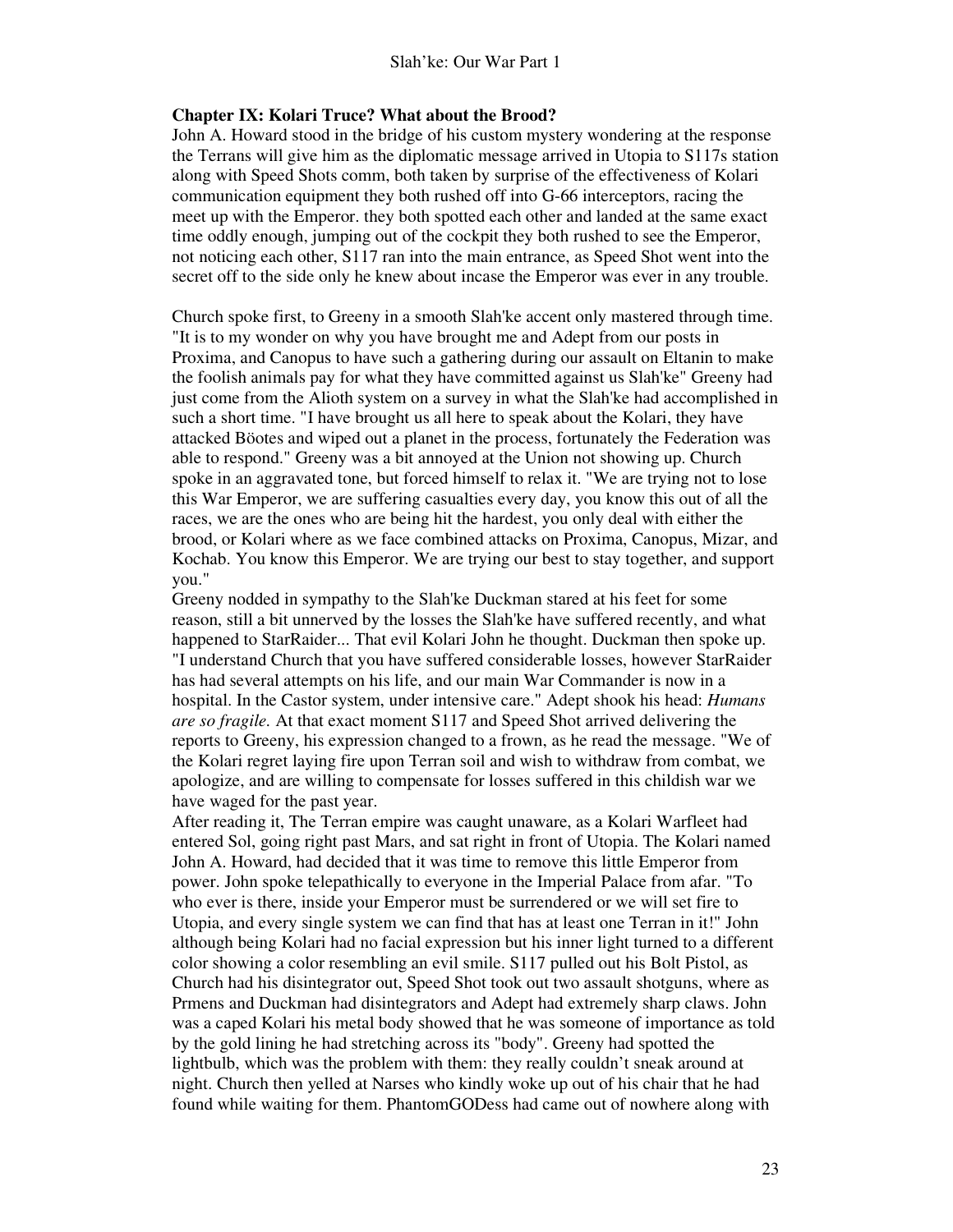Dennis who was now a System Lord weapons drawn, and there stood a very Confused Narses.

Narses still dumbfounded to why everyone had weapons drawn asked a very stupid question "We're under attack again?" all he got were glares. Narses nodded and pulled out an oversized rocket launcher and Greeny looked at him with an angry expression "I thought I told you to throw that out!" Narses shrugged and noticed a Kolari running towards them, and Narses fired it this large gun of his, and there was no more Kolari. Adept was very confused, Church heard of those things before, it was an older version of a disintegrator but... that thing was ridiculous! Church spoke to Adept in Slah'ke "I'll stay down here and protect the Emperor, your responsible for getting that Zealot of yours down here." Adept smiled a toothy grin and ran off leaping attaching himself to a wall and climbed out to a area of the building where he had spotted a shuttle, and he stole the dinky Terran-mobile.

#### Back Inside:

Greeny was quite infuriated that Narses had not disposed of the stupid weapon as he was ordered to, but I guess he was a little happy that Narses kept the stupid thing. Greeny that looked to Church who told Adept to get a Cruiser. Something was up. Prmens knew about it too, they both became aware that the second Slah'ke was missing. Greeny spoke "Church, that friend of yours isn't going to do something insane is he?" Church gave him the look of "do you really want to know?" Prmens heard a faint roar, a roar of, the roof was gone, and there was a Zealot, landing right in the middle of the Palace, as it landed the loading ramp was lowered. Church then said in a soft tone of urgency in Terran. "We all need to get away from here." They all agreed quite frankly and the entourage of Terrans and Plexxans got aboard Adepts Zealot, and the Zealot sped away blowing through the Kolari blockade by playing chicken with a Mystery.

John A. Howard saw this and telepathically cried out with curses.

Inside the Zealot Church had tended to everyone in a very civil manner even though the Emperor just had an attempt on his life he didn't want to leave his people.

In Eltanin, Machinehr, SPQR, Tomglomerate, Crossgrave, and several others approached a Genus starbase and lined up to take the thing down as Walt's personal fleet arrived, but only for a few seconds and then left. SPQR spoke in fleet Com. "Did you see that?" Machinehr replied with a simple "Yes... that was rather odd, as if he didn't care we were here... hmm unless." *The Emperor* Machinehr Tomglomerate and SPQR cursed at the same time and hypered out with all urgency where as the remaining Slah'ke begun their attack on the Genus starbase only later to be destroyed.

In the mean time in the system of Sol, Greeny spoke in a soft tone "Well now that were going to get acquainted might as well start "Adept, thank you for the save." Adept could only nod. Church noticed Adept was focusing on evading Kolari and now he tried to evade Genus ships, when Tomglomerate's signature registered on his sensor screen. "Church! Tomglomerate...and it seems Machinehr and SPQR are with him!" Church let out a sigh of relief. "Very well then, it seems we need to get our esteemed friend out of here alive." Adept nodded and flew past Pluto now and engaged his hyperdrive, the ship entered hyperspace as a squadron of enemy cloaking fighters had decloaked to engage Adept, and the rest of the Slah'ke. Adept let out a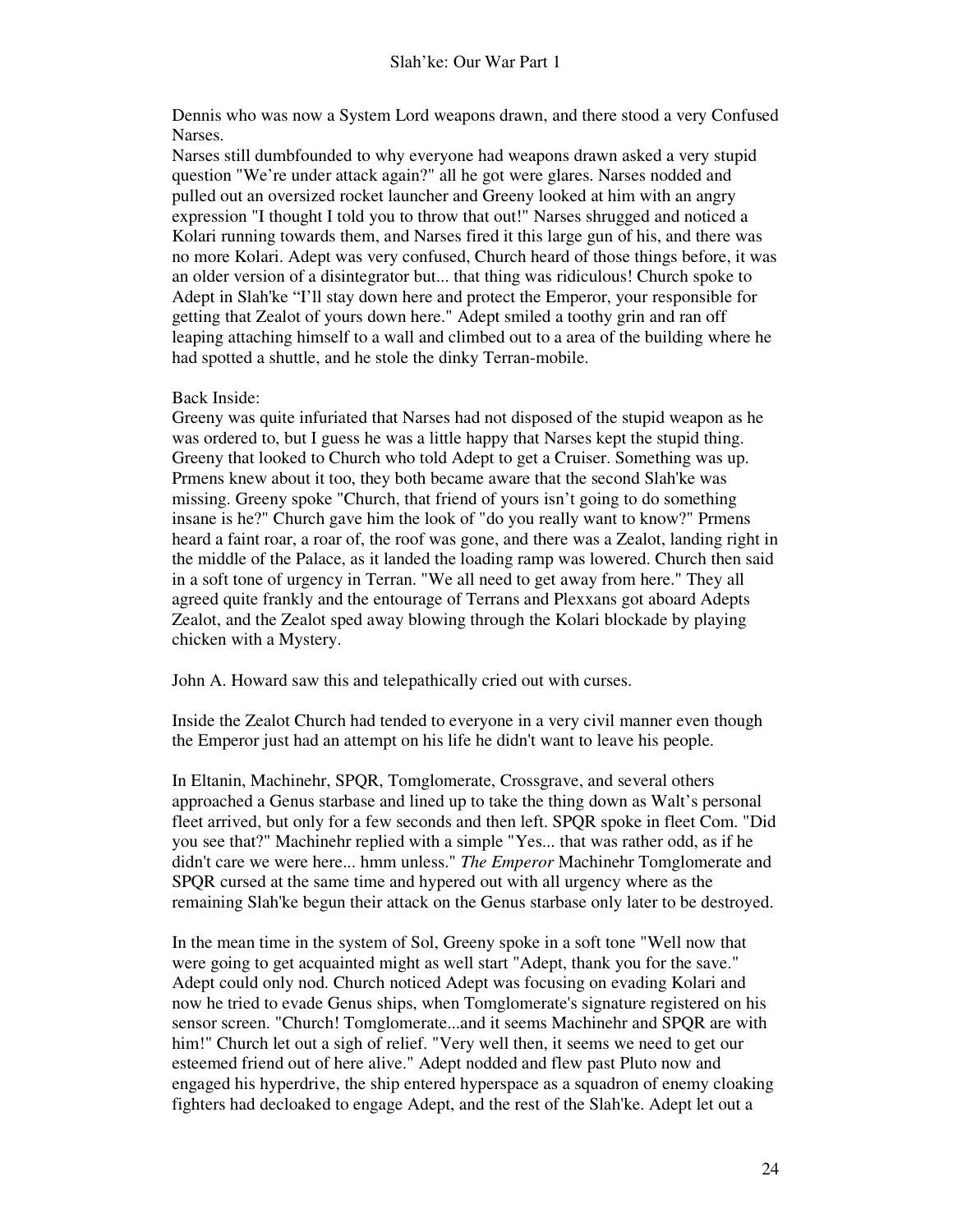sigh of relief inside himself, not showing it to anyone. "Emperor, we are on a steady course for Saurion." Greeny smiled, along with Narses, Phantom thanked him S117 stared at the Slah'ke and made a small grin, where as Speed Shot just nodded in approval. Adept felt good to get these signs of appreciation from people he barely even knew, these Terrans kept amazing him with each passing day he lived alongside them.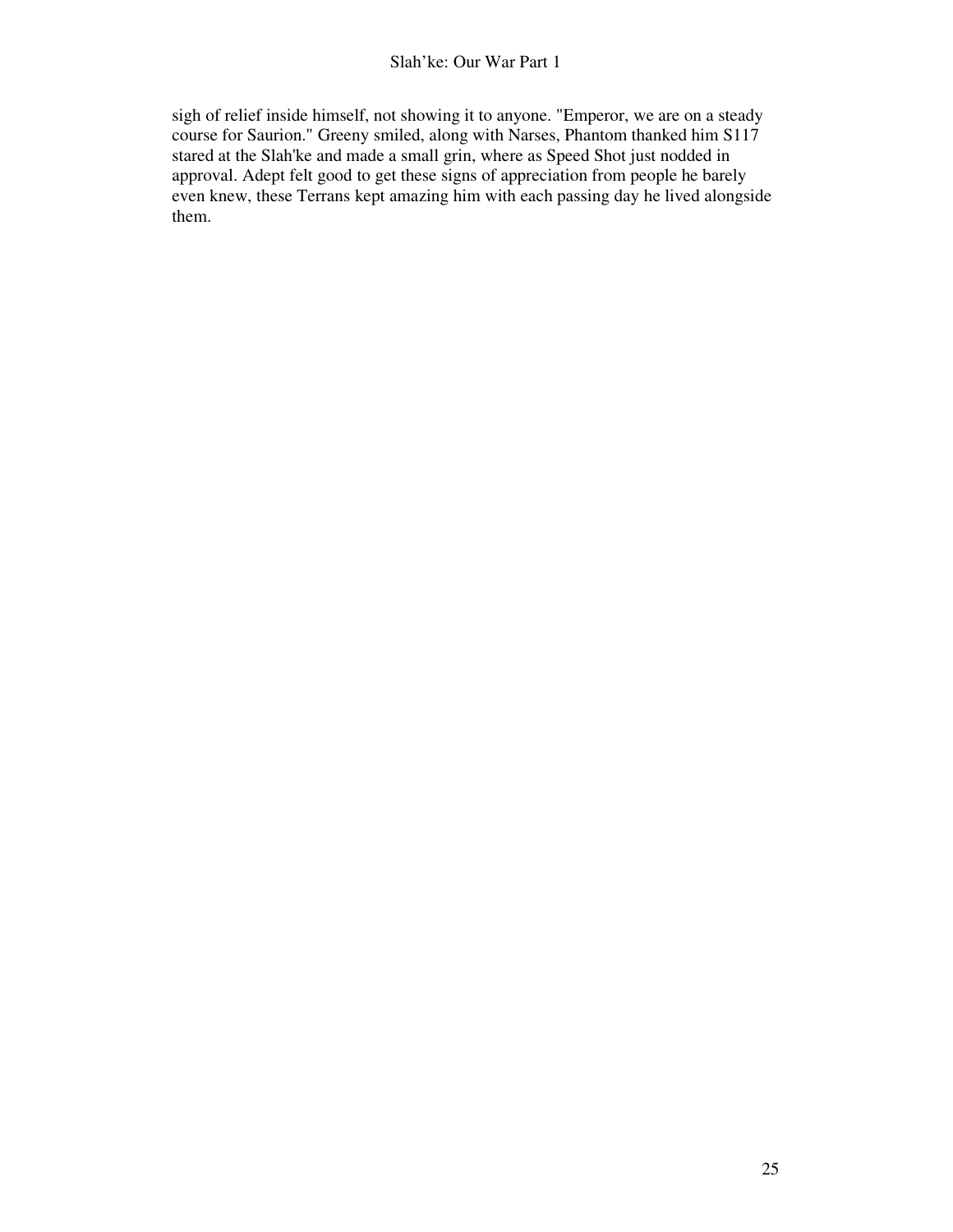#### **Chapter X: Greeny's Revenge, Rage of the Slah'ke**

Adept sat at the controls of Sorrow, listening into what the Terrans, Plexxans and what Church were talking about. "Greeny, Church. I believe that we need to make plans to retake Sol." Greeny nodded, Church however was as stoic as ever. Greeny mentioned this "Church is something wrong?" Church snapped out of the distracted state of mind he was in and answered the emperor's question in fluent Terran. "Yes, this war, its starting to seem like it's more focused on us than it is on you two." They both understood what Church meant by you two. Still it was unlike him to act in such a manner of… emotion. Duckman looked to Adept pointing it out to Prmens to go talk to the Slah'ke warrior. Greeny spoke again "Church you want revenge don't you?" Church could only offer his cold gaze two the two leaders. Narses stepped in "Church, you know this as much as I do, any direct attack on the home systems would be disastrous… even for Adept, Mach, SPQR and the other elites who fight alongside you." Church submitted to Narses point after a few minutes of silence.

Prmens squatted next to the control seat where Adept was looking at the item his dad had made with such pride. Adept kept the thing by his side to remind himself that his dad died with honor. "So, young Plexxan, it seems we meet again after all of this fighting, I thought I'd never see you again." Prmens smiled, and let out a small chuckle. "It seems you underestimate us Plexxans a little too much." Adept nodded at that "It would seem so Plexxan" Prmens again wondered at why Adept sounded so distracted by the small Kosha'Jai, a Slah'ke dagger used as a symbol of honor from many battles. Prmens pointed at it which got Adepts attention 'What is it?" Adept smiled and spoke in his rough accent "It is a Kosha'Jai, a symbol of honor only earned through many fights, and wars. It was given to my Father by his commander for his countless accomplishments in the heat of battle." Prmens looked serious for a change and showed Adept several medals he had on his uniform "this one here, the arrow like one with the silver lining and gold is for defending Castor from numerous attacks, the black one is for when I was shot down on patrol and survived, the third was given to me by StarRaider himself for courage, integrity, and when I saved him during a battle."

Dennis over heard that and wondered for a moment 'If Adept is apart of the Elite section of the Union then where is his Kosha'Jai?' Adept was looking at the control Panel, and noticed a message sent by Machinehr telling Adept to dock at a different station, then another message that said ignore that request. Adept dismissed it and followed Machinehr's orders. Dennis asked a question ignoring what Phantom was telling him about the Slah'ke "Excuse me warrior, but if your apart of the Elite where is your Kosha'Jai?" Adept smiled a toothy grin "I didn't get one." Dennis was confused by the statement. "I got a Joshi'Koji… your standing in it" Dennis then nodded and quietly went back to speaking to Phantom about the recent events in the war.

Several hours later they arrived at Saurion in Proxima, Adept had docked in his private Hangar that contained all of his warships, and equipment, being the Lizard he was he doesn't bother to clean up when stuff such as liquid spills. Everyone then exited Sorrow as Adept using the Slah'ke only hatch exited through the top and hooked up several power cup-links to Sorrow keeping the Reactor on standby incase Proxima came under siege. Greeny was a bit disgusted at the poor condition this hangar was in but it was Adepts hangar a warrior he has come to trust, along with Machinehr. Duckman was a bit happy to see a place as dirty as this, it reminded him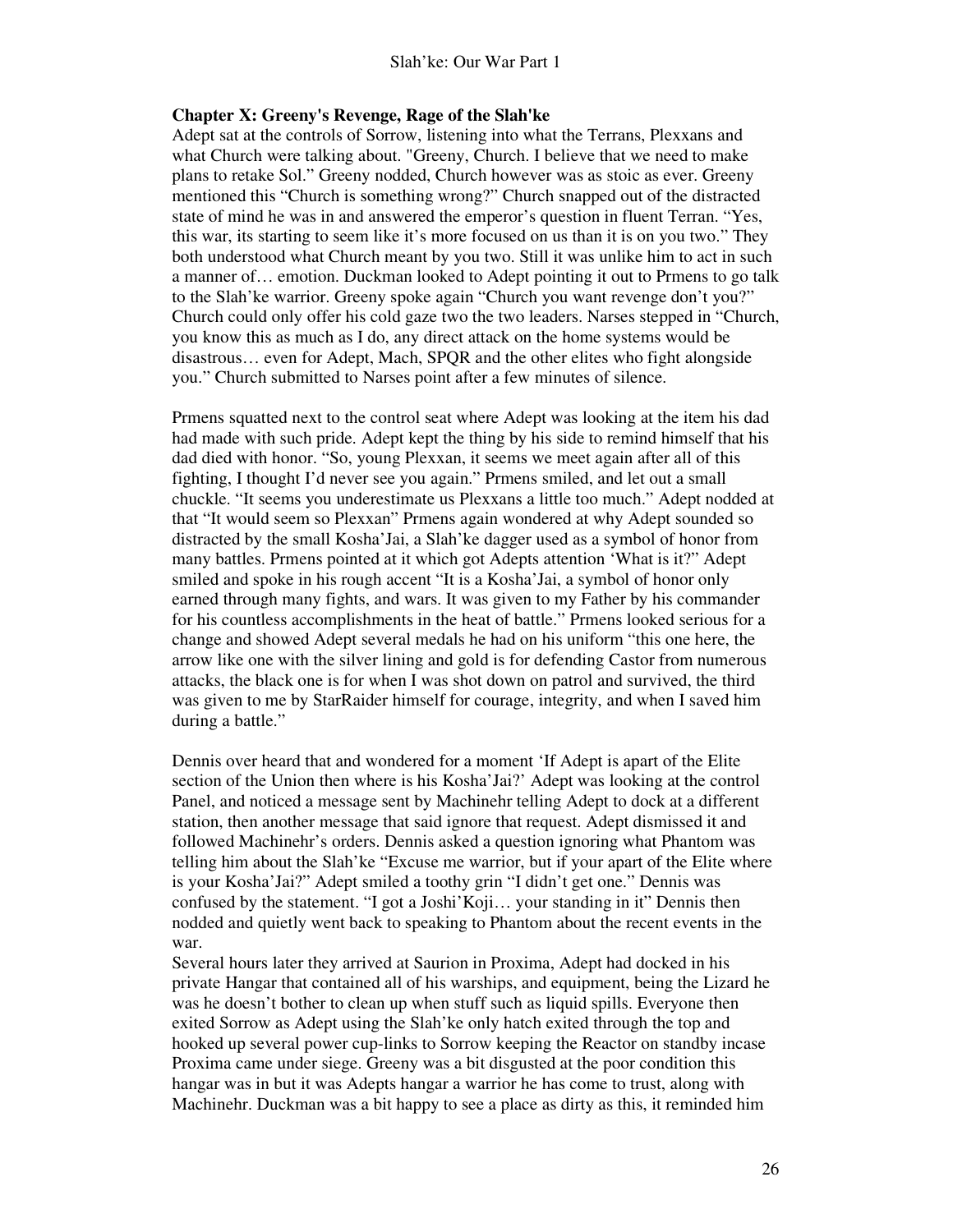of Prmens hangar full of Valiants, and several Paladins, and that Liberator Prmens worshipped.

SPQR already docked, and settled came into Adepts hangar, and saw Greeny looking around a bit appalled by the shape the Hangar was in and especially if Adept was an elite member. SPQR started yelling in Slah'ke at Adept, and he responded in kind, everyone was focused on the two screaming at each other only until Machinehr ran in and separated the two with a scolding tone in Slah'ke, then they began discussing what had happened and Adept began screaming again as SPQR kept saying insults. Machinehr knew they both were pushing each others buttons a bit too fast for his liking. Machinehr then separated them both...literally by throwing them across the Hangar and backed out orders demanding they both apologize to each other, and fear what Machinehr would do next they both complied with Machinehr's wishes.

Greeny then stepped in speaking to Machinehr. "Mach I need to go back to Sol..." Machinehr looked the Emperor in the eye. "No." Phantom yelled demands of complying to the Emperor's wishes or she'd kill Machinehr... which she regretted having a worried SPQR right in front of her before she knew it, and Dennis tried to react but was tossed down onto the ground by Adept. Machinehr stepped forward. "This is so the one we need most is not lost, the same for you Duckman." Prmens tensed up and reached for a weapon, this was treachery, then Duckman put a hand on Prmens arm telling him to relax, and let Machinehr say what he wanted to originally say to them. "You both do realize this is so we are distracted from the main force that will be assembled by Walt, and the hired pirates he controls." Greeny narrowed his eyes, angry that Machinehr hadn't told Greeny sooner, being short fused already he exploded "Machinehr! Why didn't you tell us this sooner!?" Narses sighed and put a hand on his face as Speed Shot and S117 shook their heads, they've seen the Emperor when he gets like this... its not to pretty to see, or to be apart of. Adept looked at Greeny as he yelled at Machinehr "So you knew about this attack and yet you didn't tell us? Machinehr! did you try and assassinate me through the Kolari?!" Machine roared with aggravation "No! I did not Emperor, please if you would let me explain to why I didn't tell you, it was because I could not tell you, because I did not know that it was going to happen until my attack force had entered Brood space in Eltanin! Therefore I did not refuse to inform you nor Duckman! If I knew that something like this was going to happen I would have sent Tomglomerate with his scarab fleet to engage and dissipate the Kolari Duke John A. Howard!" Duckman was taken aback that they even knew the light bulbs name "Excuse me overlord, but How do you know his name?"

Machinehr relaxed his voice speaking in the Terran native language. "We've been fighting the Kolari and the Brood for some time now Duckman, it was inevitable that we made a hit list to try and end this useless and stupid war." Adept nodded because he was tasked at least three times to take out the Duke that had taken Megrez from the Union. Adept and him were practically bitter enemies, and probably would rest till one of them is dead, or the war is declared over. Machinehr then spoke again "We know several Kolari leaders including Clever Trevor, Ian, Blue\_Beetle, The UED, and their main commander Marc7005. For nine years we've known these Kolari and for those nine years we've tried to take them out countless times we have succeeded on only one. Greym, the one who kept ravaging Böotes, Vega, and Sirius." Duckman and Greeny were unmoved by the new information but it helped. "So those pirates killing our people slaughtering all who ran those trade routes were hired by who?"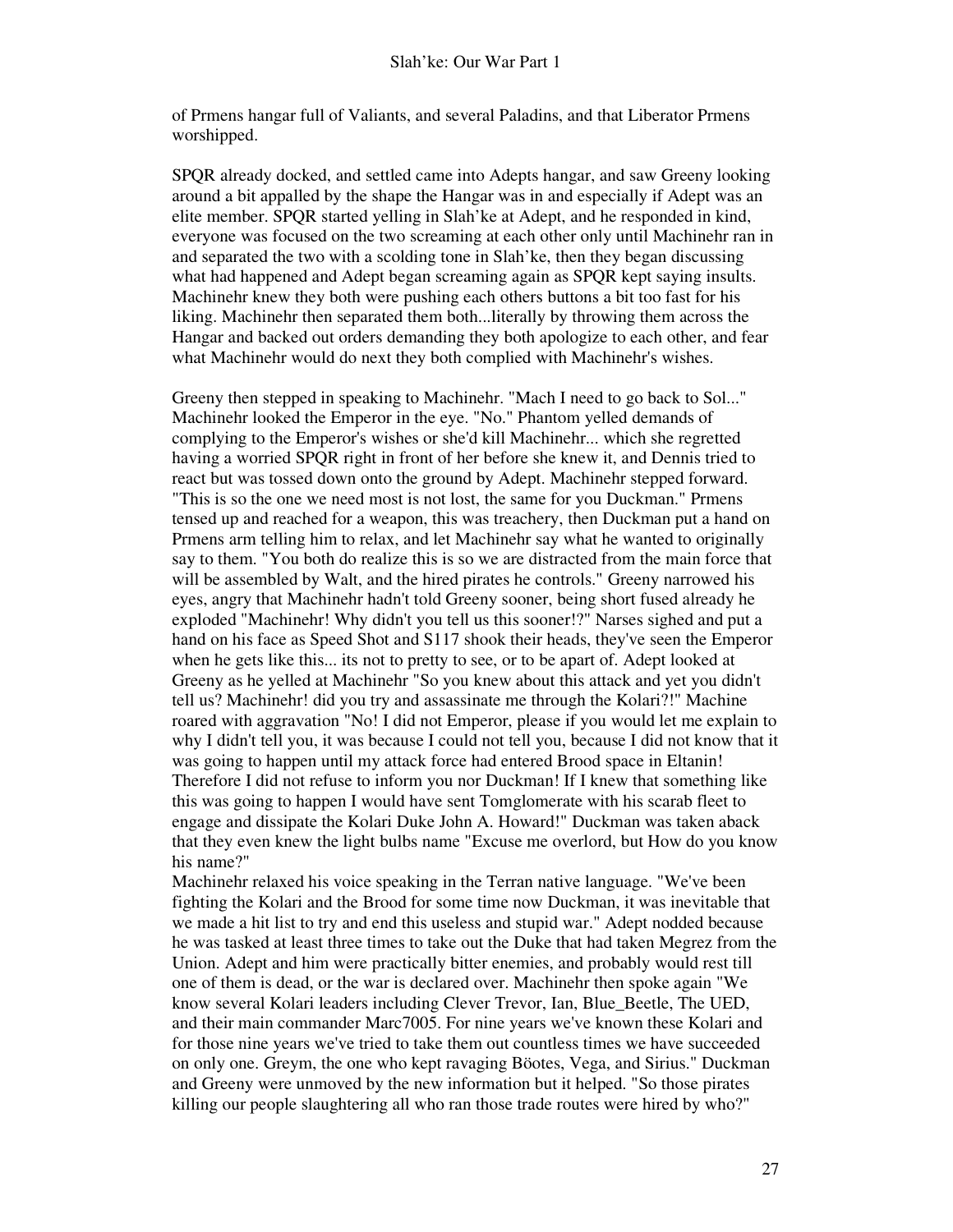Adept narrowed his eyes and spoke before Machinehr. "Marc7005." Machinehr nodded in confirmation as the two faction leaders looked to him. "Adept if you please you could tell them the story." Adept nodded and let go of Dennis. "It was found out when I took Halo out for a routine escort for a bunch of Slah'ke government contractors, when we were ambushed by a pirate named GUN\_fire, we lost three transports of irreplaceable shipments of much needed food, and medicine. When a pirate by the name of Cold fire came out of nowhere in a Zealot aptly named The Destroyer and pinned GUN down. GUN made a run for it getting away, soon after that we discovered Cold was a Kolari unsympathetic to the Kolari Star Empire's goal, along with a Slah'ke Pirate Inferno they aided the rest of the convoy to a Terran planet strengthening our treaty with our Factions." Greeny nodded, Adept seemed to be quite the busy lizard in the past and present. Its no wonder he was apart of the Elite.

SPQR then spoke. "I later ran into an incursion with GUN FIRE, I forced him to submit the information on his employers and let him go, that's when Machinehr, declared war on the Kolari Star Empire... and that's when Duke Howard began to show with his entourage of warships, setting our planets ablaze committing grand acts of genocide.. compared to the others Trevor and Howard were the most... kind when it came to marcs orders, they would give apt warning before they'd set planets ablaze." Greeny nodded again fully understanding now. "Narses, send a signal to the fleet in Markab to arrive here." Narses pulled out a small box, and pushed a small purple button in. Several hours later as everyone was relaxing the Terran Assault fleet arrived, countless Invincibles, and dominators, along with Federation ships, including StarRaiders Paladin, and Duckmans refitted Invincible, BattleHog. Adept stared out the window, watching the ships enter the system, as did SPQR, then a Slah'ke warrior ran into the room where the two friends were. "Your ships are ready." Adept showed his teeth growling with hate. as did SPQR. The Kolari thought that they had seen the end of the Slah'ke war fleets terrifying the two would show them. Machinehr had his Zealot MechWarrior, Church had his cloaker fleet deployed, as did Tomglomerate. Adept still showing his teeth noticed that the Terran have gone back to their ships the fleet brought with. This was war... like the good old days. SPQR got into his Invincible as Adept, got into Halo.

Greeny noticed the few Union ships breaking off from Saurion. Narses noticed that it was considerably larger than it originally was.

The Slah'ke were up to something, something out of place though. Dennis had reported an immense number of hyperspace ruptures, only caused when large amounts of Zealots entered systems, but the Slah'ke... they didn't have anymore war fleets did they? two Zealots entered, then four, then thirty, then fifty, then one hundred. Two Slah'ke Kosumak'Alkosi (Elimination fleet) had entered, five hundred Zealots in total. The rage of the Slah'ke was at its peak, now the Brood would feel the rage of angry reptiles, and their Human allies. Machinehr spoke into global: "This Terrans is the Kolira'Kashaf (Kolari Inquisition) We Slah'ke have waited for the right time to use our forces against the Kolari, and now we can." Machinehr gave the order for the Brokji'Kashaf (Brood Inquisition) in Procyon, and the Terran fleets followed the large Kosumak'Alkosi fleet, to make a race suffer a much deserved punishment.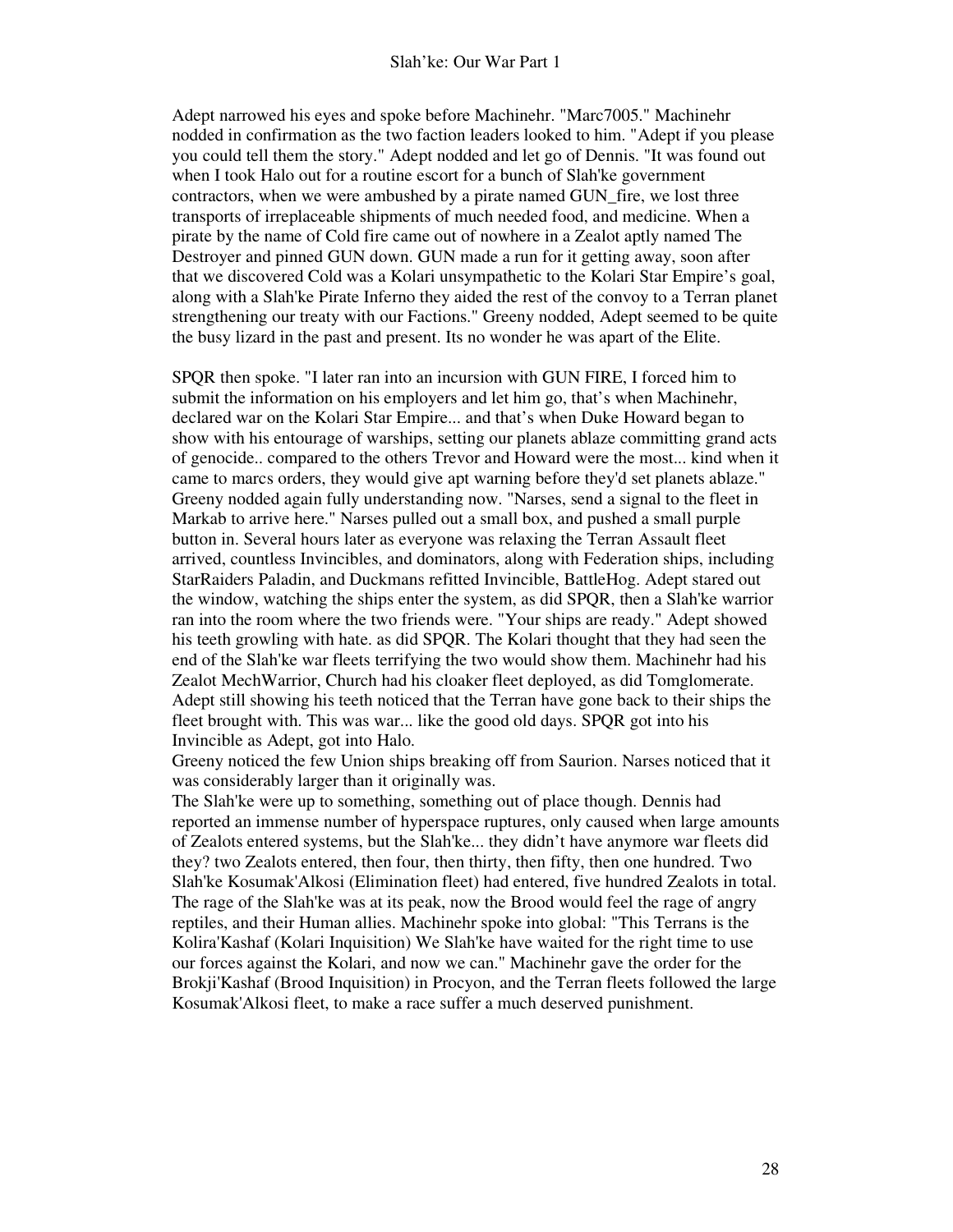#### **Chapter XI: Death of a Plexxan Spirit**

The Inquisition fleets hyperspace signature distorted how the rest of the system looked, as the Zealots all painted in white, symbolizing death entered the system. Adept noticed a few nearby planets, he noticed that there was a Brood fleet gathering there, a group of the living insidious bombers, along with the rest of their pulsating ships where gathered in a circle around some kind of ship convoy. The Zealots had entered orbit of the closest planet and targeted the Planet itself not any buildings, and they rained death on the poor planet below, overloading the first three shields in mere moments, then with each shot, glowing green from the atmosphere they dispersed in bubble like explosions of white and blue, draining the Shields. When the Terrans entered the system along with the Feds, they noticed that the Slah'ke were already at it, destroying the first planet they saw. Duckman and StarRaider now fully healed from the brood incursion. Narses sent a message to all of the Human ships along with the Longsword that entered as Speed Shot's Invincible entered at the same time, two of the most fearsome Invincibles ever to come into existence by the Terran Empire through heavy weapon and armor configuration. Narses sent another message telling them to form a Phalanx. "Alright guys, S117, Speed Shot, we need to take out the Brood fleet in the center of the System." PhantomGODess and Dennis obeyed and began to spear head the Human fleet. The Union as this occurred, several ships different from the rest colors broke away from the Inquisition that the Zealots and Union transports began. These were different colors along with the distinct Invincible with the colors emerald, and blood red with fully visible heavy Dual Gamma Cannons, where as an uncloaked Scarab painted a grey tone with red scratches, a form of war paint on it. Then the Blood red with white streaks for the three winged MechWarrior belonging to Machinehr, as the Crossblade stayed, but another Zealot broke away, pitch black, with red slits on the wings, its most distinct feature was a massive Dual Gamma Cannon on the front of it, along with the larger Distortion Cannons on the sides. Narses made a pointer that this was probably Halo Taveius spoke of.

Adept narrowed his eyes at the sight of actual brood targets, and spoke in his deep voice. "Overlord, is this what we want to eradicate?" Machinehr sent him a yes message through signals informing him he wanted radio silence. The Elite few nodded in tandem not knowing that they did. Adept used his tail to press a magnification on the brood fleet, a starbase...

Narses noticed it too, a bit to late though the Fleet of the Humans took heavy losses in the beginning but when the Union came to, they were getting less flak because it seemed the brood were more worried by their heavy hitters than the Terrans.

Narses re-arranged the fleet into practically a blob so that they were spread out all over the place to lessen collisions from dead ships as they approached the starbase, it moved, in circle, and fired at a specific Federation official: Duckman. His ship had no chance, Machinehr saw this and fired his many Distortion Cannons into the massive ball of flesh and it began to turn, Narses ordered the fleet to fire. As SPQR fired into the ball of ripping flesh, then Tomglomerate attached his ship to a Insidious, running inside slashing the crew apart he ran to the controls and began to use it against the starbase, but the thing practically had a mind of its own determining which Zealot to shoot at, MechWarrior, the Mass fired his biospray and missed, barely, the projectile flew right into a D-H, Machinehr, still stayed and fought with the thing, where as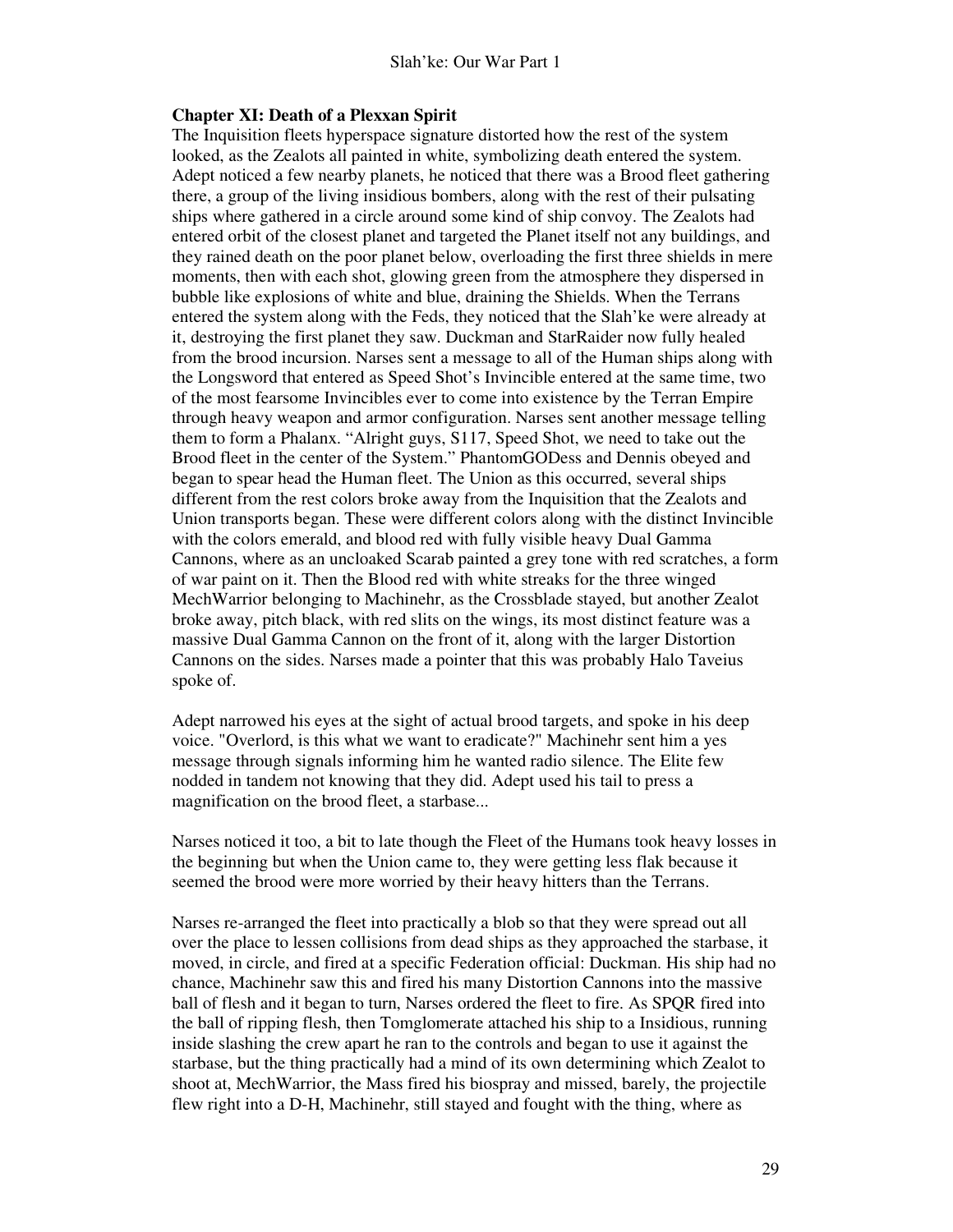Adept, with his new Dual Gamma Cannon fired once, right into the weapon of the ugly mass, the shot of energy detonated in the weapon its eerie glow flew out of the weapon creating a strange effect on the Bases skin, it began to bubble. Narses then thought for a moment "Phantom, don't the Union ships use radiation?" She replied in a smart tone "Yes, as a matter of fact they do... its not surprising the Unions weapons are effective against the Brood, SPQR fired his Dual Gamma Cannons, and got in range to use his Distortion Cannons and fired them all at the same time , the radiation shots smacked into the skin ripping through it like paper, it shuddered erratically, as if feeling the pain and brought its remaining PD defenses to bear, and fired at the Zealots firing on it, the shots reflected off the shields... like it was a laser hitting a mirror. Adept fired the Dual Gamma Cannon again, ripping a exit wound through the starbase... He noticed... blood... what do these Genus use for buildings?! SPQR spat in disgust "These abominations know absolutely no bounds for their treachery?!" Machinehr agreed quite frankly "I agree SPQR, how is the Fleet doing at clearing planets?" Adept looked at the reports "Overlord they are finishing the last one. Do you want us to release the Tashak'Ma pilots?" Machinehr nodded, they needed blood to sate their taste.

The Terran fleet had close proximity and collision warnings everywhere as the Tashak'Ma fighters screamed merely inches away from the hulls, Prmens freaked out as he saw the Union fighters fly so close together, and they began to swarm the starbase. The Terrans and the Plexxans engaged the Kolari fleet that Marc jumped in with. Greeny spat with disgust "Marc, you treacherous fiend!" Marcs color changed on the screen to a smile and telepathically broadcasted his thoughts "Miss me Emperor?" Greeny ordered that marc be taken dead or alive. He wanted the light bulbs head, no matter the cost.

Narses let out a audible sigh that activated the microphone he had on connecting to the comm-net.

Quite to his embarrassment, the Emperor thought he had said something, moments later, the unthinkable happened. Reports from Slah'ke, Fed, and Terrans swarmed in saying that StarRaider took out Marc, as did Marc kill StarRaider. Prmens was in shock, two federation hero's...lost. Naravar roared in anguish, he slumped collapsing onto the floor of the FF God Of War. Prmens ran over to help him. "That didn't happen, did it?". Narses screamed into the headset. "What do you mean StarRaider is dead?!" Panic swept through the Federation ranks, and a sergeant, Naravar straightened things up soon enough, Naravar, a no-one, set things straight. Even he couldn't believe it but it would be a dishonorable act to falter at such a moment. Prmens shouted into the Fed comm.: "All Federation units, protect StarRaiders remains! Slaughter the Kolari!"

Unfortunately Adept shook his head slowly. "Machinehr... orders?" there was a pause. "Adept, SPQR stay and deal with the Kolari, while we take the fleet to Sol and retake any lost Terran possessions, Board SPQR's ship and send Halo home on autopilot. Adept did as he was told. And he walked into the bridge of the SPQR I. "Adept my old friend we get to do a chain boarding... and avenge a Plexxan hero." Adept smiled widely, as SPQR ordered a nearby Slah'ke to take over his ship. "I am Adept... you are?" The warrior was reluctant to actually have a Elite Warrior speak to him "I am Captain Britian. I thank you for speaking to me, it is an honor." Adept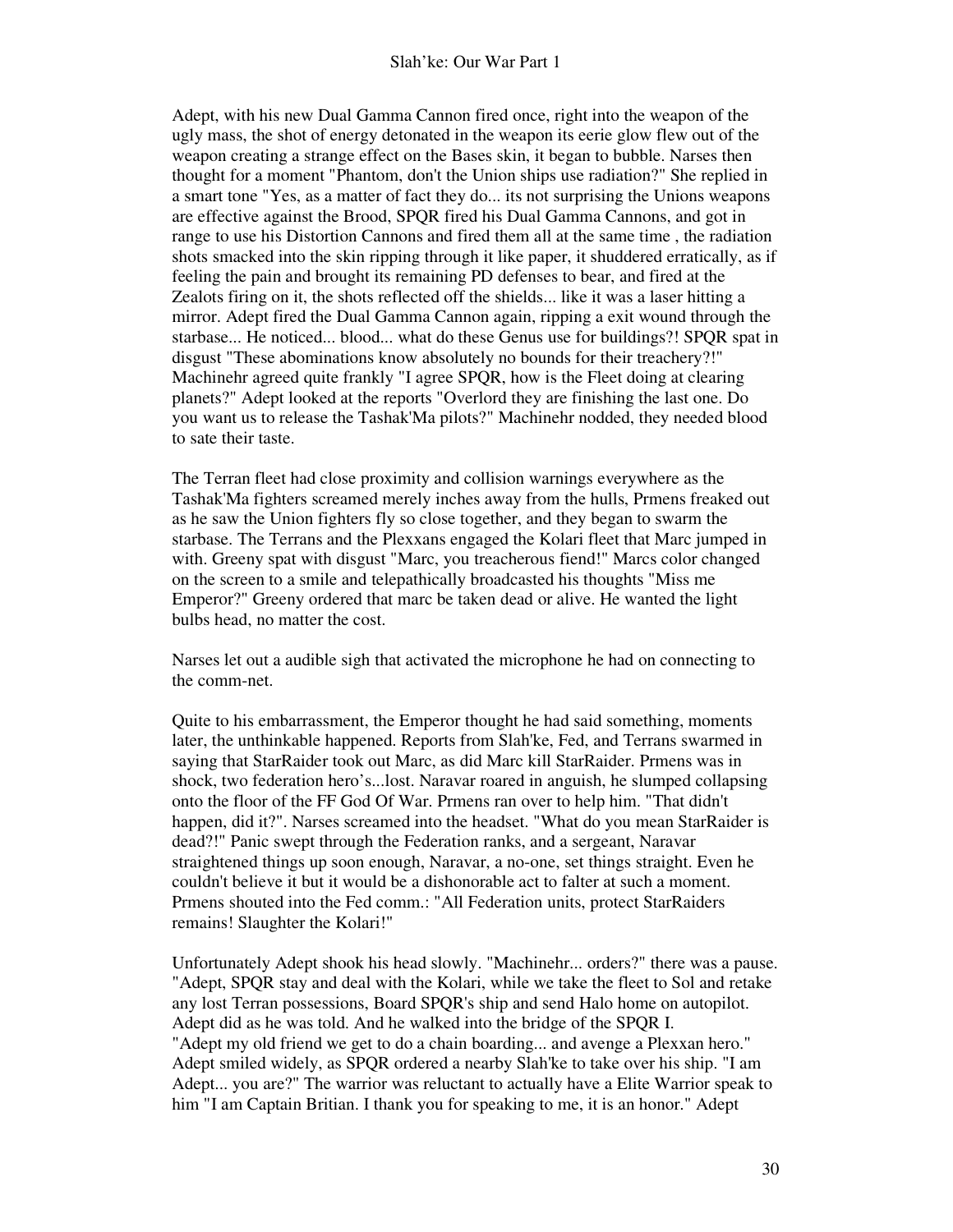smiled and got his claws out, ready for the slicing, as SPQR got his sword out, it was rather large compared to most but it did the job.

Duckman was reluctant enough to get captured by a Kolari Rift. Unfortunately it was under fire by some Union Invincible, and later two Slah'ke materialized in his cell. "Excuse me Slah'ke... are you here to help me out?" they both looked down and backed away as if surprised...which they were. SPQR smiled a tooth smile and nodded. "Now we are President Duckman."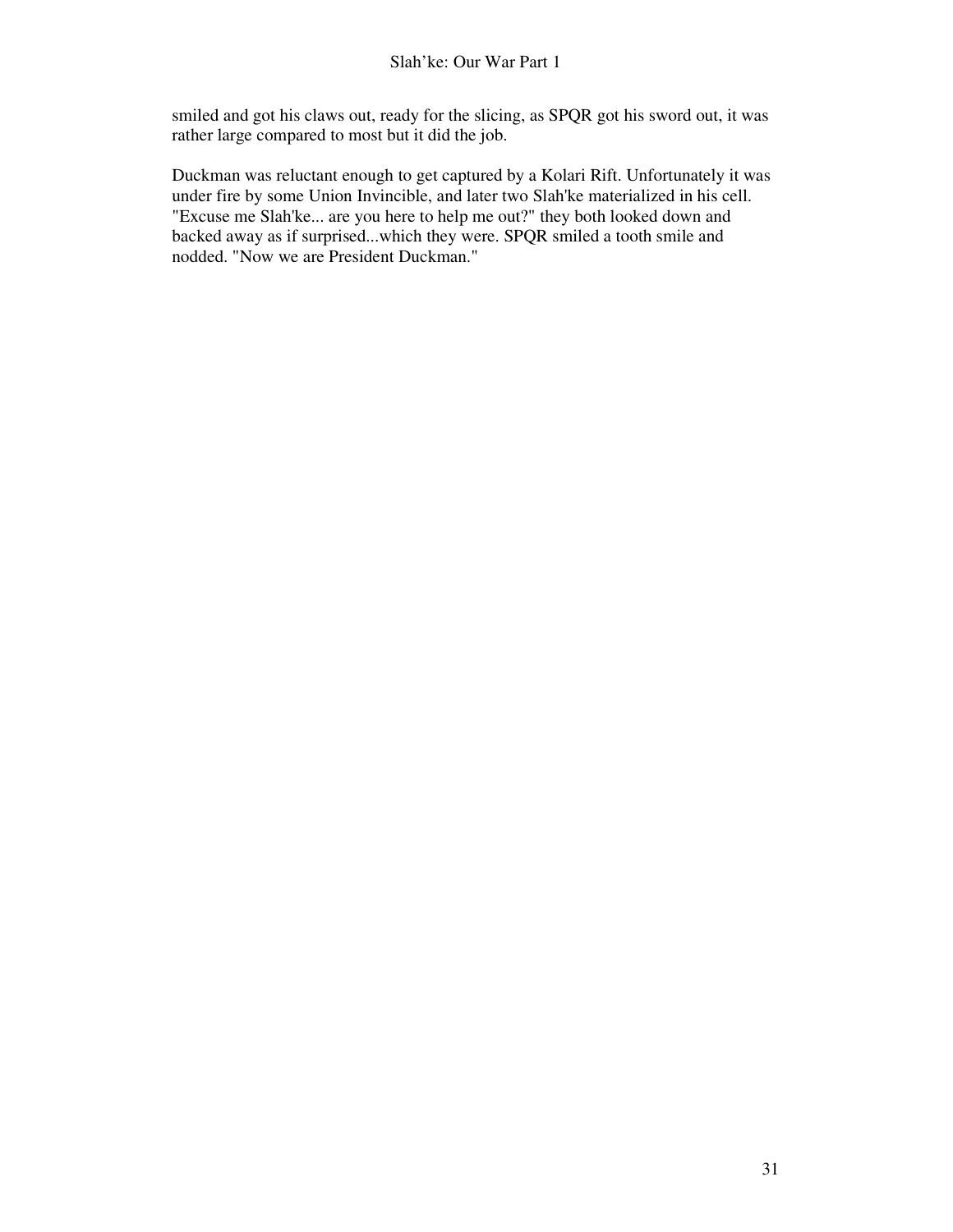# **Chapter XII: Lizards on the Loose, Beware of Narses**

Duckman was a bit surprised at the randomness of the entire situation, but the two Lizards were there. Then he recognized them as Adept and SPQR. Duckman pulled out a pistol he kept hidden in a prosthetic leg, thanks to the biomechanical enhancements. Adept's muscles tensed up, as he began to rip the bars off of the cell, one by one he tore them from their holdings, then a security shield popped up and knocked him back into the wall with a loud thump, Adept shook his head and recovered from the shock of the throwback. SPQR pulled out a gun, which made this weird noise and threw SPQR back into the wall but the shield overloaded, and shut off. SPQR got up, and shook his head. "It's too powerful, that's what I told Tomglomerate." Adept laughed.

Slah'ke scientists always were looking to lessen the impact of their recoil in the weapons they made, which never turned out pretty, its how the Dual Gamma Cannon came about, to Slah'ke scientists had bet each other on who could make the more powerful weapon, the two Slah'ke came up with the Gamma cannon, both separate, on the weapons test, the shots were devastating to the test hulls of ships they had collected, the two came to the conclusion that they both won, and lost, because they built the same gun. But a student of one of the scientists, known as Church suggested that they utilize the two weapons into two of them, making the Dual Gamma Cannon. The same two made this shield. Except they blew up a wall in the process of testing this weapon, anyways, back to our Lizards.

SPQR drew his Ka'Mak and ran silently with great speed as did Adept, he tasted the air with his forked tongue, and didn't find anything except for the Kolari fumes that the Kolari burned, they found two of them, SPQR jumped up as did Adept to avoid them whereas Duckman moved into a maintenance passage hiding from the two Kolari, SPQR crawled across the ceiling of the room, and Adept clawed the sides, positioning himself so he could lunge at the Nexus. SPQR gave the signal and Adept leapt knocking the one down to the floor Adept still on top of the Kolari sliding across the room, and SPQR dropped down striking it with his Ka'Mak. Duckman noticed a Kolari security officer rushing to the site of the attack, and he stepped out discharging his weapon four times into where the light of the being emulated, the body froze, and it began to creak, the light started to penetrate openings where the shots went out, its armor expanded, and then the body flashed, exploding. A few moments later all that remained was the metallic body with a black aura around it.

Adept slashed at the face of the Kolari, repeatedly, but the Kolari regained its focus and tossed the Lizard across the reactor room, Adept rebounded off of the wall, by jumping off of it flinging him at a high speed, where Adepts feet had touched the ground, he was immediately in a run again and drove onto the Kolari.

While SPQR was in a sword fight with the other, who had her chain sword out, and swung out at SPQR but the swing was blocked by SPQR, they went at it, blocking, and striking, till SPQR pulled out a bolt pistol and shot the Kolari in the leg, it stumbled as SPQR decapitated the being of energy, and slashed the ball of energy that remained there. The ball of light flashed and faded, blinding SPQR for a moment, and the same black aura surrounded it.

Adept was on top of the Kolari grabbing at its 'face' he was again tossed aside, but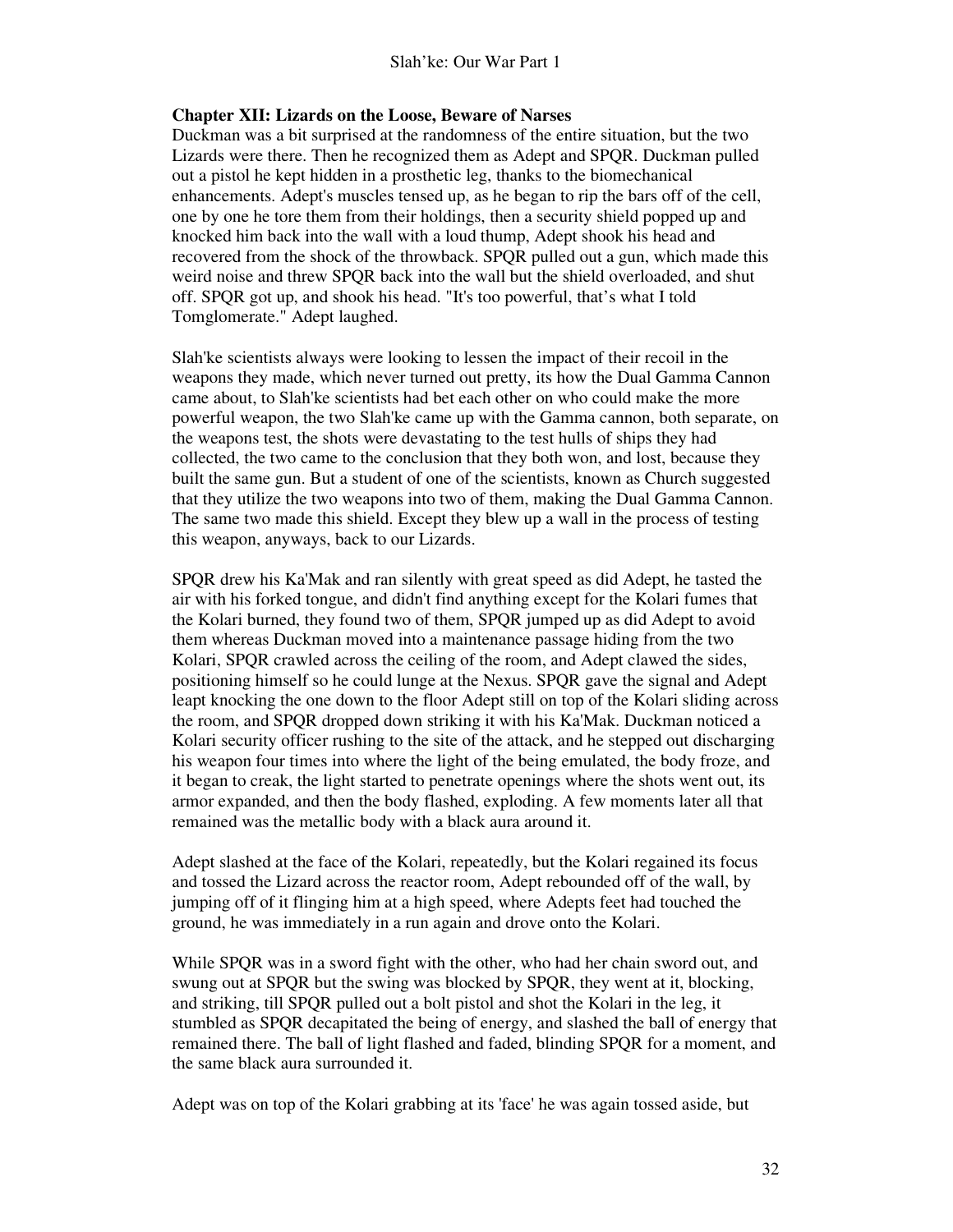Adept used his tail to swipe the Kolari off of its, feet. Adept then grabbed it by its arm and tossed it into the wall, before the Kolari could recover from the disorientation Adept had used some type of switch to cut its arm off. It stumbled as Adept ripped its 'face' apart in a violent manner. This energy inside, escaped, returning to Deneb.

Meanwhile the TES Berlin, Narses flagship fired off its Super Heavy Laser, followed by a yellow shot from its Distortion cannon at a Mystery Cruiser, as Dennis took out a Rift that was harassing them, in that moment the Kolari started to falter from the incoming shots from both of the Slah'ke and joint Terran-Plexxan fleets. Narses noticed something with the SPQR I and how it was latched onto a rift. "Chain jacking huh? These Lizards are very sly." Narses directed two support cruisers to harass the Kolari prisms harassing the other Battle Cruisers. Taveius with his Galactica fired off his weapons at several Kolari Cruisers, Narses reinforced that position by sending an attachment of Dominators, to support Taveius' group. The Rift the SPQR I was attached to changed to Union, and the SPQR I detached and moved away. The Rift was barely working as it slammed into a Battle Cruiser, and fired off its weapons, the crash broke the shields, and the shots made a hole for the Lizards to get on, a Warbearer transports front opened and fired two rapid firing Delta cannons making holes, as the ship latched onto the Kolari cruiser delivering Slah'ke troops to the fight.

S117, and Speed Shot turned to fire on a couple of mysteries, when a swarm of photons appeared catching their attention. Phantom's ships engaged the separated Kolari ships; the battle was turning to their favor. The Terran council though retired military showed up behind the Kolari ships in their Invincibles they began to wear the back line down.

In Sol, John A. Howard was done reviewing the Terran losses for the fight for Mars, the damned planet was still under fire. All he could do was sit in his Invincible, Dogs of War and watch this stupid battle. he projected his thoughts to a lesser Kolari, Cowlil. "Why don't they give up like they have in the past?" Cowlil didn't know how to respond but then it hit him "Perhaps, my Duke, it is the Slah'ke? An example like, the Slah'ke they won't fight for planets where as the Terrans do, as do the Federation. The Slah'ke prove themselves through war, perhaps the Terrans are somewhat the same, just less prone to... violent conflicts such as this one Duke." John thought for a moment. "Perhaps, but the Federation has a faint sense of honor, they don't just go to war for the fun of it as the Slah'ke do, Terrans and Plexxans are more prone to... revenge rather then declaring war just to fight. I have spent considerable time along some of the Plexxan people, they are proud, but rely heavily on moral, so perhaps you are correct on the Slah'ke influencing a strong moral through their deeds in combat, but I find it highly unlikely." Cowlil was about to respond when a message came in from the fleet in Procyon. John's robotic shoulders slumped. As he told his assistant. "Marc7005 is dead." Cowlil, like al Kolari only felt sad for shortly amounts of time. John then projected his thoughts to Cowlil "Perhaps the involvement of the Slah'ke could be removed if we declare submission to them, manipulating them to stop fighting and weaken the Terran and Plexxan resolves? We did it to the Terrans and Plexxans once, I could concoct a method of this for a third time to remove these... fanatics from... the bigger picture." Johns glow went to a cool blue as a sign from satisfaction.

Cowlil didn't know what to say but he couldn't agree more, and projected his thoughts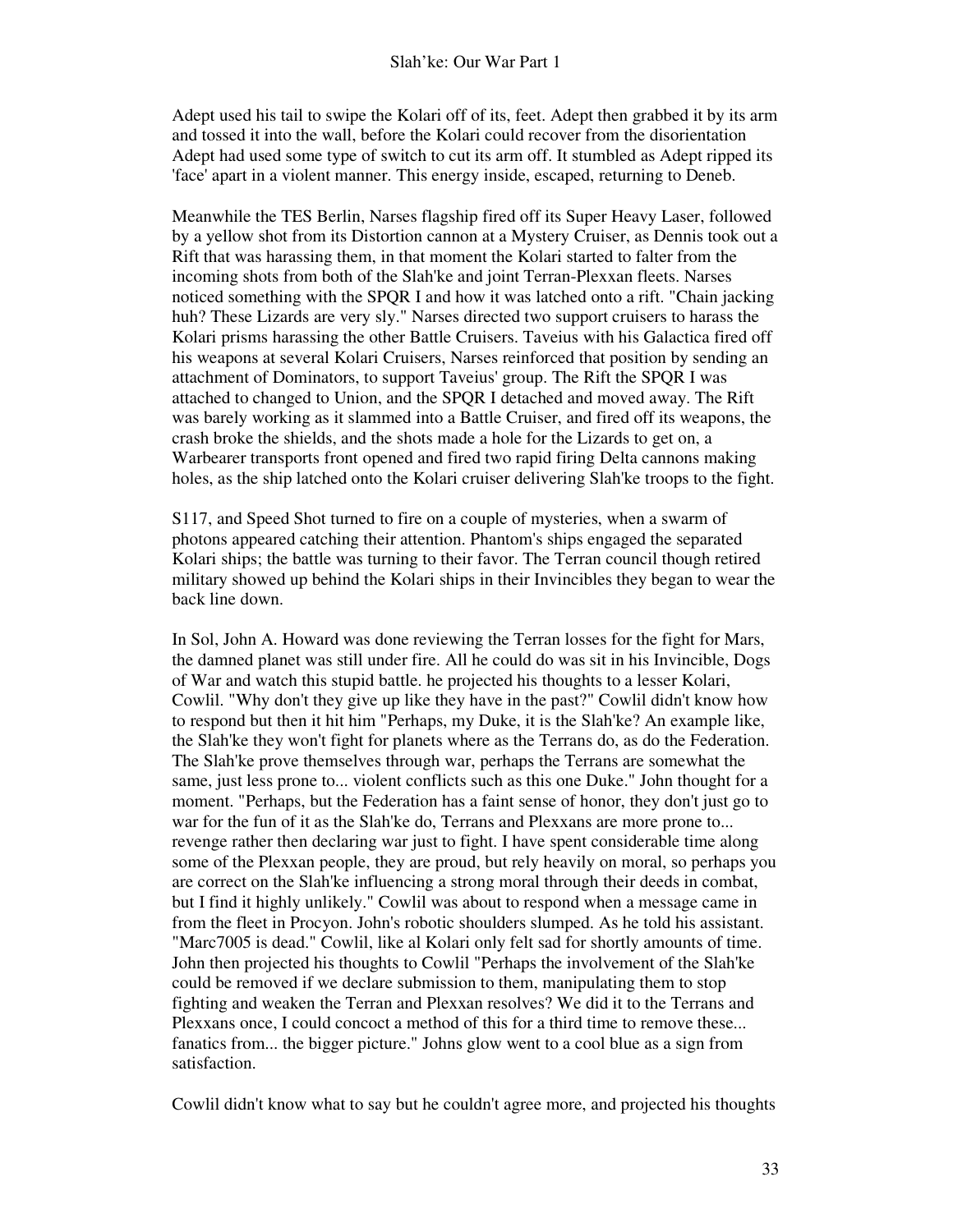on the suggestion to John " I cannot disagree with this proposal you have spoken of, it seems plausible that the Fighting lizards will and might recede if we offer them systems they have lost in the past, perhaps not, perhaps the violent ways of the Slah'ke will still obscure their judgment." John nodded, still the blue remained, John then responded. "It sounds plausible that it might work, perhaps it might, and I might even conclude that Trevor will agree to this proposal since he has been very sympathetic to them of late, including the Slah'ke civilians. Perhaps they have seen enough of us and are sick of this war." Trevor then showed up randomly at the bridge of the ship. Trevor looked like John but he had a dark cape, signifying he is a Baron. John greeted Trevor. "I think you might have heard of the proposal Baron Trevor." Trevor nodded. John then inquired "What do you think of it?" Trevor took his time before he responded. "What you say of the Slah'ke is true, and I agree to the proposal however, considering the betraying like history our faction has committed to them over the years it would make them suspicious of our...wants." The other two Kolari nodded in agreement.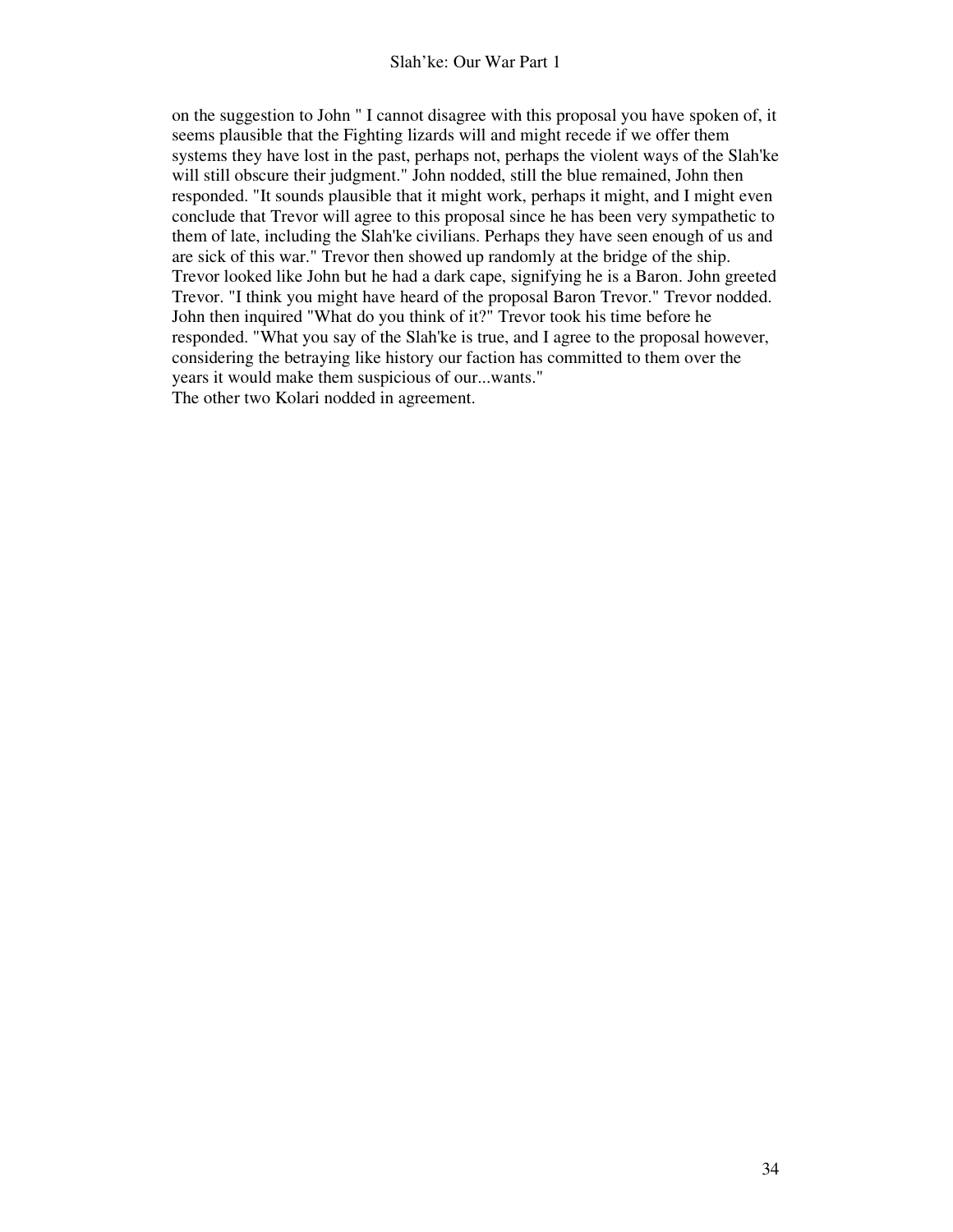# **Preview of Chapter XIII:**

Adept: Holy crap what are the Kolari up to?! SPQR I don't know but I hope I never see that dream of the Fairies again! Adept: that was one time only! John A. Howard: I like plotting the demise of people. Adept \*staring\* seems that way, I still can't believe I was muted for my language in Megrez! John, SPQR, The\_UED, KAL37, S117: Watch it Adept! Adept: What'd I do now?! SPQR: just try to not get muted for that stuff again! Adept: fine fine, ahhhhhhhhhhh! Narses: well what I miss here? everyone else: nothing Narses: what's with Adept? all the moderators: he was talking about the muting of Megrez. Narses: oh... Greeny: when am I gonna be back on: Adeptprophet: don't worry I'll get you back on! there's a lot of people you know! Narses: yeah, you say that every time. Adeptprophet: Anyways, Ill have Chapter 13 up rather soon ok guys, so just be patient, and tune in next time for Slah'ke: Our War!

Oh and P.S. beware of those damn fairies, they give you terrible nightmares  $\mathbf \Phi$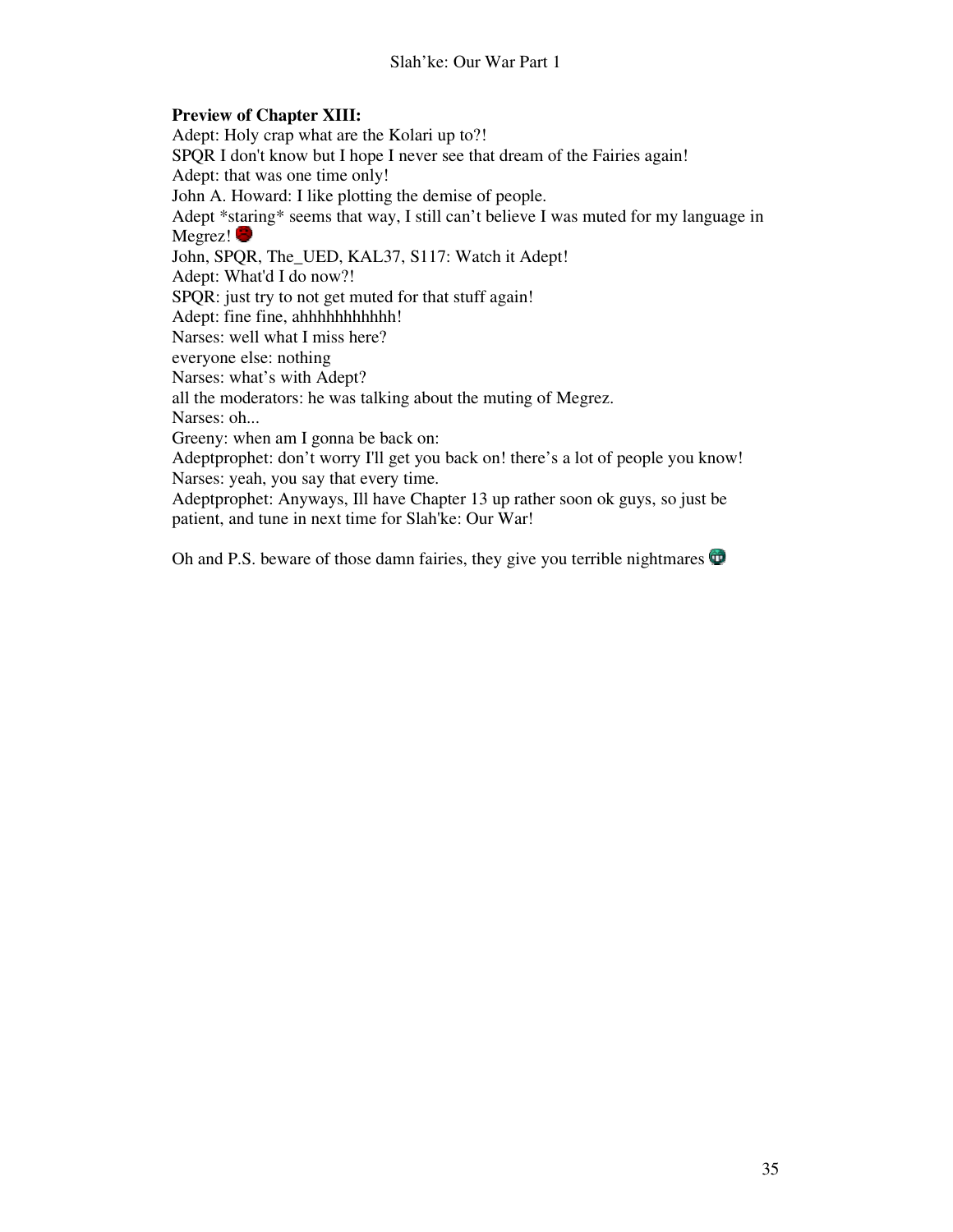#### Slah'ke: Our War Part 1

#### **Chapter XIII: Deception**

Back in the system of Sol, there was a struggle heard outside the doors in the Dogs of War. Two Slah'ke had infiltrated the ship along with a full boarding action team to eliminate any opposition against the Warlord Tomglomerate. He stroke, his cloak making a hiss like noise on the floor,, as he walked slowly to the room door where John and the other two were. He spoke in his native tongue. "John...A....Howard.... How nice of you to be here as expected for once." He forced the doors open, the three Kolari shot to their feet, armed to the core, but Tom kept walking forward. Then fourteen Slah'ke warriors in full armor ran into the room without a moments noticed, soon the three there surrounded. John calmly spoke telepathically to Tom and him only. "I have a proposition. We admit defeat, and we will bow down to any demands Machinehr made" Tom already familiar with treachery he sensed the Kolari' deceptive ways, as Machinehr and the rest of the few Elite came blazing into the system already blowing apart several cruisers with relative ease. Tom cursed and gave the signal to return to his Scarab. And delivered the report to Machinehr, as soon as he got into his Scarab. Machinehr's reply was an angry roar, of acceptance and signaled for full retreat from all battle fields, even against Machinehr's personality he did what is right for his people.

The message reached SPQR and Adept in Procyon and they both headed back to their ships, where as Narses spotted the Rift attach to the Union Invincible, and read the transfer of beings back to the SPQR I. Greeny noticed it two, along with several other Terran leaders. Phantom made an inquiry and Adept had answered, broadcasting the demoralizing words throughout the fleet. "Do not bump into affairs that do not concern your race Humans, We Slah'ke are out of this war due to certain circumstances, if you wish to inquiry I suggest you send a representative to Proxima immediately. We are under Machinehr's orders and can no longer assist you in any further struggles. You all are now on your own." The rest of the Slah'ke fleet hypered out of the system very quickly, as the SPQR I left. The following happened:

Narses spoke first "What in the hell is going on?" Phantom was the first to reply: "Narses, it seems that they have had enough of the war, that or... Machinehr was offered something to draw out. Narses shook his head. "No that can't be right. It's too out of character for the Slah'ke to perform such an act of suddenness" Greeny sighed and but in through the comm. "I know, the both of you we got more work to do incase you haven't noticed, but I am worried about this... awkward news on the withdrawal of the Slah'ke forces." Speed Shot now spoke his opinion "I think this is very out of character. I think that the Kolari or Brood offered them peace, unconditionally where they'd agree to the terms of the Slah'ke, after all they have lost quite a few people among these attacks." they all nodded in agreement. S117 spoke his opinion also "I believe that Machinehr was forced into that position, and he retreated for the betterment of his people. If that Lizard is as he used to be, then he cares more about his people than his opinions. I mean you heard the resentment in that one Slah'ke... Adept was it? In his voice. Clearly Adept thinks it's a wrong but he agrees with the decision for his race. Even thought the current Slah'ke are in fact very violent, They do care for themselves from time to time, and as Speed Shot said, they've lost quite a few people in the last ten years." Everyone agreed with that. Greeny spoke up,. "Narses, Phantom you both are going to Proxima to figure out what in Earths name is going on. Understand?" they replied in unison "Yes Emperor." and left immediately.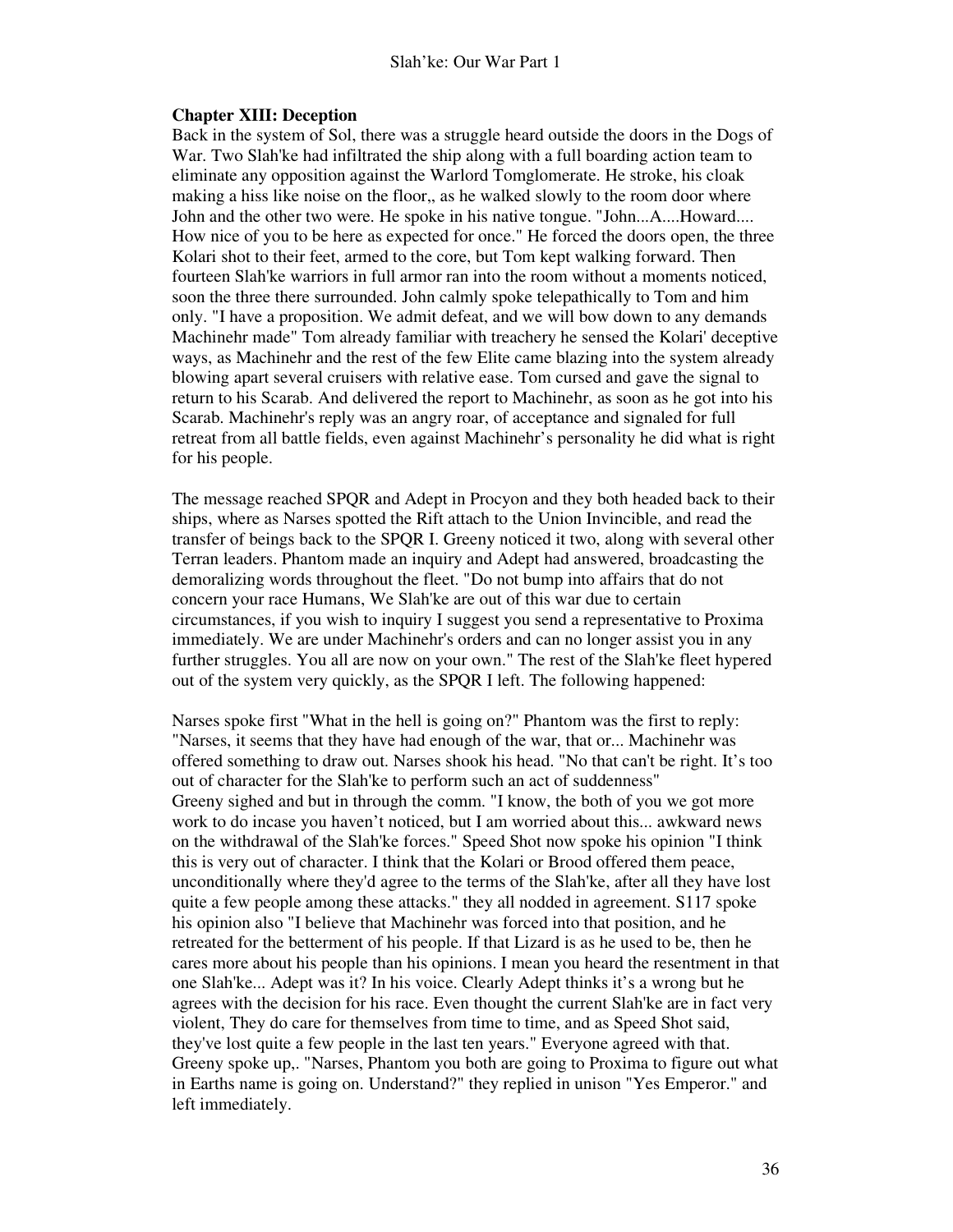The ships returned to Proxima to see that the starbase is in its mobile war station mode, ready to go into Hyperspace. This has only been used once in the Slah'ke history, and that was to bombard Mars during a war. It was terribly ruthless and brutal. But Machinehr had used it to prove his point to the Terran Empire. Adept and SPQR were walking through the Station when they both spotted Narses and Phantom who had arrived in a very short time. Adept remained silent, as did SPQR, and walked past the two Terrans. Narses spoke softly knowing a little about Adept and his legendary temper. "I believe we shouldn't speak to Adept about anything right now, nor should we speak to SPQR. Best we go to Church or Machinehr to speak about this." Phantom raised an eyebrow. "Why? They are as good as any person." She then ran to Adept and mentioned it. Adept said numerous threats, and insults at her in a booming Slah'ke voice, that made him seem about six hundred feet taller, and Phantom equally smaller. She went back to Narses, a bit shocked. "I never knew Adept was that violent." Narses shook his head. "You still don't" she shook her head dismissing the comment, when a Genus came out of nowhere and ambushed the two., Narses pulled out his weapon but it was knocked out of his hands. Now in theory, Slah'ke are very, very fast runners. However, this has not been proven yet since they lack the finesse of actually running without flinging themselves off of ledges, ceilings or even ship reactors in some cases. But Narses and Phantom where about to find out how fast a very angry Slah'ke can move, and how brutal a angry Lizard such as Adept can be.

The Genus was knocked bout seven feet back as it was back handed by Adept, he flung himself between Narses and Phantom, they both felt the wind that tried to keep up with the angry Lizard. The disorientated Genus reacted a bit slowly to Adepts lunge, but it was too late. the Genus had no armor due to the fact Adept had ripped them off, and much to its dismay, the Genus had not noticed yet, until it tried to grab him., and then noticed it was being beat by its on arms. Adept still enraged flung its arms aside, and showed his claws deep into the Genus's skin where its should is, and flung it into the wall, smashing several metallic pipes. the Genus stumbled but Adept was already there, lifting it off of the ground a loud thump sounded through the space Station as Adept continued to smash the Genus's dead body against the wall.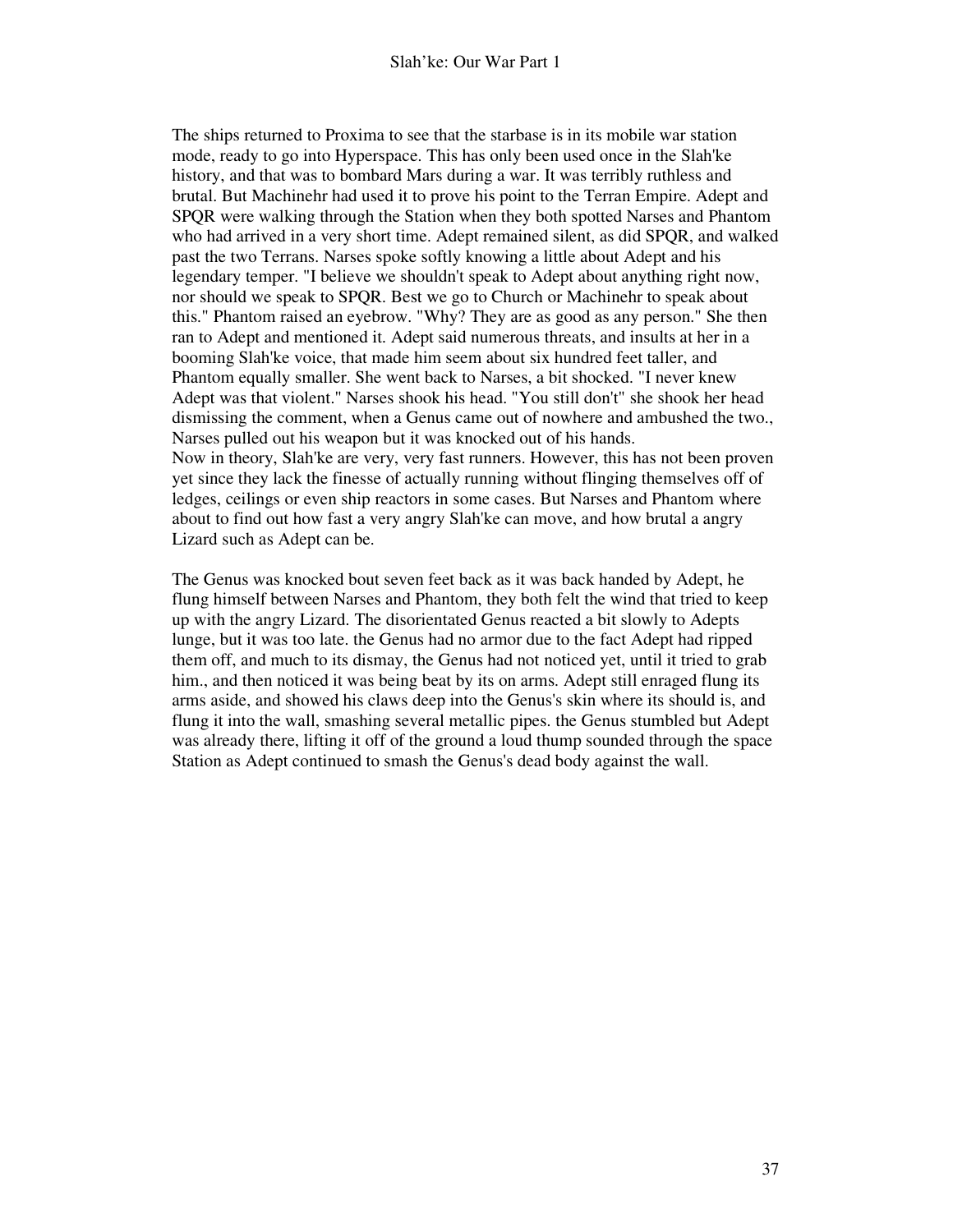# **Preview of Chapter XIV**

Adept: I is angry! Narses: aaaahhhhhh! get him away from me! PhantomGODess: Adept calm do- nonononono! leave me be! Bob: what the? \*leaves room\* Narses : Adept... put the genus down. Inferno: Oh god. he's done it again SPQR: Adept! put the stuffed animal down! Machinehr: This is too good to be true. Church:\*sighs\* Walt: please put him down. Adept \*roooooooooooaaaaaaaaarrrrrrrrr!!!!!!!!!!\* Narses: No! nononono! aaaaaaahhhhhhhhh!!!!!!! Adeptprophet: Well it seems Adept is on the loose...again... sorry for that Narses! Narses: just make him stop! Greeny: shut up! I cant get any sleep in here now Adeptprophet: it was your choice to sleep there Greeny:\*pulls out disintegrator\* Adeptprophet: Agreed.

Tune in next time for Slah'ke: Our War for Chapter 14!!!!!!!!!!!!

Up coming, Machinehr makes decisions the Terrans do not understand. The Brood finally make their big push against the remaining Coalition races, Or maybe the Orfine warriors may come to the aid of the Terran Empire. SPQR and Adept know what is to be done from now on. The Kolari John A. Howard plots his climatic scheme to take over Marcs regime of the Kolari. As Machinehr starts to think of a successor to the Throne of Slah'ke power, and possibly think of the ritual known as Slah'kai. The ultimate ascension to the hierarchs in the Heavens above. But what are the Matrix up to all this time?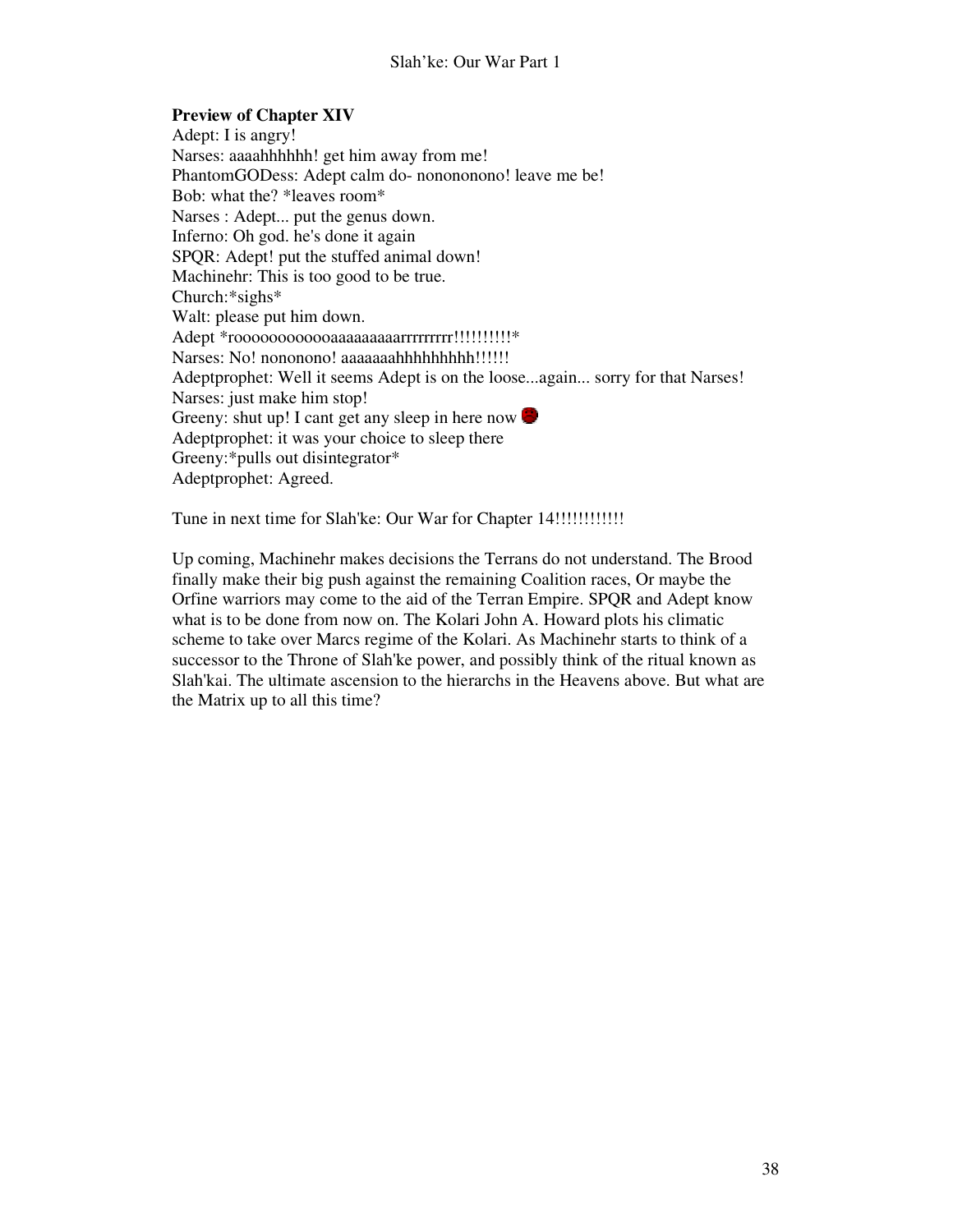#### **Chapter XIV: Slah'ke Our War**

Narses and Phantom were a bit spooked to see Adept come so fast, but after he was sure the Genus was dead, he left the two Terrans. Machinehr had past them, ignoring them completely, thinking about some things, and a successor. "I think Church will do just fine." Narses tried to get the large Slah'ke's attention when the Hallway wall rose to reveal an Arena., a fairly large one. SPQR came from nowhere to inform the Terrans. "This is the Slah'kai, the Honorary championship for the Overlord, for him to appear before the people, and die fighting his next successor. The main Participants are Tomglomerate, Adept, myself, Machinehr, Church, and several others. These matchers are like the Arena the intergalactic Nations hold. No one dies, except when the fields are turned off. Adept is going up against the Enemies of the Slah'ke to prove himself worthy of a Body Guard for the next Overlord, or perhaps become a warlord. But this is if all goes accordingly. Adept is to go up against several Kolari veterans we have captured for this event, and this one only. The ones known as Nexus fighter, Scouse, and Champ of Life." These were the elite among the Kolari warrior society. Narses flinched at the mention of champ and spoke "Is this once at a time?" SPQR said "Shhhh it's going to begin"

Machinehr sitting in the Slah'ke throne of the War God announced the first battle. "The Elite warrior Adept please enter the arena to face your opponents." The arena grew silent completely the inhibitors turned off, so that if Adept falls, he stays down. Then through the silence, a dinosaur like roar echoed through the arena like a blood thirsty animal, Adept was spotted leaping into the air with nothing but two heavy swords, his landing cracked the dirt around him. Champ of life, Nexus\_Fighter, and Scouse came out with their disintegrators, fully equipped. Adept let out his primal roar out again, when Champ took the first shot Adept leapt into motion circling around them at lightning speeds, capable through the Slah'ke leg structure, Nexus Fighter pulled out a strobe laser and tried to take Adept down. All the shots missed. Then Scouse leapt forward to kill Adept. Adept had jumped back barely missing Scouse, he lunched himself stabbing the Kolari in the chest, his twin blades digging into the plating, as animalistic it seemed. Adept bit the Kolari's fake robotic head off, revealing the Kolari's core, and he took one blade out and thrust it into the center of the being, the physical blow was extremely hard and made the arena go dark void of light for a moment, Adept left the sword in the Kolari as he tossed its crumpled body of metal and blackish clouded outline, into Champ. Champ shot Adept in the chest, He stumbled backwards, dropping the other sword, but Adept had quickly gained footing and propelled himself in a circle again.

Nexus fighter, shot off his laser, and struck adept in the thigh, Adept flew back into the floor, on his side, Adept was immobile. Then the two Kolari were standing over Adept with their weapons raised. The Kolari champ's color turned a slight blue in showing of happiness. Then it faded to a fed of rage. Adept felt Nexus' foot on his stomach, as he coughed up blood. Adept smiled, and the crowed witnessed them both fall. SPQR roared with approval, as Machinehr did shortly after followed by the entire stadium, making the two other Terrans a bit unsettled.

A few hours later it came down to Machinehr's duel with Church, the inhibitors off. Now comes the Death of a Hero among all races.

A Terran representative was sitting at his desk in CPU in the system of Algol. Lord of Pollux, known as UED for his initials, unlike all the other Terrans he didn't like his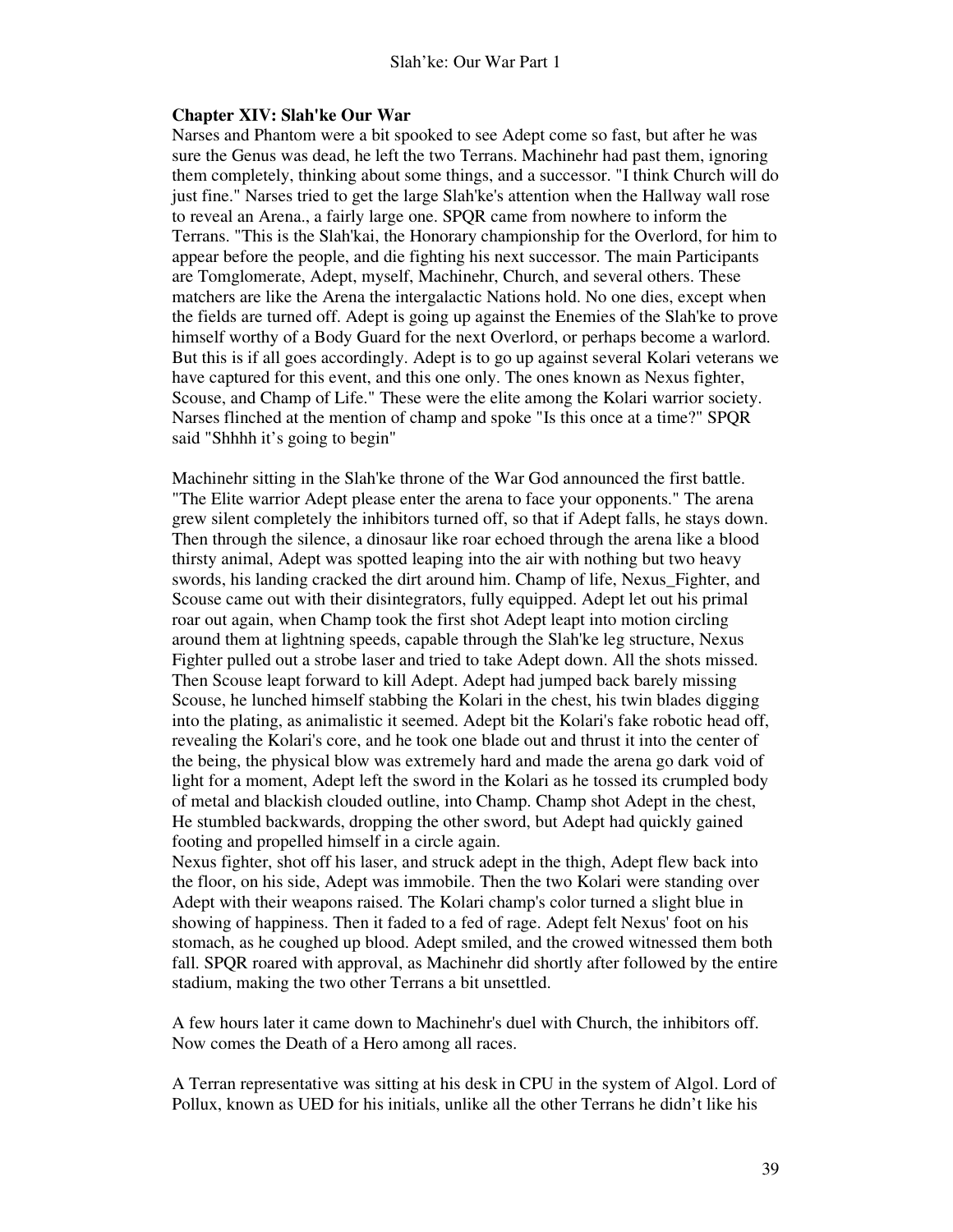original name so he came up with the initials of his full name. Ukal Eriksson De'kalso. A Preserver told him to leave the station, and he gladly followed its demands considering he was just a representative. The tin cans were always slow on making these kinds of choices, but it seemed a bit odd that it was like this he assumed it was because of CPU itself, being the computer that it was. He sent the message to Greeny that they were in debate over the choice.

In Tau Cyngi at The Vat, Walt had received the message from John that all was going according to plan. Walt then assembled all of his fleets into one big assault force. His destination: Proxima.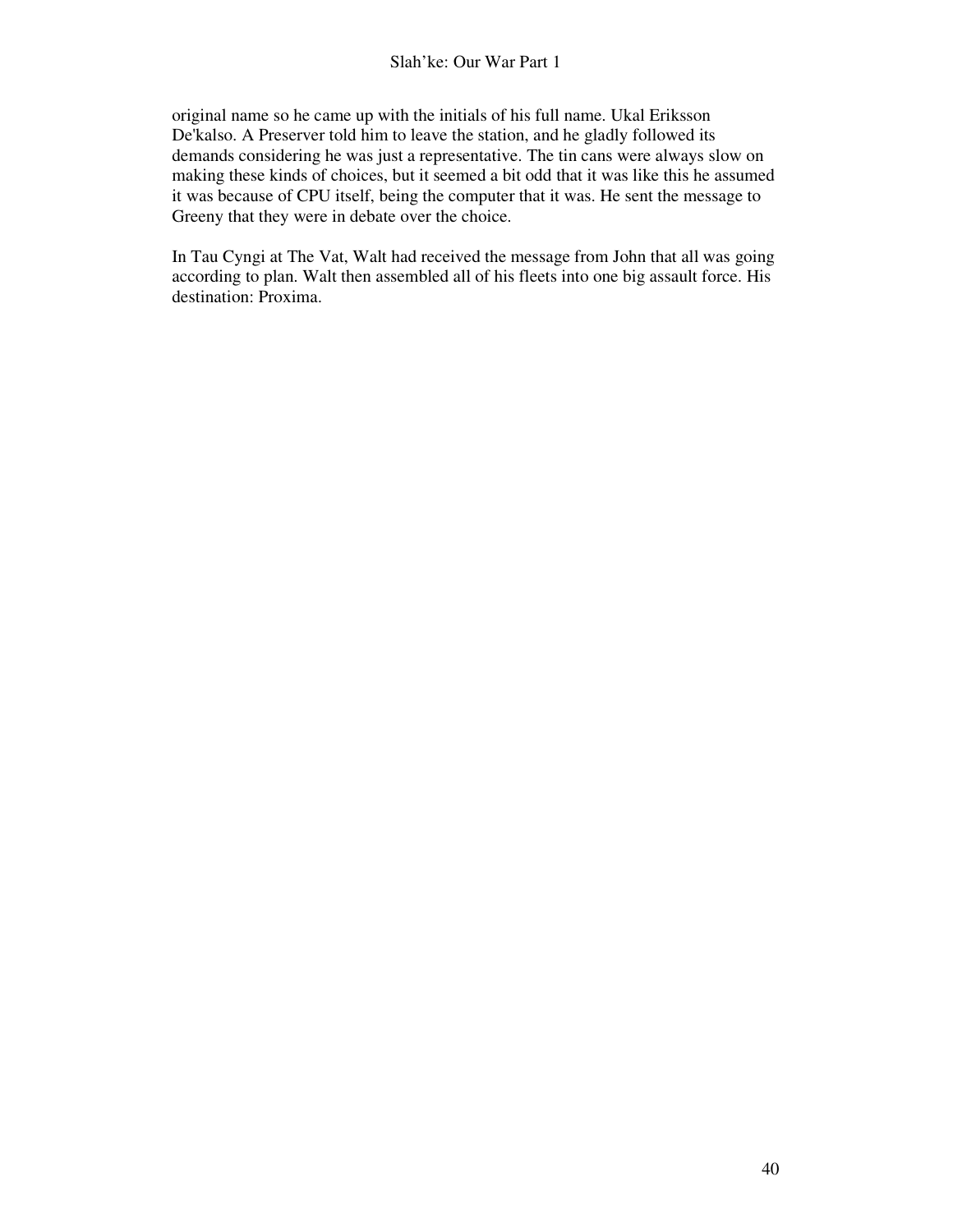#### **Chapter XV: The Duel**

The two Slah'ke went out on the arena, they both growled at each other, Machinehr got down onto his knees and said a few simple words in the Slah'ke tongue "This day marks the day of my death, the Death for me, for I must now ascend into the Heavens" Church made a bow, and SPQR grabbed Narses and Phantom and flew down the Stadium to the arena floor. Soon followed by Tomglomerate, Cross, a few others, and a bandaged Adept. SPQR instructed the Terrans make a circle equal to theirs, Narses heard of the ceremony but never saw one happen. Narses inclined his head. "Is this right?" he asked Adept who stood in between Narses and Phantom. Adept responded in his strained voice of his "Yes, this is the time to do it for when we are done, much war will be fought at a much harder rate by us in the next few years. But that is the future, not the now, we need to focus on the Now." Narses nodded and then Phantom spoke "Adept after this we need to speak to you." He nodded slowly, now a battle hardened warrior. Adepts eyes, seemed darker now. Machinehr moved first with his Ka'Mak sword at Church, the friend responded with a blow to the knees and twirled in the air like a top riding the floor, as Machinehr blocked the maneuver with great precision. This is how Slah'ke fought to the Death. The flashes of the blades ignited the area blinding the humans, as Adept stood there unflinching watching the fight with great interest he stopped blinking and tasted the air with his forked tongue. "Blood" Machinehr had been wounded, but the Older Slah'ke still fought with a temper, Church got his let tail slashed in the process, they both went back and forth through the circle, and the hours blasted by. Then ten hours later. It finally finished. Machinehr conceded to defeat. "Church, my old friend. You are now Overlord. Please choose who sends me to the Heavens." Church noticed how Adept softened up as he witnessed his most trusted ruler kneel before another friend, and Church stated. "Your consciousness will show through the Station, as planned twelve years ago." Machinehr nodded. "Machinehr, I nominate Adept as your bearer." Adept went rigid. "Yes Overlord!" he roared in response. Machinehr smiled to see the fighter almost break down into tears, this truly was a sad moment for him. "Machinehr... I... don't want to..." Machinehr nodded slowly. "I know Adept but you must, this is your last service to me, honor my children and my family, as you honored me. You are now one of the true elite." Many Terrans said Slah'ke could not cry. Narses witnessed the myth busted. Adept switched his Ka'Mak around to the downward position and spoke with a unheard respect in his voice. "We all witness the greatest of our Overlord to ever live to truly ascend to the Heavens in Proxima! Long Live Machinehr! Fight for Him!" He switched the blade around and stabbed the Slah'ke in the stomach, Machinehr didn't even budge, as Adept allowed Machinehr do something close to the Japanese Seppku, Adept then wiped the tears away from his eyes, he carved the word "Elite of the Elite" as an honor to him. An hour later Narses caught up with Him "Adept, we need to speak to you." Adept looked up already healing from the combat wounds. Phantom spoke first "The Terran Empire wishes to know why you withdrew" Adept stayed silent for a moment and spoke. "Machinehr needed to perform the ritual of the Ascension sooner or later, so he thought it would be an ideal time to do so. But I believe we will resume the war with a greater ferocity than before. One that might lead to an all out war on most races unfortunately, we will contain our rage upon the Brood and Kolari beating them to their home worlds." that was a harsh statement on the Genus and Kolari' side. Narses then asked a question "So you will rejoin the fight?" Adept nodded and answered "Yes, me and SPQR will continue to support your efforts to eliminate the Genus and Kolari filth from the Galaxy, but this John A. Howard he seems to be planning to take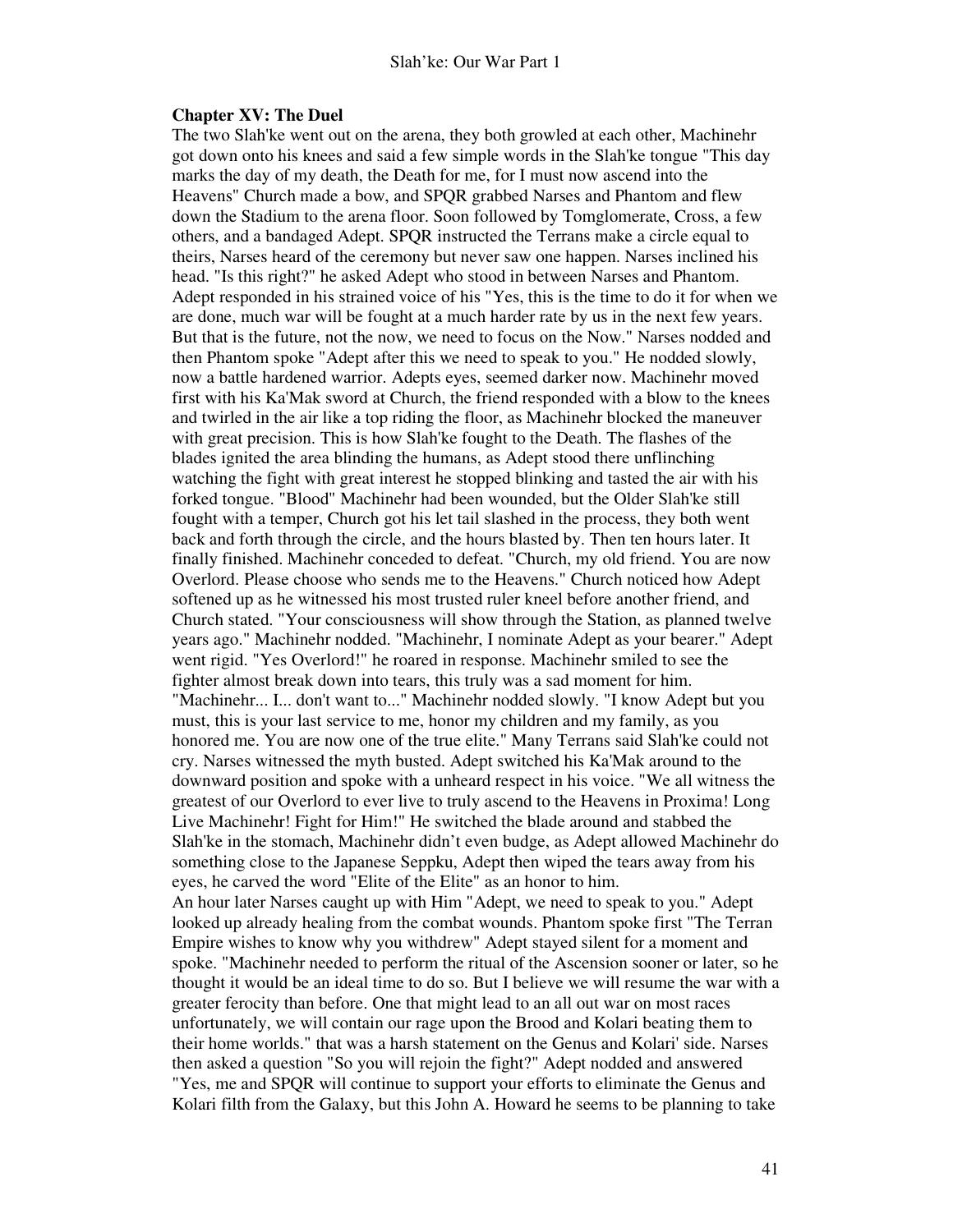over the Kolari regime, and possibly end the war in one step, if so... then the Genus will not last long against our Onslaught with or without support. We are all very angry right now. The Genus will not want to see me angry anymore since Halo is now fully upgraded and functioning properly after I fixed my Generator. "Narses looked up slowly already a witness of the ships massive firepower. Phantom looked at Adept strangely "Adept you've visibly changed after the battle" Adept nodded. "Its apart of our... history, after each battle a certain aspect of us grows. My eyes, and my claws were one, along with my tail, its very hard to explain but... it happened none the less.... I must now go and sleep for tomorrow." With that the two Terrans left Saurion to Utopia were the Battle for Sol was happening.

Phantom spoke softly to Narses "Adept... he's rather scary." Narses nodded. "He and SPQR are both very scary taking in the fact that they are extremely fast and easy to anger." Phantom thought for a moment, but she'd ask Narses when they got to Utopia...something rather personal she's wanted to ask for some time.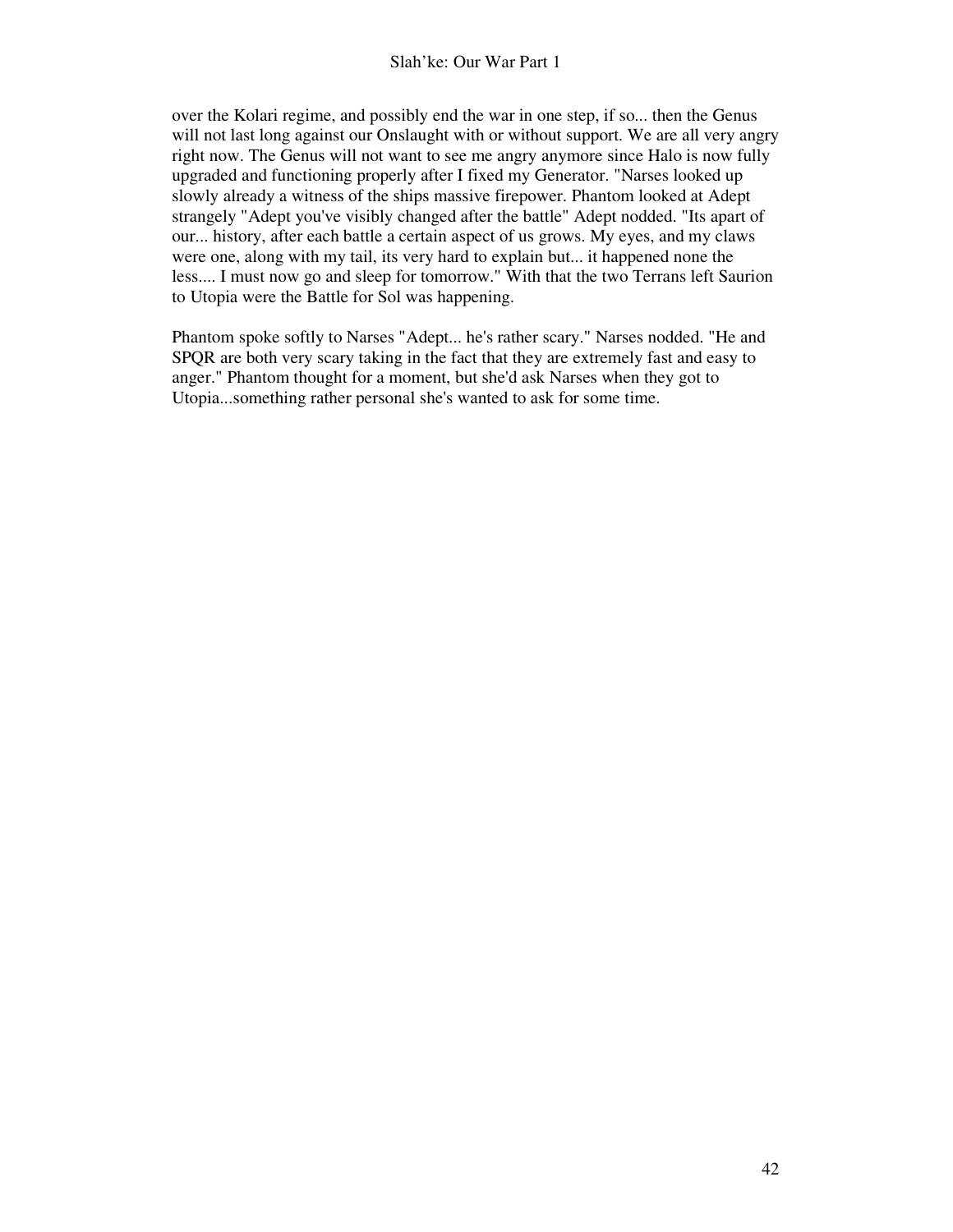# **Preview of Chapter 16**

Machinehr is now dead, Church the new dictator. Adept has finally matured fully into the full Slah'ke he was meant to be. The Overlords personal soldier, SPQR along with Adept share their sorrow with the Terran Empire they wish to help out. Greeny stands at the sidelines to watch the Union change into a war machine like no other ever seen in history. Walt assaults Proxima, will he be successful and take the home from the Slah'ke? And eliminate Adept, SPQR, Tomglomerate and Church in one blow? What does the Overlord Ascendancy mean? Are the gods of the Slah'ke truly real? Is Machinehr still with them? Will Adept and SPQR convince Church to help? John A. Howard now makes his move on the throne of the Kolari. Clever Trevor a shadow of a memory by now. A Kolari named Blue Ghost helps the Terrans out. Will John take over? Inferno plans to make his move on Walt, eliminating the threat to the Terran Empire, will the Terran in disguise succeed in his deed? Tune in for chapter 16 of Slah'ke: Our War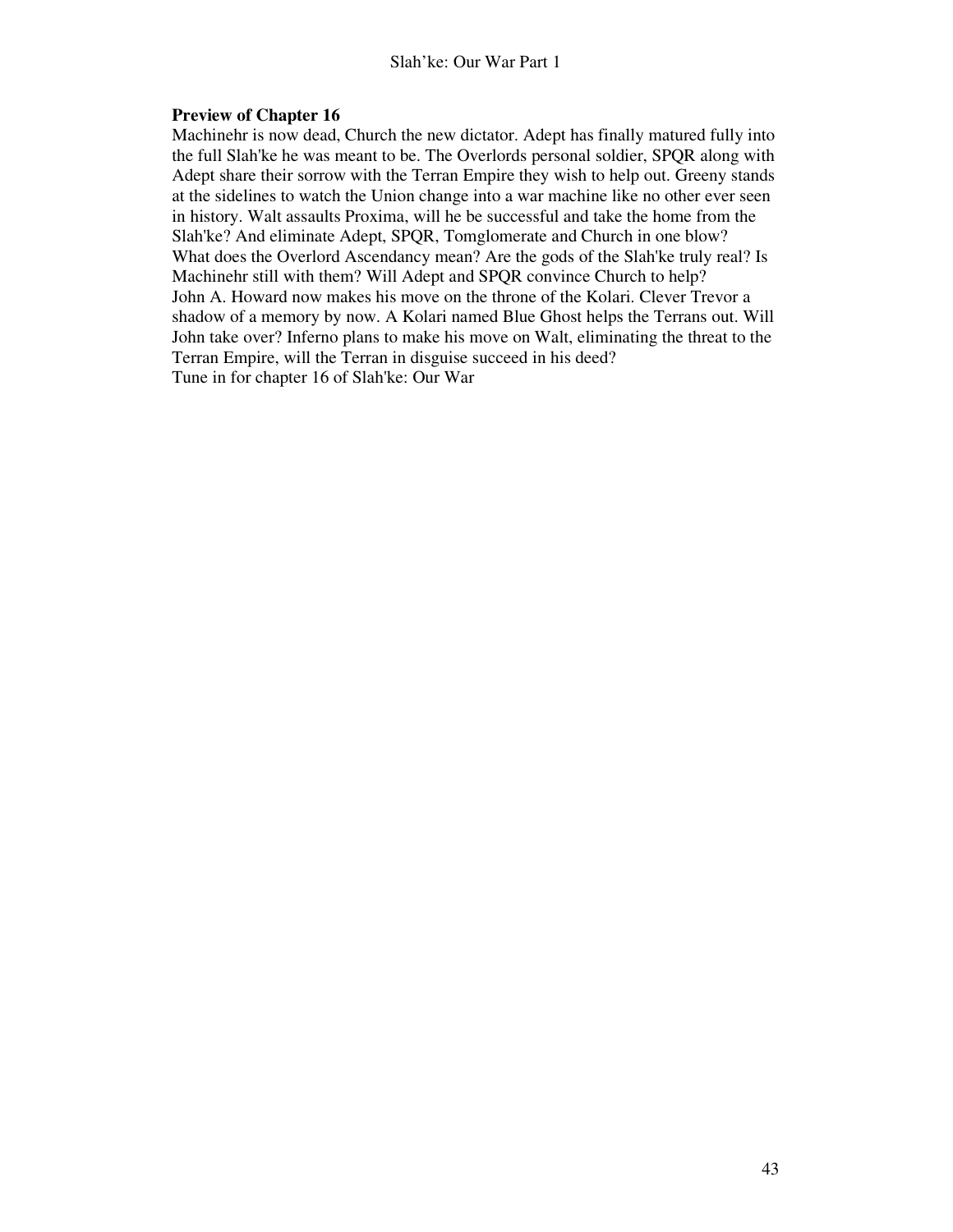#### **Chapter XVI: Chaos amongst the Hero's**

One Year Later...

During the Invasion of Proxima, Walt was brutally murdered by the Terran known as Inferno. The following day, Inferno returned to the Empire as somewhat of a hero, but looked down upon by the Slah'ke. Then the Slah'ke shortly withdrew after John A. Howard ceased fire with the Terran and Plexxan empires. John was now the main man in the Kolari Star Empire.

Narses sat in Utopia, wondering about several things, when a black Zealot exited hyperspace and docked. This was a Zealot he's never seen before, let alone it's been an entire year since they've heard from the Union. A Plexxan named Prophet of Sin stood next to Narses, a bit shocked at the sight of a Zealot, then the letters etched in the ships sides was H A L O. Sins eyes widened he had heard of the Zealot through numerous channels but never saw the thing in person. He's also seen it on the Arena videos that Narses has showed him on what the Slah'ke have been up to for the past year. Sin spoke first "Is that what I think it is?" Narses nodded slowly "Yes, it is." he noticed two Slah'ke walk down into the Hallway, and enter the room where they were occupying. The one on the right, Narses recognized as SPQR requested to see Greeny, however the one on the left was heavily tattooed in several places. Sin looked a bit worried, but then his superior Duckman came from nowhere and noticed the two Lizards. SPQR and... who is this?"

The one Slah'ke stood silent and Duckman got a bit impatient waiting for the Slah'ke to answer, when he spoke, his voice was slightly familiar. "I am... just a body guard, nothing more Plexxan." Narses took note of the voice too, it sounded like Adept, but Adept had died... or that's what they told him. Narses had taken the group down to the surface, and he told Adept to stay behind for questioning, SPQR said relax in Slah'ke, and Adept had settled down the fire in his eyes gone he calmly followed Narses to where S117 and Speed Shot were, along with Narses' love Phantom. The Terrans offered a seat to him, but he refused. There was a certain... hate for them in his voice. S117 asked the first question: "What is your name?' The Slah'ke replied with "I have no name." Speed Shot commented "A lizard with no name? How interesting, such a rarity to see one of you without an honorable title." Phantom then mentioned something "These tattoos what are they for?" Adept kept an unmoved face and explained. "These are the symbols of my Elite status among the warrior classes. I am the Overlords body guard you could say, or perhaps just another soldier doing his duty in this world." Reaper, a former pirate noticed Adept and recognized him from the recent run in he had before he went back to Terran. Adept had noticed him, and began to lighten up. Reaper asked. "Well now, how have you been?" The Slah'ke' voice lightened up "I have been well. And I assume the same for yourself Reaper?" a note of care in his voice then Phantom spoke "Why is it you have contempt for us, yet you welcome Reaper with open arms?" He paused for a moment as Inferno entered the room immediately knowing who that was, as Adept noticed who Inferno was. Narses then asked before he could answer Phantoms question "Do you hate the Terrans?" The Slah'ke answered Phantom first, then Narses second. "Lady Phantom, I am very hateful of... brute tactics such as stealing the Unions glory for the head of Walt. As for the Terran Empire, most of its contingents I despise with all my heart." Narses now had a feeling about this Slah'ke "Did you know Adept?" Adept paused for a moment "know him? I am him." Narses spat out the coffee he just took from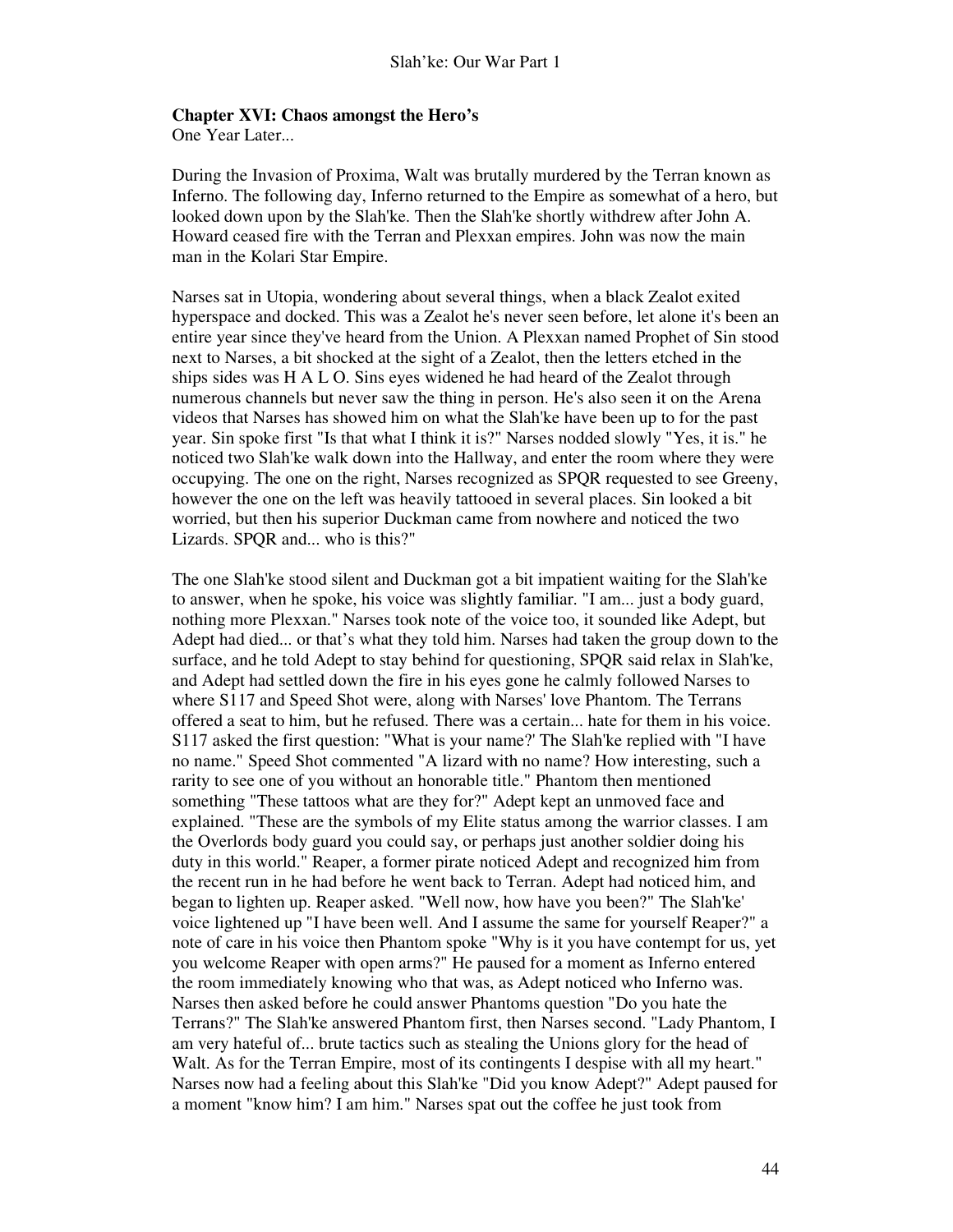Inferno. "The Terran Empire helped you out! Why do you hate us?!"

Adept turned and left then said. "Hate you? I don't hate you; I hate the ones who broke away from the Terran Empire. That is why I am here." The cloth on his sides were swept to the side revealing two swords. He let out a roar that shook the room, the door reinforced Steel was busted open, and flew out the door way, and leapt off a wall, rebounding three times before he landed in a run, the Terrans all ran after him with their weapons drawn, chasing after Adept, then a few explosions followed. Narses verbally swore at the explosion. "Adept wasn't kidding... damn our luck!" S117 rolled his eyes, and simply said. "It's always us...why us." The group of elite fighters where ambushed by thirty Terrans dressed in a blackish armor. They all screamed at the group below telling them that they'll die a fools death. The Leader jumped down and stood above Narses., he opened his mouth, but, instead of words a sword stuck out is mouth. The pink forked tongue of a Slah'ke appeared from behind, and then the angry face, of a very angry lizard screamed deafening. Then a second screamed echoed through the Halls. SPQR dropped down from above landing on another Human literally falling "through him" The Terran elite attacked in a furry of anger that they had been given by this betrayal, as if they didn't have enough problems now. The Last person was pounced on by Adept aggressively as he tore the man apart limb by limb with relative ease. Adept didn't have two swords, just one left, and he ran off into the darkness, you heard screams of Humans calling for help and a shot of blood flew past Phantom landing on SPQR's face.

Then a body flew out of the darkness, clearly the neck broken before it was thrown, they heard another roar of anger, and SPQR flew past them jumping through the air letting out a war cry. Greeny, now armed came from nowhere along with Duckman and urged the Terrans to leave the area. Too late. They were surrounded. Then Greeny heard the distinct clicking of Slah'ke claws on the marble floor. Except, it was a lot of them. And from the dark behind the Rebels a Slah'ke approached from behind. they growled softly, and lunged out at the same time in unison fighting gracefully with the Humans, three Slah'ke died in the process though.

SPQR stood over a dead human, and spoke to Adept whose face was half covered in human blood. "Adept, there is quite a few Humans wanting to kill the Emperor." Adept nodded slowly. SPQR then said "by law we are bound to this fight, you know it. they know it." Adept nodded, SPQR was still his commander. SPQR then spoke again "We will advance on these people. Adept tasted the air. "I say about ten thousand are nearby." SPQR nodded slowly. SPQR then left Adept to deal with the survivors, soon to be dead. The leader of the Slah'ke Elite detachment informed Greeny, and all he could do was nod, separated from the military they had to hold out, then Greeny noticed that none of the Slah'ke were carrying guns, but spears and swords. Greeny than noted there was no way out other than towards the enemy, so they buried themselves within, defending their ground now. Greeny then spoke "Councilmembers were slaughtered before my eyes; Dennis had sacrificed many of his people to get me here." Narses was in disbelief along with everyone else. Here it was always pitch-black, an advantage to these Slah'ke since the laws of gravity seemed to be irrelevant to them here.

Adept quietly entered the light carrying Dennis, and Naravar. Naravar a female was light for Adept to carry. He respected her bravery in the face of these opponents. Adept spoke softly to SPQR "I saved these two from a death. I will search for more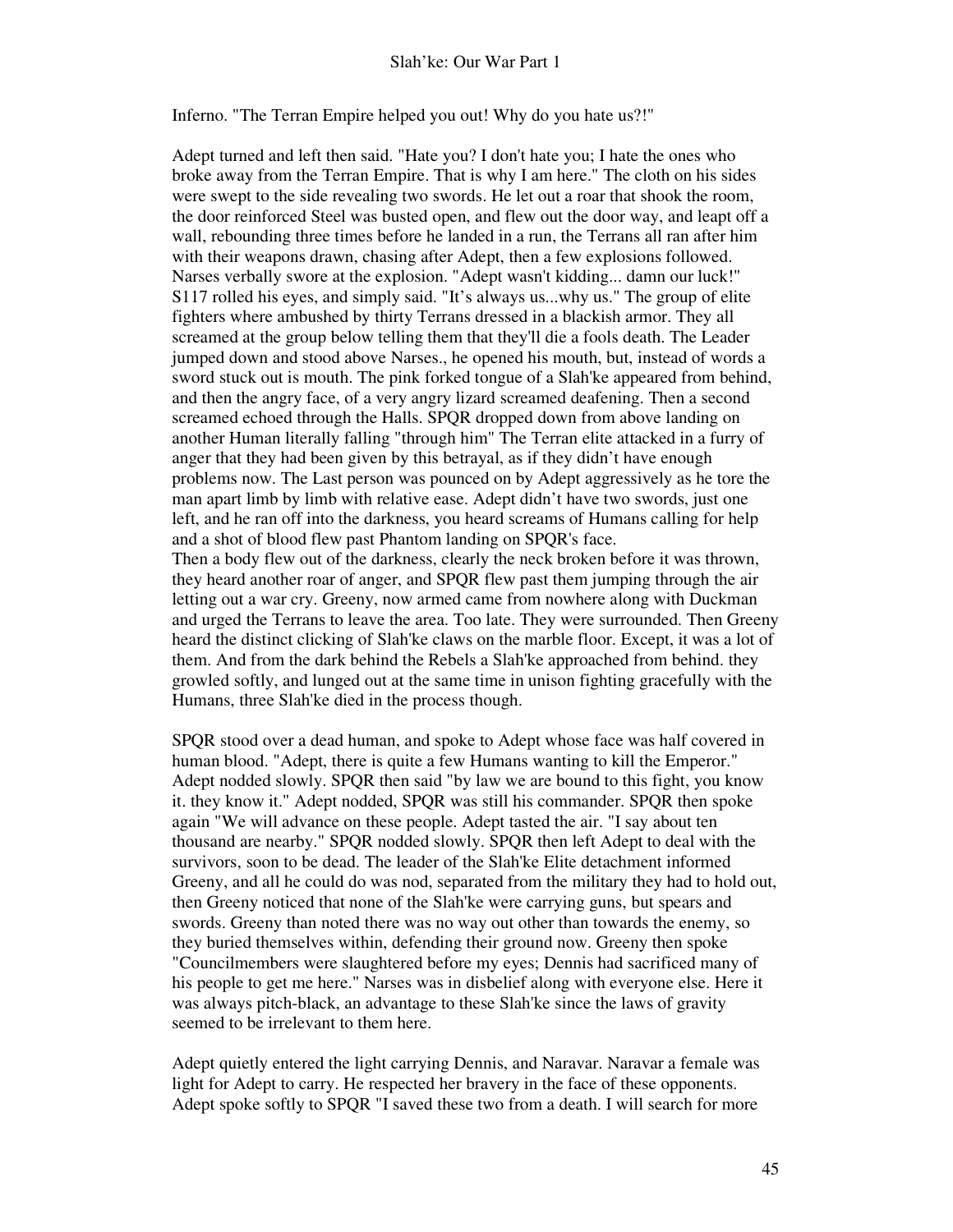kills." SPQR nodded, and Narses tried to stop Adept because he needed all the people here to defend it properly, but Adept was already long gone. Narses was with Phantom but Naravar woke up she looked a bit disorientated, and remembered a Lizard coming from nowhere grabbing her at the last moment. "Oh damnit." SPQR kneeled right next to her and spoke in a soft tone easy to understand and kind. "Do not move, your injuries are severe, and I have fixed them but it will need some time to heal." she nodded. then she spoke "The Slah'ke who saved me who was it?" SPQR paused "Adept." she muttered the name slowly.